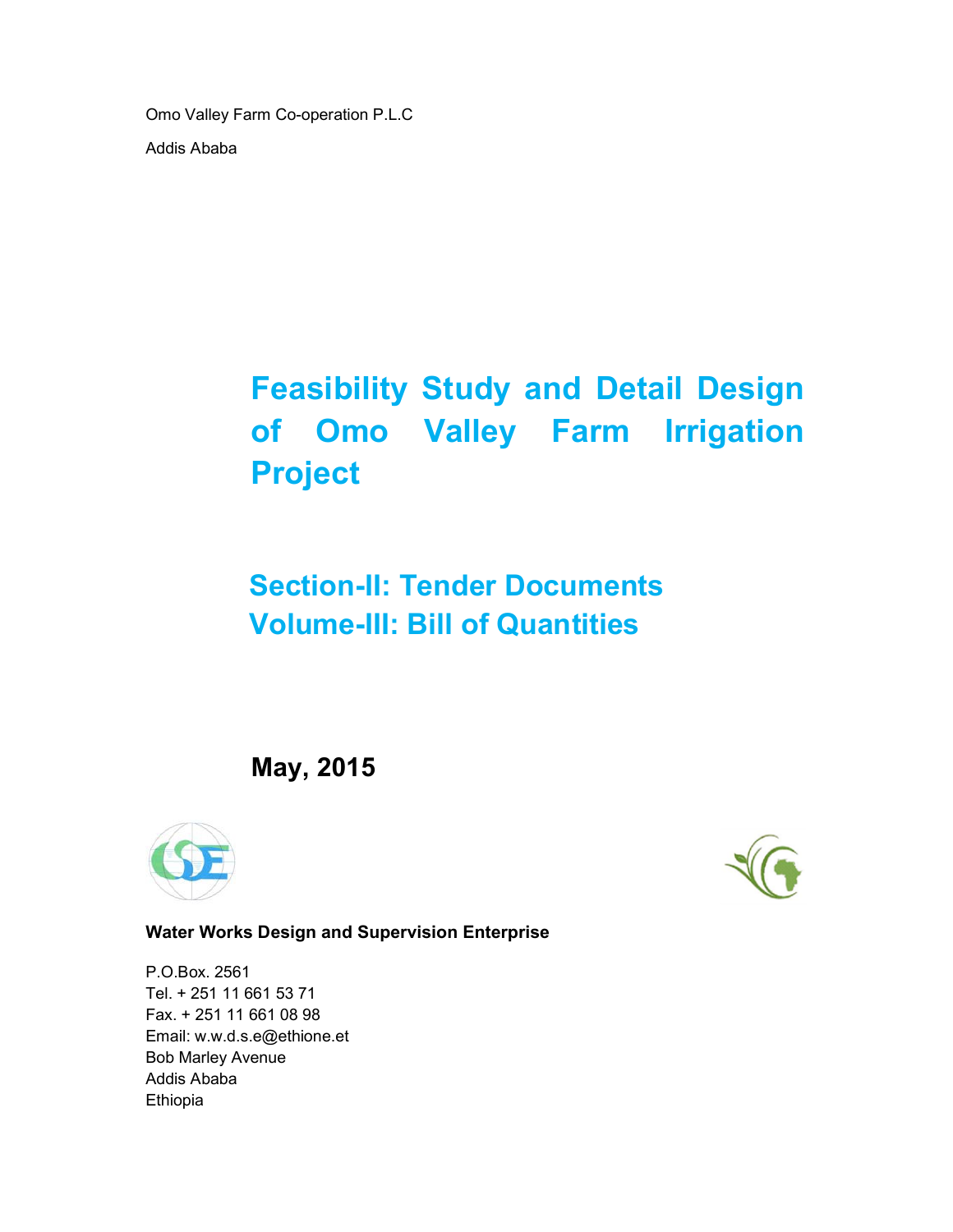# Feasibility Study and Detail Design of Omo Valley Farm Irrigation Project

# Bill of Quantity and Engineering Cost Estimate

# May, 2015

# Issue and Revision Record

| <b>Issue</b> | Date     | Originator     | <b>Checker</b> | <b>Approver</b>  | <b>Description</b> |
|--------------|----------|----------------|----------------|------------------|--------------------|
|              | May 2015 | Nebiyu Solomon | Seid Sh. (PM)  | - Dr. Tilahun D. | Final              |
|              |          | Anteneh T.     | Ayanaw M. (TL) |                  |                    |

This document has been prepared for the titled project or named part thereof and should not be relied upon or used for any other project without an independent check being carried out as to its suitability and prior written authority of WWDSE being obtained. WWDSE accepts no responsibility or liability for the consequence of this document being used for a purpose other than the purposes for which it was commissioned. Any person using or relying on the document for such other purpose agrees, and will by such use or reliance be taken to confirm his agreement to indemnify WWDSE for all loss or damage resulting there from. WWDSE accepts no responsibility or liability for this document to any party other than the person by whom it was commissioned.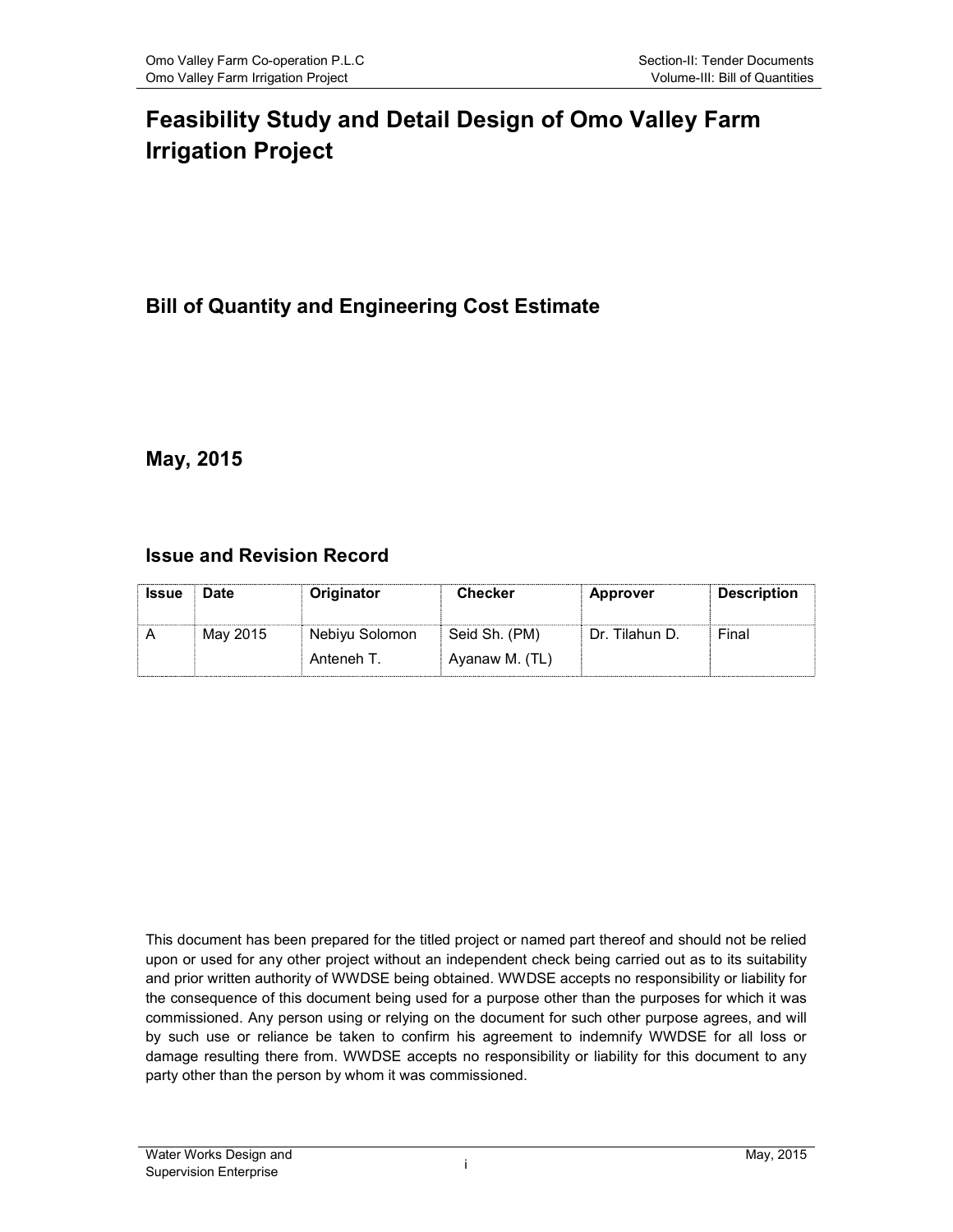#### CONTENTS OF THE STUDY AND DESIGN REPORTS

| <b>SECTION I</b>    | <b>DESIGN REPORTS</b>                     |
|---------------------|-------------------------------------------|
| VOLUME-I            | Design of Headworks                       |
| <b>VOLUME - II</b>  | Design of Irrigation and Drainage System  |
| <b>VOLUME - III</b> | Operation and Maintenance Manual          |
|                     |                                           |
| <b>SECTION II</b>   | <b>TENDER DOCUMENTS</b>                   |
| VOLUME-I            | <b>Technical Specifications</b>           |
| <b>VOLUME - II</b>  | <b>Drawings Album</b>                     |
| <b>VOLUME - III</b> | <b>Bill of Quantities</b>                 |
|                     |                                           |
| <b>SECTION III</b>  | <b>INVESTIGATION AND SECTORAL STUDIES</b> |
| VOLUME-I            | Soil Survey and Land Suitability          |
| <b>VOLUME - II</b>  | Agronomy                                  |
| <b>VOLUME - III</b> | Climate and Hydrology                     |
| <b>VOLUME - IV</b>  | Geotechnical Investigation                |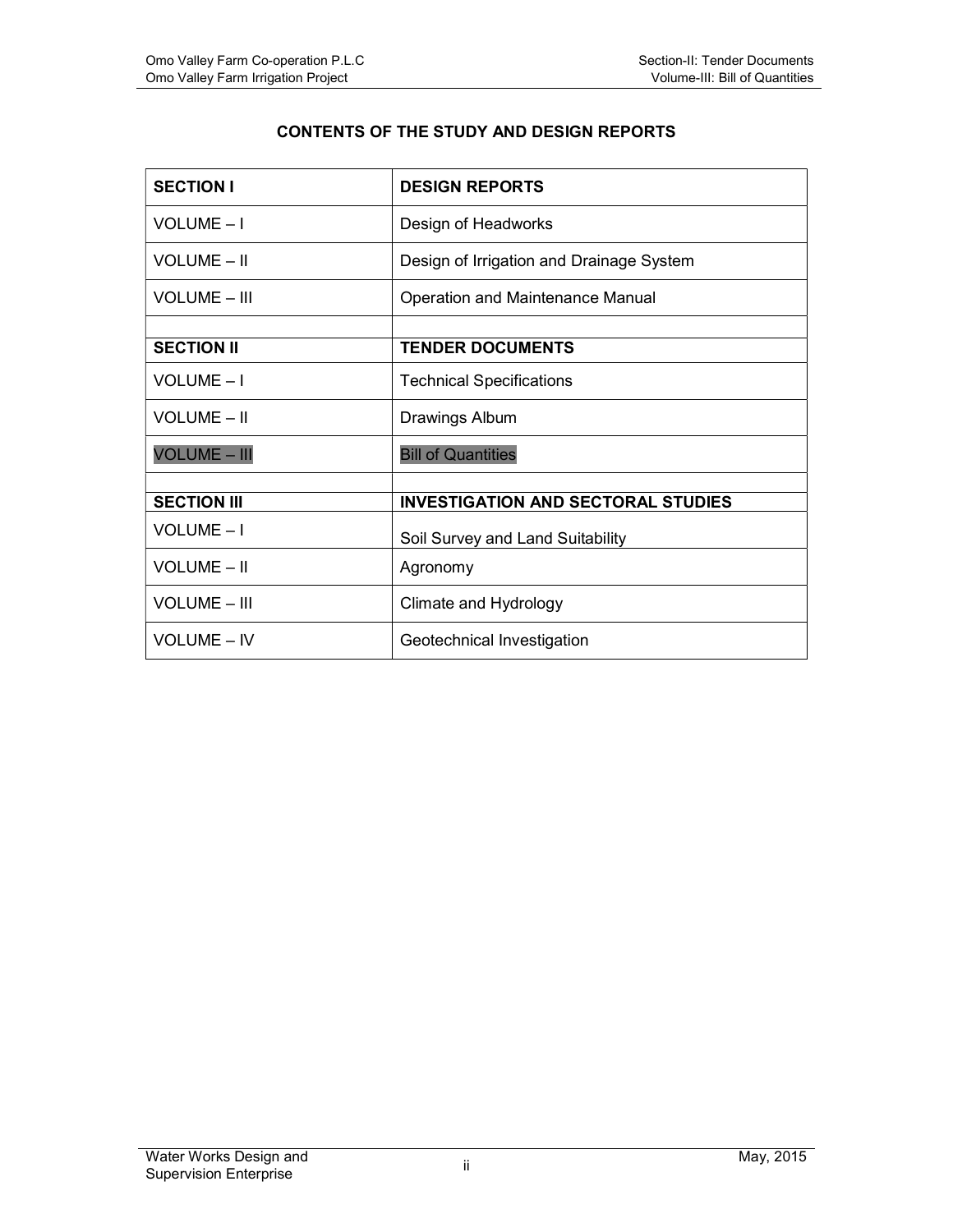# PREAMBLE

- 1. The quantities in the Bill of Quantities are estimated amounts and the Client does not expressly nor by implication agree that the actual amount of work to be performed will correspond therewith. No payments will be made on account of anticipated profits for work covered by the Contract which is not performed, nor will any adjustment in the unit prices set forth in the Bill of Quantities be made because of an increase or decrease in the actual quantity from the estimated quantity indicated therein except as otherwise provided in Clause 38 Variation Exceeding Fifteen percent, of the Conditions of Contract.
- 2. The Bill of Quantities shall be read in conjunction with the Conditions of Contract, the special provisions (Contract Data), the specifications and the Drawings.
- 3. Bidders shall fill out completely the Bill of Quantities with all rates and amounts expressed in Ethiopian Birr.
- 4. Rates and Sums to be for Works Completed It is to be clearly understood by the contractor that the rates and sums which he enters in the Bills of Quantities are to be for the work finished complete in every respect.
- 5. The cost of any item against which no Contract Rate is entered shall be deemed to be covered by other Contract Rates.
- 6. Where a discrepancy exists between the unit rate and the extended total amount, the unit rates shall be taken as correct and the total amount adjusted accordingly.
- 7. The S.I system of weights and measures is used throughout the Bill of Quantities.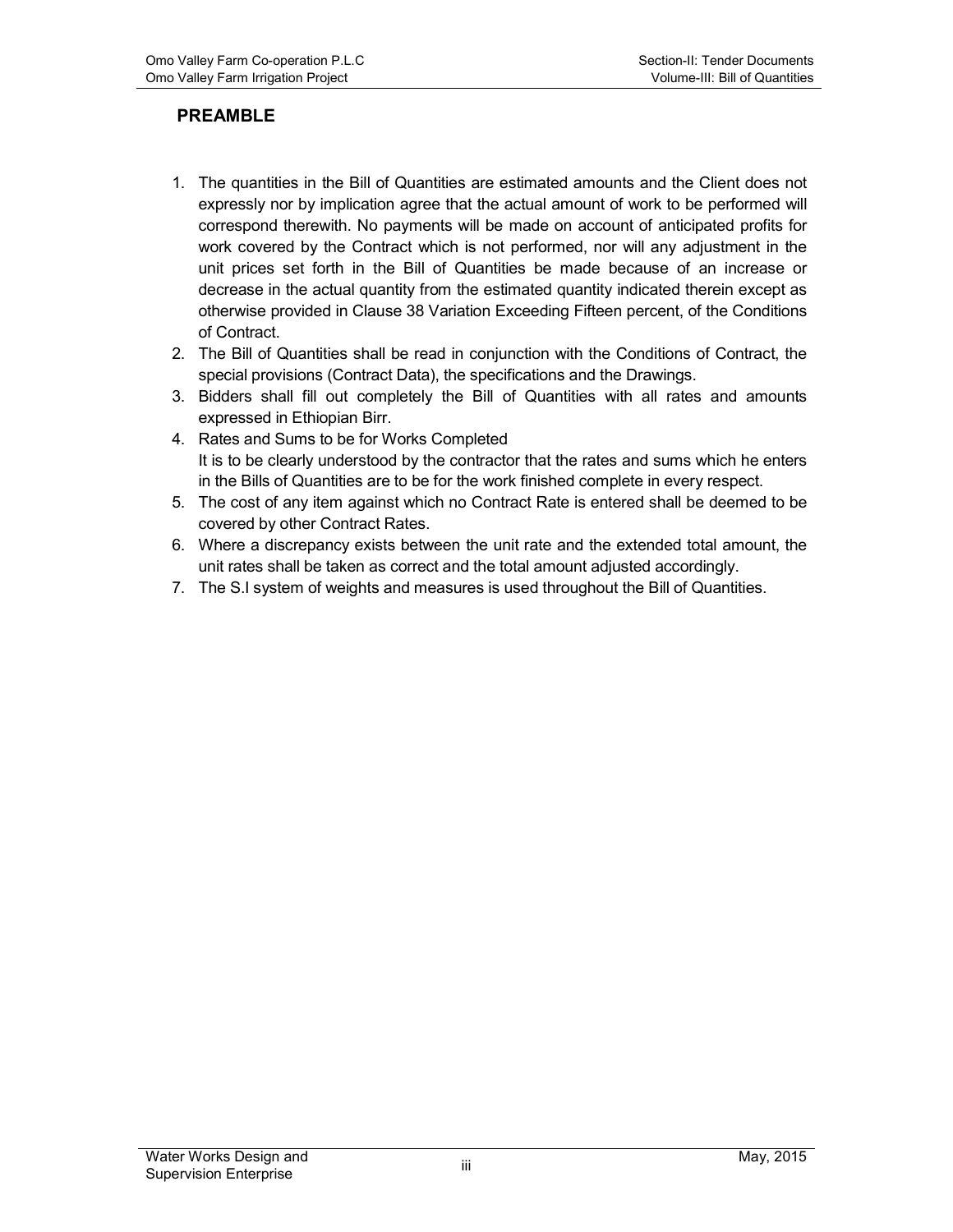## A. A. SUMMARY OF THE ENGINEERING COST ESTIMATES

| S.No.        | <b>Description</b>                    | Cost (Eth.birr)  | <b>Remark</b> |
|--------------|---------------------------------------|------------------|---------------|
| 1            | <b>Headworks</b>                      |                  |               |
|              | 1.1 Main Pump Station                 | 138,097,133.97   |               |
|              | 1.2 Booster Pump Station              | 18,489,125.00    |               |
| $\mathbf{2}$ | <b>Irrigation and Drainage System</b> |                  |               |
|              | 2.1 Main Canal (0+13,140m)            | 82,844,810.90    |               |
|              | 2.2 Main Canal, MC-01 (0+4,807m)      | 32,364,255       |               |
|              | 2.3 Secondary Canals: SC-1 to SC-5    | 298,006,339      |               |
|              | (Phase-I Area)                        |                  |               |
|              | 2.4 Secondary Canals: SC-01 to SC-03  | 462,526,768      |               |
|              | (Phase-II Area)                       |                  |               |
|              | 2.5 Cross-drain Culverts, Collector & |                  |               |
|              | <b>Interceptor Drain Canals</b>       | 454,534,524      |               |
|              | Sum                                   | 1,486,862,955.87 |               |
|              | Cost per hectare                      | 265,511.24       |               |

For further information, the detail cost break-downs are presented below.

#### B. BILL OF QUANTITY FOR HEAD WORKS DESIGN

#### MAIN PUMP STATION

| <b>Item</b>    | <b>Description</b>                                                                                                                                                                       | Unit           | Quantity $ $ | <b>Unit Rate</b> | <b>Total Amount</b> |
|----------------|------------------------------------------------------------------------------------------------------------------------------------------------------------------------------------------|----------------|--------------|------------------|---------------------|
|                |                                                                                                                                                                                          |                |              |                  | ETB                 |
| $\mathbf 1$    | <b>Earth Works</b>                                                                                                                                                                       |                |              |                  |                     |
| 1.1            | <b>Clearing and Stripping</b>                                                                                                                                                            |                |              |                  |                     |
|                | Clearing and stripping of<br>construction area of the pump<br>station to formation level on<br>completion and disposal of<br>surplus in spoil tips including<br>placing up to 500 m away | m <sup>2</sup> | 18000        | 10.75            | 193,500.00          |
| 1.2            | <b>Excavation</b>                                                                                                                                                                        |                |              |                  |                     |
|                | Excavation to formation level on<br>completion and disposal of<br>surplus in spoil tips including<br>placing up to 500 m away                                                            | m <sup>3</sup> | 49715        | 251.10           | 12,483,436.50       |
| 1.3            | <b>Compacted Fill</b>                                                                                                                                                                    |                |              |                  |                     |
|                | Compacted fill with selected<br>material obtained from<br>excavated borrow pits and<br>transported soil to the pump<br>station as shown on the<br>drawings                               | $m^3$          | 23700        | 296.15           | 7,018,755.00        |
| $\overline{2}$ | <b>Inlet Part Work</b>                                                                                                                                                                   |                |              |                  |                     |
| 2.1            | <b>Inlet Work</b>                                                                                                                                                                        |                |              |                  |                     |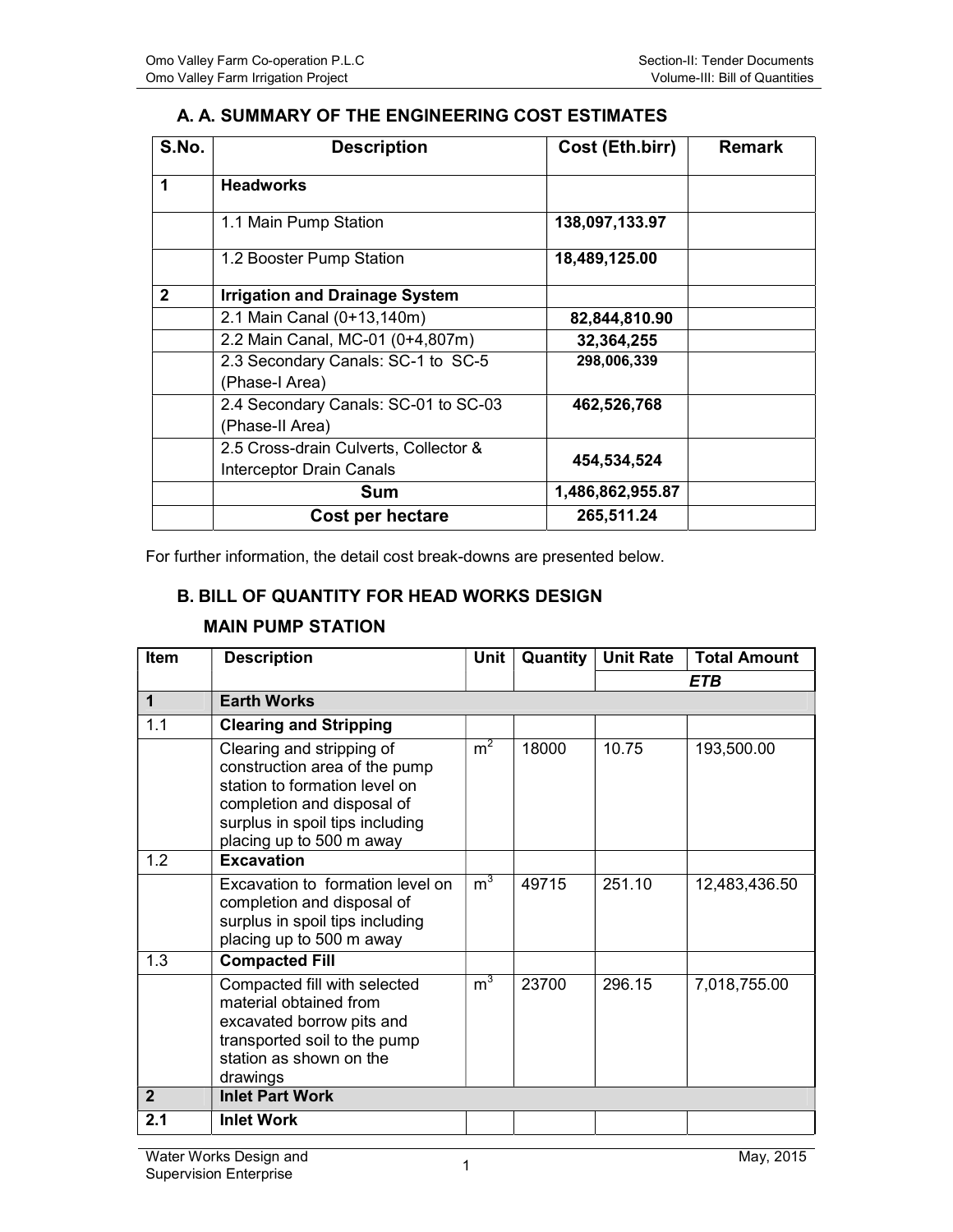| Item         | <b>Description</b>                                                                    | Unit           | Quantity | <b>Unit Rate</b> | <b>Total Amount</b> |
|--------------|---------------------------------------------------------------------------------------|----------------|----------|------------------|---------------------|
|              |                                                                                       |                |          |                  | <b>ETB</b>          |
| 2.1.1        | Stone masonry of slope &<br>bedding over 500mm thick sand<br>& gravel in Inlet canal  | m <sup>3</sup> | 37.83    | 2379.45          | 90,014.59           |
| 2.1.3        | Reinforced bedding concrete C-<br>25 over 500mm thick sand &<br>gravel in Inlet canal | m <sup>3</sup> | 17.35    | 3736.30          | 64,824.81           |
| 2.1.4        | Φ-16 reinforcement of Inlet<br>Bedding concrete                                       | t              | 0.88     | 40000.00         | 35,200.00           |
| 2.1.5        | Φ-14 reinforcement of Inlet<br>Bedding concrete                                       | $\mathbf t$    | 0.66     | 40000.00         | 26,400.00           |
| 2.1.6        | Reinforced concrete C-25 of Inlet<br>Wall                                             | m <sup>3</sup> | 42.40    | 3736.30          | 158,419.12          |
| 2.1.7        | Φ-16 reinforcement of Inlet wall<br>concrete                                          | $\mathsf{t}$   | 1.63     | 40000.00         | 65,200.00           |
| 2.1.8        | Φ-14 reinforcement of Inlet wall<br>concrete                                          | $\mathsf{t}$   | 1.24     | 40000.00         | 49,600.00           |
| 2.1.9        | Reinforced concrete C-25 gate<br>post of Inlet                                        | m <sup>3</sup> | 31.52    | 3736.30          | 117,768.18          |
| 2.1.10       | Inlet Gate with size; BxH<br>(1.22mx1.40m)                                            | Nr             | 3        | 100000.00        | 300,000.00          |
| 2.1.11       | Reinforcement $\Phi$ -16 of gate<br>post                                              | $\mathsf{t}$   | 0.98     | 40000.00         | 39,200.00           |
| 2.1.12       | Reinforcement $\Phi$ -14 of gate<br>post                                              | $\mathsf{t}$   | 0.74     | 40000.00         | 29,600.00           |
| 2.1.13       | Reinforced concrete C-25 of<br><b>Bridge</b>                                          | m <sup>3</sup> | 5.46     | 3736.30          | 20,400.20           |
| 2.1.14       | Reinforcement $\Phi$ -12 of Bridge<br>concrete                                        | $\mathsf{t}$   | 0.79     | 40000.00         | 31,600.00           |
| 2.1.15       | Reinforcement- $\Phi$ 16mm of Trash<br>rack                                           | $\mathbf t$    | 0.09     | 40000.00         | 3,600.00            |
| 2.1.16       | Reinforcement- $\Phi$ 12mm of Trash<br>rack                                           | $\mathbf t$    | 0.25     | 40000.00         | 10,000.00           |
| 2.1.17       | Wrought Formwork                                                                      | m <sup>2</sup> | 164.43   | 280.00           | 46,040.40           |
| 2.2          | <b>Pipe Part Work</b>                                                                 |                |          |                  |                     |
| 2.2.1        | Pipe floor concrete C-20 over<br>400mm thick sand & gravel                            | $m^3$          | 51.00    | 3466.55          | 176,794.05          |
| 2.2.2        | Reinforced concrete C-25 pipe<br>over 300mm thick concrete floor                      | m <sup>3</sup> | 37.39    | 3736.30          | 139,700.26          |
| 2.2.3        | Reinforcement $\Phi$ -12 of pipe                                                      | t              | 4.14     | 40000.00         | 165,600.00          |
| 2.2.4        | Reinforced concrete C-25 of<br>Pipe support                                           | m <sup>3</sup> | 7.50     | 3736.30          | 28,022.25           |
| 2.2.5        | Reinforcement $\Phi$ -12 of pipe<br>support                                           | T              | 0.34     | 40000.00         | 13,600.00           |
| 2.2.6        | Big stone pitching on slope with<br>size; t=500mm                                     | m <sup>3</sup> | 1591.00  | 2740.85          | 4,360,692.35        |
| 2.2.7        | Wrought Formwork                                                                      | m <sup>2</sup> | 163.01   | 280.00           | 45,642.80           |
| $\mathbf{3}$ | <b>Pump Station Part Work</b>                                                         |                |          |                  |                     |
| 3.1          | <b>Intake Work</b>                                                                    |                |          |                  |                     |
| 3.1.1        | Reinforced concrete C-25 of<br>Intake Bedding                                         | m <sup>3</sup> | 173.61   | 3736.30          | 648,659.04          |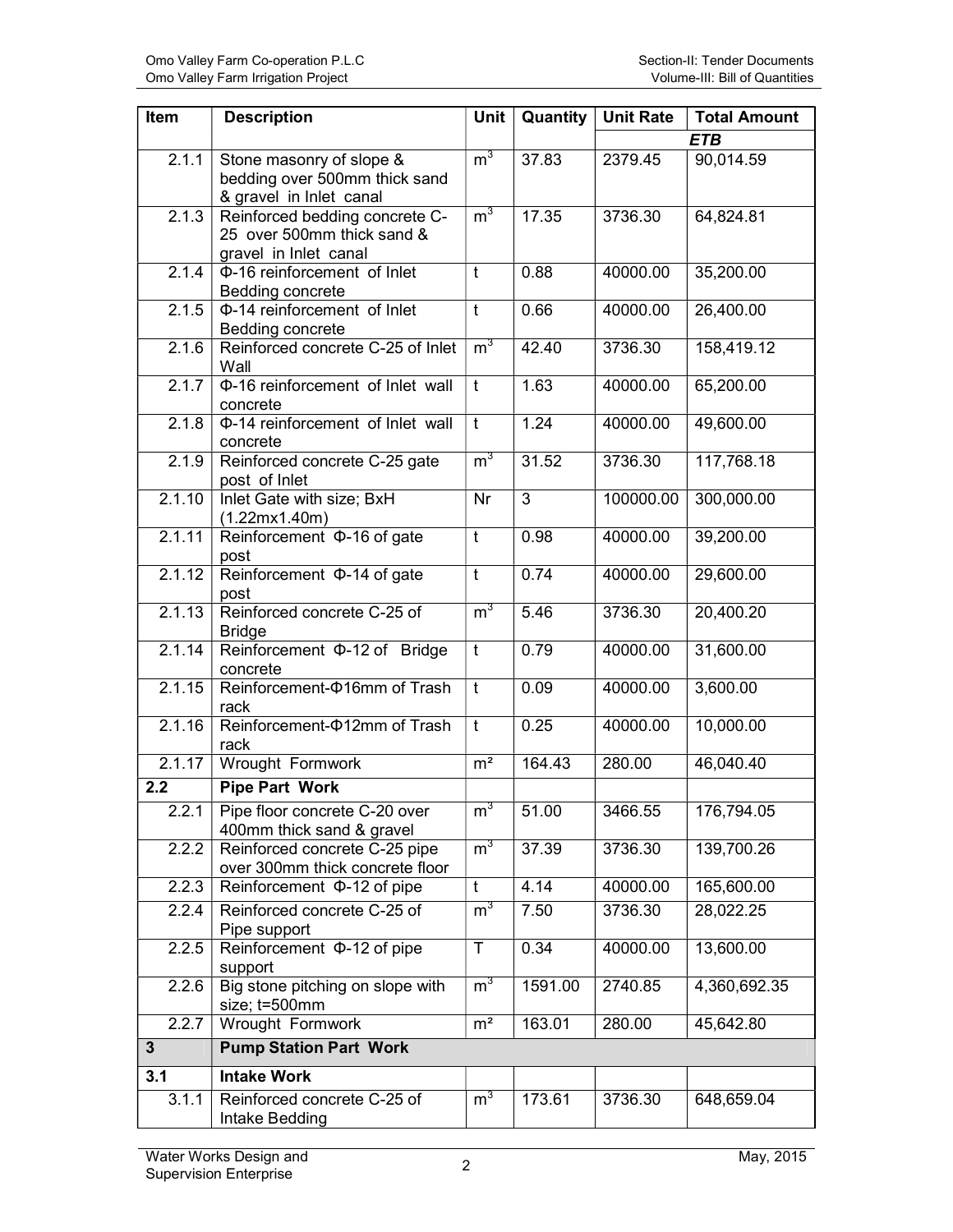| Item   | <b>Description</b>                                                | Unit                    | Quantity | <b>Unit Rate</b> | <b>Total Amount</b> |
|--------|-------------------------------------------------------------------|-------------------------|----------|------------------|---------------------|
|        |                                                                   |                         |          |                  | <b>ETB</b>          |
| 3.1.2  | Reinforced concrete C-25 of<br>Intake Wall                        | m <sup>3</sup>          | 874.4    | 3736.30          | 3,267,027.45        |
| 3.1.3  | Reinforced concrete C-25 of<br>Intake Slab                        | m <sup>3</sup>          | 3.942    | 3736.30          | 14,728.49           |
| 3.1.4  | Reinforcement $\Phi$ -32 of Intake                                | T                       | 34.97    | 40000.00         | 1,398,683.32        |
| 3.1.5  | Reinforcement $\Phi$ -16 of Intake                                | $\overline{\mathsf{T}}$ | 9.51     | 40000.00         | 380,459.74          |
| 3.1.6  | Reinforcement $\Phi$ -12 of Intake                                | T.                      | 6.07     | 40000.00         | 242,606.51          |
| 3.1.7  | Reinforcement pipe: 0-50 of<br>Intake Handrail                    | M                       | 64.32    | 40000.00         | 2,572,800.00        |
| 3.1.8  | Reinforcement pipe: 0-30 of<br>Intake Handrail                    | M                       | 52       | 40000.00         | 2,080,000.00        |
| 3.1.9  | Intake Gate with size; BxH<br>(1.22mx1.40m)                       | Nr                      | 3        | 100000.00        | 300,000.00          |
| 3.1.10 | Wrought Formwork                                                  | m <sup>2</sup>          | 1788     | 280.00           | 500,730.01          |
| 3.2    | <b>Sump Work</b>                                                  |                         |          |                  |                     |
| 3.2.1  | Reinforced concrete C-25 of<br>Sump Bedding                       | m <sup>3</sup>          | 1102.04  | 3736.30          | 4,117,561.39        |
| 3.2.2  | Reinforced concrete C-25 of<br>Sump Wall                          | m <sup>3</sup>          | 1689.45  | 3736.30          | 6,312,296.14        |
| 3.2.3  | Reinforced concrete C-25 of<br>Sump Slab                          | m <sup>3</sup>          | 57.42    | 3736.30          | 214,538.35          |
| 3.2.4  | Reinforced concrete C-25 of<br>Sump Beam (Size;<br>$B*H=0.3*0.3m$ | m <sup>3</sup>          | 6.91     | 3736.30          | 25,825.31           |
| 3.2.5  | Reinforcement $\Phi$ -32 of Sump                                  | T                       | 205.52   | 40000.00         | 8,220,907.33        |
| 3.2.6  | Reinforcement $\Phi$ -20 of Sump                                  | $\mathsf T$             | 30.58    | 40000.00         | 1,223,080.05        |
| 3.2.7  | Reinforcement $\Phi$ -14 of Sump                                  | T                       | 24.81    | 40000.00         | 992,257.21          |
| 3.2.8  | Reinforcement $\Phi$ -12 of Sump                                  | T                       | 21.68    | 40000.00         | 867,244.32          |
| 3.2.9  | Reinforcement $\Phi$ -10 of Sump                                  | T                       | 0.21     | 40000.00         | 8,523.01            |
| 3.2.10 | Reinforcement $\Phi$ -16 of Sump<br>Ladder                        | T                       | 0.44     | 40000.00         | 17,727.87           |
| 3.2.11 | Wrought Formwork                                                  | m <sup>2</sup>          | 4854.90  | 280.00           | 1,359,372.99        |
| 3.3    | <b>Pump Station Building Work</b>                                 |                         |          |                  |                     |
| 3.3.1  | Concrete C-20 of Floor                                            | m <sup>3</sup>          | 248.88   | 3466.55          | 862,754.96          |
| 3.3.2  | Reinforced concrete C-25 of<br>Pump seat                          | m <sup>3</sup>          | 86.00    | 3736.30          | 321,321.80          |
| 3.3.3  | Concrete C-20 of Wall Base                                        | m <sup>3</sup>          | 294.54   | 3466.55          | 1,021,051.50        |
| 3.3.4  | Reinforced concrete C-25 of Wall<br>Post                          | m <sup>3</sup>          | 86.33    | 3736.30          | 322,560.46          |
| 3.3.5  | Reinforced concrete C-25 of Wall<br><b>Beam</b>                   | m <sup>3</sup>          | 106.56   | 3736.30          | 398,140.13          |
| 3.3.6  | Concrete C-20 of Wall                                             | m <sup>3</sup>          | 281.19   | 3466.55          | 974,759.19          |
| 3.3.7  | Pump House gates with Size;<br>$B*H=1.5*2.4m$                     | Nr                      | 5        | 9357.89          | 46,789.45           |
| 3.3.8  | Windows with size;<br>b*h=1.2mx1.5m                               | <b>Nr</b>               | 28       | 9650.00          | 270,200.00          |
| 3.3.9  | Wrought Formwork                                                  | m <sup>2</sup>          | 1876     | 280.00           | 525,268.63          |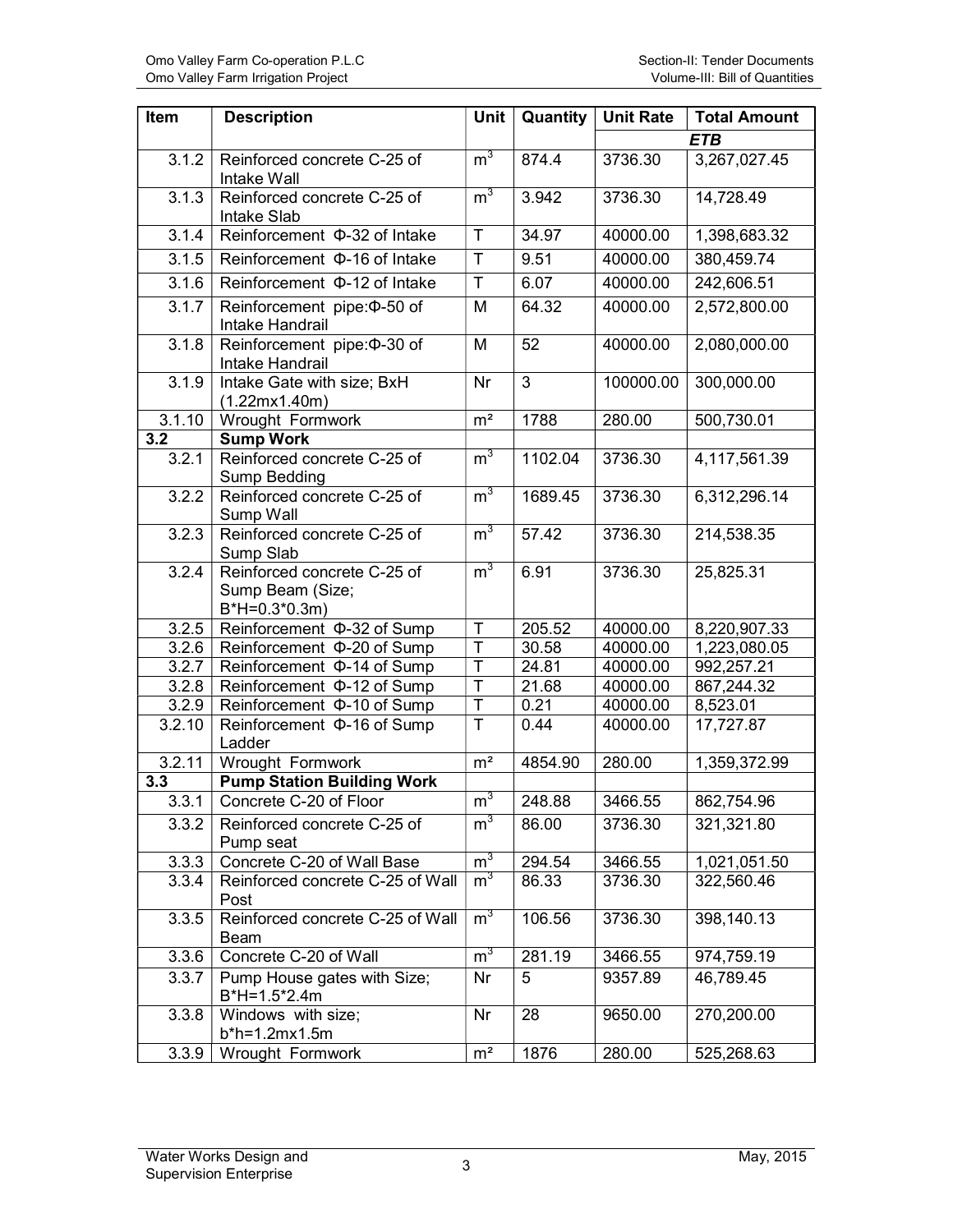| Item             | <b>Description</b>                                                                                                                                                                                                                       | <b>Unit</b>    | Quantity | <b>Unit Rate</b> | <b>Total Amount</b> |
|------------------|------------------------------------------------------------------------------------------------------------------------------------------------------------------------------------------------------------------------------------------|----------------|----------|------------------|---------------------|
|                  |                                                                                                                                                                                                                                          |                |          |                  | ETB                 |
| 3.3.10           | Supply and fix steel RHS steel<br>truss according to the structural<br>drawing. Price shall include one<br>coat of antirust and two coats of<br>synthetic enamel painting and all<br>other necessary accessories to<br>complete the work | m              | 359.67   | 700.00           | 251,766.67          |
| 3.3.11           | In Truss Upper and lower<br>members size 100X100X5mm                                                                                                                                                                                     | m              | 282.53   | 420.00           | 118,664.00          |
| 3.3.12           | Diagonal and vertical internal<br>members size 80X80X4.5mm                                                                                                                                                                               | m              | 359.23   | 700.00           | 251,463.33          |
| 3.3.13           | In Purlin size 60x60x3mm                                                                                                                                                                                                                 | m <sup>2</sup> | 1052.2   | 317.00           | 333,534.72          |
| 3.3.14           | Plates size 263*100*8mm                                                                                                                                                                                                                  | pcs            | 40.00    | 123.9            | 4,956.00            |
| 3.3.15           | Plates size 271*100*8mm                                                                                                                                                                                                                  | pcs            | 40.00    | 127.65           | 5,106.00            |
| 3.3.16           | Plates size 277*100*8mm                                                                                                                                                                                                                  | pcs            | 40.00    | 130.45           | 5,218.00            |
| 3.3.17           | Plates size 220*200*8mm                                                                                                                                                                                                                  | pcs            | 200.00   | 207.25           | 41,450.00           |
| 3.3.18           | Plates size 250*200*8mm                                                                                                                                                                                                                  | pcs            | 80.00    | 235.5            | 18,840.00           |
| 3.3.19           | Anchor U bolts diam. 20mm,<br>810mm long                                                                                                                                                                                                 | pcs            | 80.00    | 200              | 16,000.00           |
| 3.3.20           | GIS Roof cover fixed to RHS<br>Purlins.                                                                                                                                                                                                  | m <sup>2</sup> | 1052.16  | 228.5            | 240,418.56          |
| 3.3.21           | Supply and fix 0.4mm thick flat<br>metal sheet gutter. Price shall<br>include metal bracket support<br>and all other necessary<br>accessories. Development<br>Length =500mm                                                              | m              | 130      | 201.4            | 26,182.00           |
| 3.3.22           | Supply and fix 100mm diameter<br>PVC down pipe. Price shall<br>include metal strap supports c/c<br>1000mm, wire strainer and all<br>other necessary accessories.                                                                         | m              | 340      | 100              | 34,000.00           |
| 3.4              | <b>Main Pumping Station</b>                                                                                                                                                                                                              |                |          |                  |                     |
|                  | <b>Mechanical Works</b>                                                                                                                                                                                                                  |                |          |                  |                     |
| 3.4.1<br>3.4.1.1 | Suction pipes & fittings, PN 10<br>S/flanged stainless steel pipe<br>DN900, PN10, $L = 2.5$ m welded<br>with s/flanged 90° bend DN900,<br><b>PN10</b>                                                                                    | <b>NOs</b>     | 10       | 40,000           | 400,000.00          |
| 3.4.1.2          | S/flanged stainless steel pipe<br>with puddle DN900, PN10, $L =$<br>1.6 <sub>m</sub>                                                                                                                                                     | <b>NOs</b>     | 5        | 32,000           | 160,000.00          |
| 3.4.1.3          | D/flanged butterfly valve DN900,<br><b>PN10</b>                                                                                                                                                                                          | Unit           | 10       | 20,000           | 200,000.00          |
| 3.4.1.4          | Flanged dismantling piece<br>DN900, PN10                                                                                                                                                                                                 | <b>NOs</b>     | 10       | 50,000           | 500,000.00          |
| 3.4.1.5          | D/flanged eccentric reducer<br>DN900/600, (the DN600 flange<br>shall be PN16 as per the pump<br>data from KBL model UP500/68<br>and the other DN900 flange shall                                                                         | <b>NOs</b>     | 10       | 15,000           | 150,000.00          |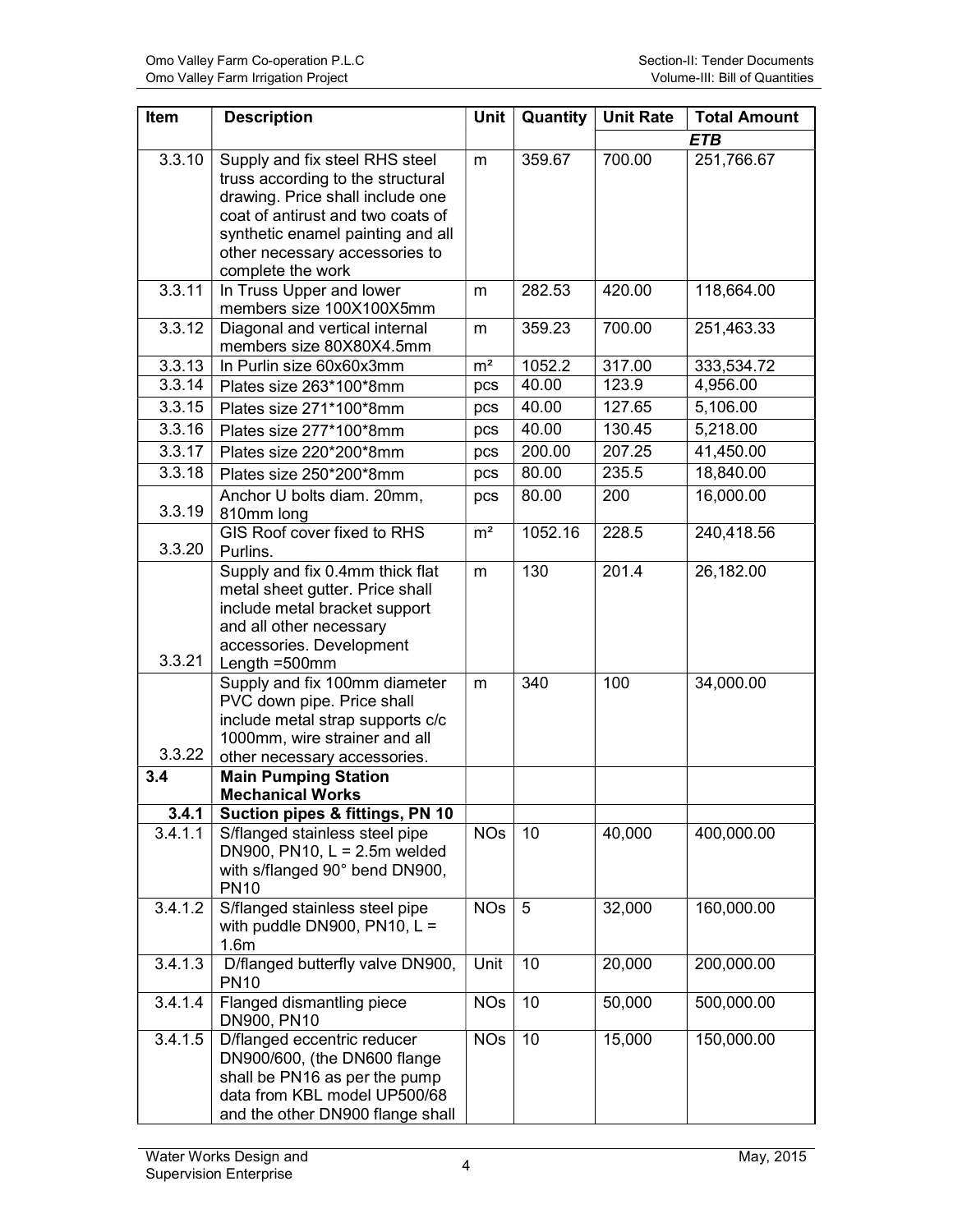| Item                    | <b>Description</b>                                                                                                                                                            | <b>Unit</b> | Quantity     | <b>Unit Rate</b> | <b>Total Amount</b> |
|-------------------------|-------------------------------------------------------------------------------------------------------------------------------------------------------------------------------|-------------|--------------|------------------|---------------------|
|                         |                                                                                                                                                                               |             |              |                  | ETB                 |
|                         | be PN10                                                                                                                                                                       |             |              |                  |                     |
| 3.4.1.6                 | Pressure gauge glycerin filled,<br>ø100 mm, scale -1-1.5 bars,<br>G1/2" male connection, with<br>isolating cock.                                                              | <b>NOs</b>  | 10           | 5,000            | 50,000.00           |
| 3.4.1.7                 | D/flanged steel pipe DN900,<br>$PN10, L = 6.95m$                                                                                                                              | <b>NOs</b>  | 5            | 55,000           | 275,000.00          |
| 3.4.1.8<br>3.4.2        | Horizontal split double suction<br>centrifugal pump, capacity<br>Q=1m3/s, H=55m with diesel<br>engine drive unit with all<br>accessories.<br>Delivery pipes & fittings, PN 10 | Set         | 10           | 3,000,000        | 30,000,000.00       |
| 3.4.2.1                 | D/flanged concentric enlarger                                                                                                                                                 | <b>NOs</b>  | 10           | 13,000           | 130,000.00          |
|                         | DN500/800, (the DN500 flange<br>shall be PN16 as per the pump<br>data from KBL model UP500/68<br>and the other DN800 flange shall<br>be PN10)                                 |             |              |                  |                     |
| 3.4.2.2                 | D/flanged non-return valve<br>DN800, PN10                                                                                                                                     | Unit        | 10           | 30,000           | 300,000.00          |
| 3.4.2.3                 | D/flanged short piece steel pipe<br>DN800, PN10, $L = 1m$                                                                                                                     | <b>PCs</b>  | 5            | 18,000           | 90,000.00           |
| 3.4.2.4                 | Flanged dismantling piece<br>DN800, PN10                                                                                                                                      | Unit        | 10           | 45,000           | 450,000.00          |
| 3.4.2.5                 | D/flanged butterfly valve DN800,<br><b>PN10</b>                                                                                                                               | Unit        | 10           | 18,500           | 185,000.00          |
| 3.4.2.6                 | D/flanged steel pipe DN800,<br>$PN10, L = 5m$                                                                                                                                 | <b>PCs</b>  | 5            | 45,000           | 225,000.00          |
| 3.4.2.7                 | D/flanged steel pipe DN800,<br>PN10, $L = 4.5m$                                                                                                                               | <b>PCs</b>  | 5            | 40,500           | 202,500.00          |
| 3.4.2.8                 | D/flanged steel pipe DN800,<br>$PN10, L = 2m$                                                                                                                                 | <b>PCs</b>  | $\mathbf{1}$ | 18,000           | 18,000.00           |
| 3.4.2.9                 | D/flanged steel pipe DN800,<br>$PN10, L = 1.6m$                                                                                                                               | <b>PCs</b>  | $\mathbf{1}$ | 14,400           | 14,400.00           |
| 3.4.2.10                | Pressure gauge glycerin filled,<br>ø100 mm, scale 0-10 bars, G1/2"<br>male connection, with isolating<br>cock.                                                                | <b>NOs</b>  | 10           | 8,000            | 80,000.00           |
| 3.4.2.11                | Double acting air release valve<br><b>DN80 PN10</b>                                                                                                                           | Unit        | 10           | 11,000           | 110,000.00          |
| 3.4.3                   | <b>Others</b>                                                                                                                                                                 |             |              |                  |                     |
| 3.4.3.1                 | Single/Double girder overhead<br>traveling crane capacity = $10t$<br>complete with chain trolley and<br>associated structural steel works                                     | Set         | $\mathbf{1}$ | 2,000,000        | 2,000,000.00        |
| 3.4.3.2                 | Vacuum pumps with discharge<br>capacity of 2m <sup>3</sup> /min                                                                                                               | Set         | 4            | 100,000          | 100,000.00          |
| 3.4.3.3                 | Complete bolts, nuts, washers &<br>flat gaskets.                                                                                                                              | <b>LS</b>   | 1            | 50,000           | 50,000.00           |
| $\overline{\mathbf{4}}$ | <b>Settling basin Works</b>                                                                                                                                                   |             |              |                  |                     |
| 4.1                     | <b>Earth Works</b>                                                                                                                                                            |             |              |                  |                     |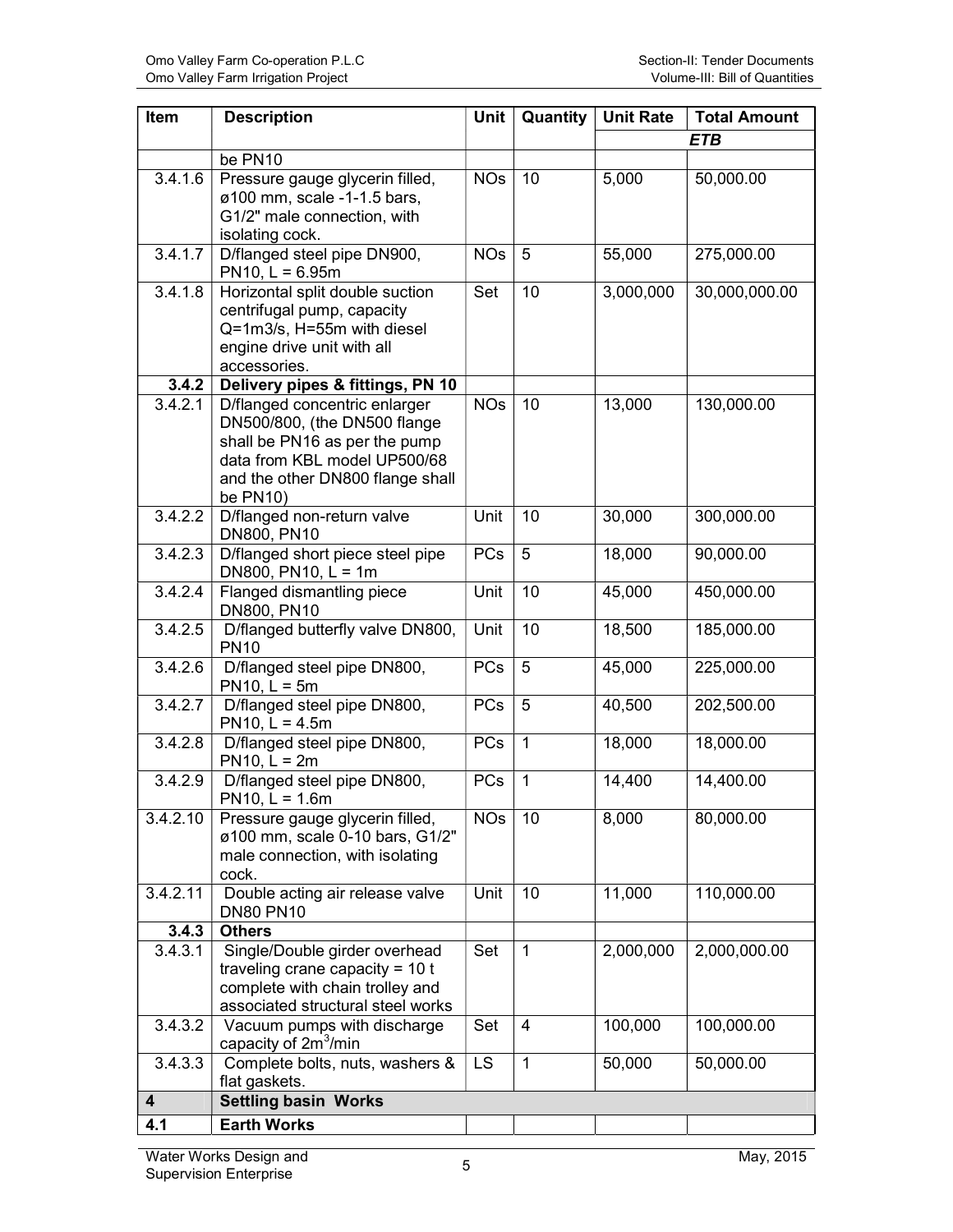| Item   | <b>Description</b>                                                | Unit           | Quantity           | <b>Unit Rate</b> | <b>Total Amount</b> |
|--------|-------------------------------------------------------------------|----------------|--------------------|------------------|---------------------|
|        |                                                                   |                |                    |                  | ETB                 |
| 4.1.1  | <b>Clearing and Stripping</b>                                     |                |                    |                  |                     |
|        | Clearing and stripping of                                         | m <sup>2</sup> | 6000               | 10.75            | 64,500.00           |
|        | construction area of the settling                                 |                |                    |                  |                     |
|        | basin to formation level on                                       |                |                    |                  |                     |
|        | completion and disposal of<br>surplus in spoil tips including     |                |                    |                  |                     |
|        | placing up to 500 m away                                          |                |                    |                  |                     |
| 4.1.2  | <b>Excavation</b>                                                 |                |                    |                  |                     |
|        | Excavate of ordinary soil to                                      | m <sup>3</sup> | 16800              | 251.10           | 4,218,480.00        |
|        | formation level on completion                                     |                |                    |                  |                     |
|        | and disposal of surplus in spoil                                  |                |                    |                  |                     |
|        | tips including placing up to 500                                  |                |                    |                  |                     |
|        | m away                                                            |                |                    |                  |                     |
| 4.1.3  | <b>Compacted Fill</b>                                             |                |                    |                  |                     |
|        | Compacted fill with selected                                      | $m^3$          | 3360               | 296.15           | 995,064.00          |
|        | material obtained from                                            |                |                    |                  |                     |
|        | excavated borrow pits and<br>transport soil to the settling basin |                |                    |                  |                     |
|        | as shown on the drawings                                          |                |                    |                  |                     |
| 4.2    | <b>Structure works</b>                                            |                |                    |                  |                     |
| 4.2.1  | Cement stone masonry of basin                                     | m <sup>3</sup> | 2015.00            | 2740.85          | 5,522,812.75        |
|        | Wall                                                              |                |                    |                  |                     |
| 4.2.2  | Stone masonry of Canal Bed                                        | m <sup>3</sup> | 56.70              | 2379.45          | 134,914.82          |
|        | and Wall                                                          |                |                    |                  |                     |
| 4.2.3  | Concrete Class C-25 of Canal                                      | m <sup>3</sup> | 648.00             | 3736.30          | 2,421,122.40        |
| 4.2.4  | Bed<br><b>First Gate Post Concrete Class</b>                      | m <sup>3</sup> | 46.99              | 3736.30          | 175,568.74          |
|        | $C-25$                                                            |                |                    |                  |                     |
| 4.2.5  | Second Gate Post Concrete                                         | m <sup>3</sup> | 7.66               | 3736.30          | 28,620.06           |
|        | Class C-25                                                        |                |                    |                  |                     |
| 4.2.6  | Last Gate Post Concrete Class                                     | m <sup>3</sup> | 11.48              | 3736.30          | 42,892.72           |
|        | $C-25$                                                            |                |                    |                  |                     |
| 4.2.7  | Partition Wall Concrete Class C-                                  | m <sup>3</sup> | 496.00             | 3736.30          | 1,853,204.80        |
|        | 25                                                                |                |                    |                  |                     |
| 4.2.8  | <b>Bridge Concrete Class C-25</b>                                 | m <sup>3</sup> | 12.08              | 3736.30          | 45,134.50           |
| 4.2.9  | Φ-12mm reinforcement Bar                                          | t              | 0.69               | 40000.00         | 27,600.00           |
| 4.2.10 | Φ-50mm Gate Post Handrail                                         | $\mathsf{t}$   | 1.22               | 40000.00         | 48,800.00           |
| 4.2.11 | Wrought Formwork                                                  | m <sup>2</sup> | 2077.75            | 280.00           | 581,770.00          |
| 4.3    | <b>Slide Gate</b>                                                 |                |                    |                  |                     |
| 4.3.1  | $(2mx4.1m-4.1)$<br><b>BxH</b>                                     | Nr             | 8                  | 105000.00        | 840,000.00          |
| 4.3.2  | $(1.7mx2.2m-2.2)$<br>BxH                                          | Nr             | 3                  | 105000.00        | 315,000.00          |
| 4.3.3  | $(2.5mx2.m-4.6)$<br>BxH                                           | Nr             | $\overline{2}$     | 105000.00        | 210,000.00          |
|        |                                                                   |                | <b>Total</b>       |                  | 120,084,464.32      |
|        |                                                                   |                | VAT @ 15 %         |                  | 18,012,669.65       |
|        |                                                                   |                | <b>Grand Total</b> |                  | 138,097,133.97      |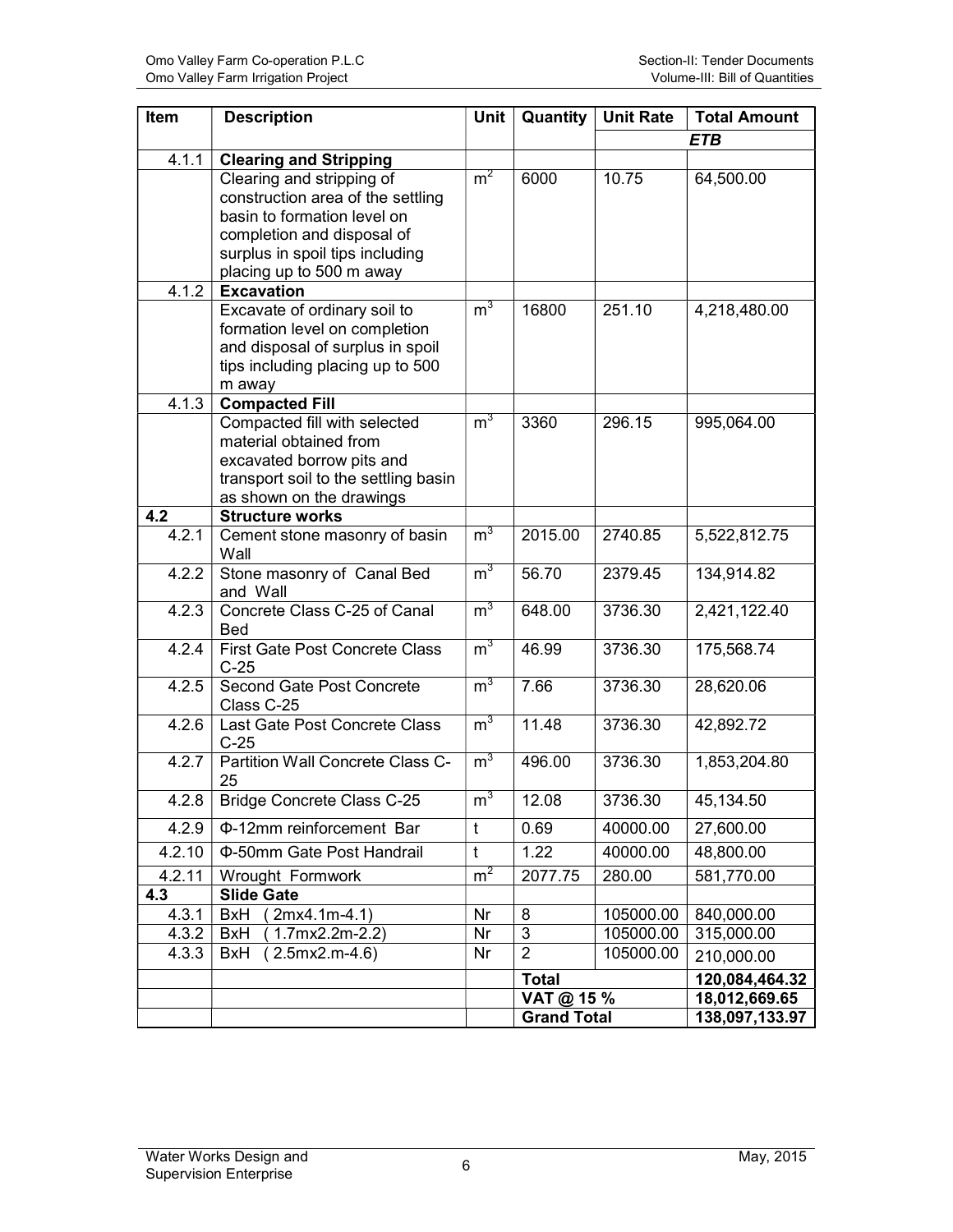### BOOSTER PUMP STATION

| Item                               | <b>Description</b>                                                                                                                     | Unit                     | Qty.                  | <b>Unit Price</b>  | <b>Amount</b><br><b>Supply</b><br><b>Total Price</b> |
|------------------------------------|----------------------------------------------------------------------------------------------------------------------------------------|--------------------------|-----------------------|--------------------|------------------------------------------------------|
|                                    | Suction pipes & fittings, PN 10                                                                                                        |                          |                       |                    |                                                      |
| 1                                  | Pump suction pipe line DN600, PN10 as<br>shown                                                                                         | <b>NOs</b>               | 10                    | 25000              | 250,000.00                                           |
| $\overline{\mathbf{c}}$            | D/ flanged steel pipe, DN600, PN10,<br>$L=1.55m$                                                                                       | <b>NOs</b>               | 5                     | 19000              | 95,000.00                                            |
| 3                                  | D/flanged butterfly valve DN600, PN10                                                                                                  | Unit                     | 10                    | 13000              | 130,000.00                                           |
| $\overline{4}$                     | Flanged dismantling piece DN600, PN10                                                                                                  | Unit                     | 10                    | 28000              | 280,000.00                                           |
| $\overline{5}$                     | D/flanged eccentric reducer DN600/400,                                                                                                 | NOS                      | 10                    | 16000              | 160,000.00                                           |
| $\overline{6}$                     | Pressure gauge glycerin filled, ø100 mm,<br>scale -1-1,5 bars, G1/2" male connection,<br>with isolating cock.                          | NOS                      | $\overline{10}$       | 5000               | 50,000.00                                            |
| $\overline{7}$                     | Horizontal split double suction centrifugal<br>pump, capacity Q=1500m3/h, H=65m with<br>diesel engine drive unit with all accessories. | Set                      | $\overline{10}$       | 1200000            | 12,000,000.00                                        |
| $\overline{8}$                     | D/flanged steel pipe DN600, PN10, L =<br>3.15m                                                                                         | NOS                      | $\overline{10}$       | 22000              | 220,000.00                                           |
|                                    |                                                                                                                                        |                          |                       |                    |                                                      |
|                                    | Delivery pipes & fittings, PN 10                                                                                                       |                          |                       |                    |                                                      |
| 9                                  | D/flanged concentric enlarger DN300/500,                                                                                               | <b>NOs</b>               | 10                    | 14000              | 140,000.00                                           |
| $\overline{10}$<br>$\overline{11}$ | D/flanged non-return valve DN500, PN10<br>D/flanged short piece steel pipe DN500,                                                      | Unit<br>PCs              | 10<br>$\overline{10}$ | 18750<br>14000     | 187,500.00<br>140,000.00                             |
|                                    | $PN10, L = 0.75m$                                                                                                                      |                          |                       |                    |                                                      |
| $\overline{12}$                    | Flanged dismantling piece DN500, PN10                                                                                                  | Unit                     | 10                    | 23000              | 230,000.00                                           |
| 13                                 | D/flanged butterfly valve DN500, PN10                                                                                                  | Unit                     | $\overline{10}$       | 11000              | 110,000.00                                           |
| $\overline{14}$                    | D/flanged steel pipe DN500, PN10, $L =$<br>3.24m                                                                                       | <b>PCs</b>               | $\overline{10}$       | 21000              | 210,000.00                                           |
| 15                                 | D/flanged steel pipe DN500, PN10, $L =$<br>4.75m                                                                                       | <b>PCs</b>               | 5                     | 29000              | 145,000.00                                           |
| $\overline{16}$                    | Pressure gauge glycerin filled, ø100 mm,<br>scale 0-10 bars, G1/2" male connection,<br>with isolating cock.                            | PCs                      | 10                    | 8000               | 80,000.00                                            |
| $\overline{17}$                    | Single/Double girder overhead traveling<br>crane capacity = $8t$ complete with chain<br>trolley and associated structural steel works  | Set                      | $\mathbf{1}$          | 1600000            | 1,600,000.00                                         |
| $\overline{18}$                    | Complete bolts, nuts, washers & flat<br>gaskets.                                                                                       | $\overline{\mathsf{LS}}$ | $\mathbf{1}$          | 50000              | 50,000.00                                            |
|                                    |                                                                                                                                        |                          |                       | Total              | 16,077,500.00                                        |
|                                    |                                                                                                                                        |                          |                       | VAT @ 15 %         | 2,411,625.00                                         |
|                                    |                                                                                                                                        |                          |                       | <b>Grand Total</b> | 18,489,125.00                                        |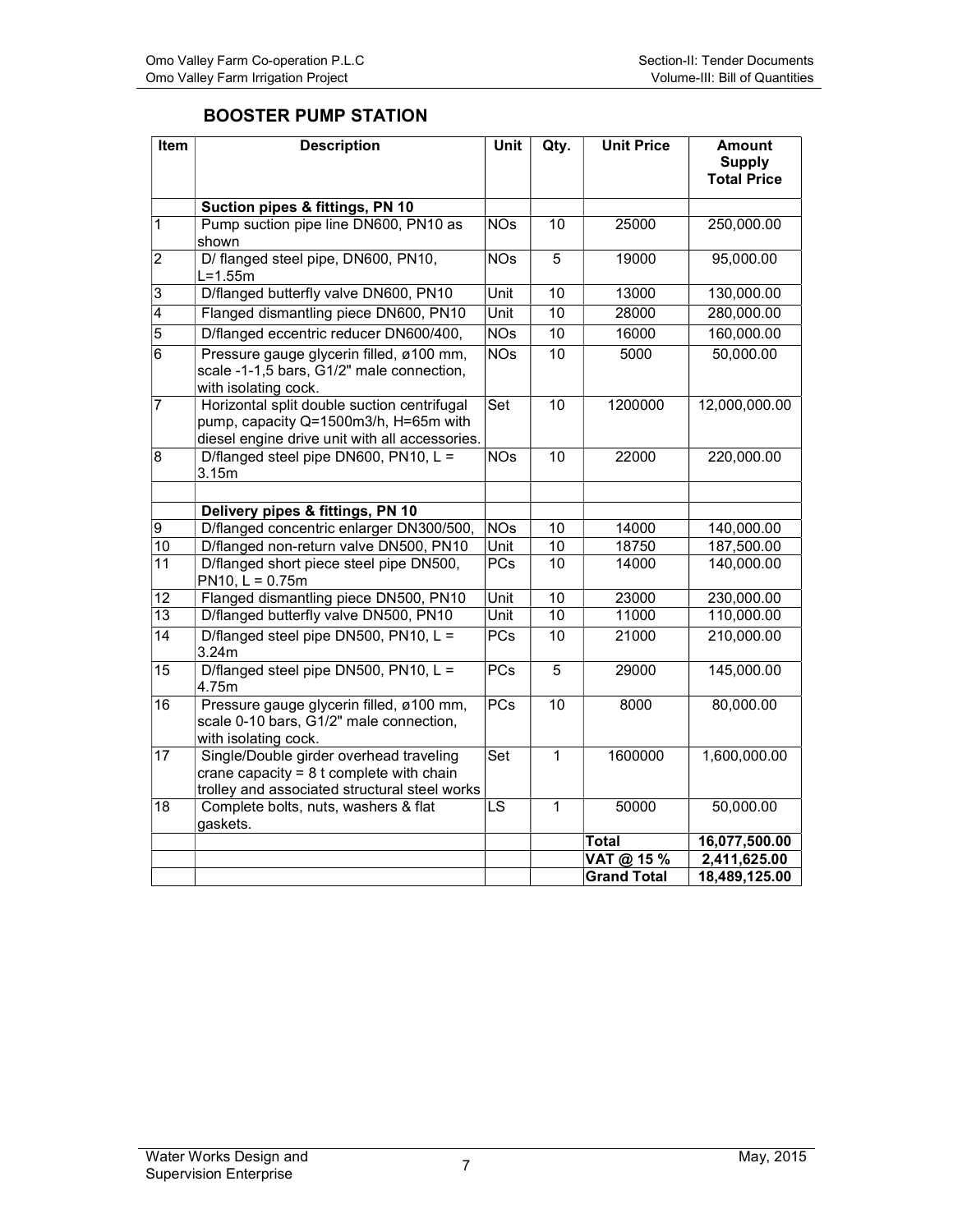### C. BILL OF QUANTITY OF IRRIGATION AND DRAINAGE SYSTEM

#### 1.1 Bill of Quantity of Main Canal (MC) from 0m to 13140m

| Item         | <b>Description</b>                                                                                                                                                                                                           | Unit             | Quantity | Rate (Eth.<br>Birr) | <b>Total Cost</b><br>(Eth. Birr) |
|--------------|------------------------------------------------------------------------------------------------------------------------------------------------------------------------------------------------------------------------------|------------------|----------|---------------------|----------------------------------|
| 1            | Canal                                                                                                                                                                                                                        |                  |          |                     |                                  |
|              | <b>Site Clearing</b>                                                                                                                                                                                                         |                  |          |                     |                                  |
| 1.1          | Clear and grub the area from<br>bushes trees and shrubs on the<br>alignment of canal to the width of<br>canal and embankment                                                                                                 | $\overline{m}^2$ | 177,636  | 3.20                | 568,435.37                       |
| 1.2          | Stripping of top soil under canal<br>embankment with an average<br>thickness of 150mm on the<br>alignment of canal and disposal of<br>soil free haul 100m away                                                               | m <sup>2</sup>   | 177,636  | 10.75               | 1,909,587.59                     |
|              | <b>Earth Work</b>                                                                                                                                                                                                            |                  |          |                     |                                  |
| 1.3          | Canal excavation of common<br>material open to the lines and<br>grades as shown in the drawing<br>and disposal of surplus to spoil pits<br>and spreading, free haul 500m                                                     | m <sup>3</sup>   | 63,503   | 251.10              | 15,945,654.95                    |
| 1.4          | Obtain excavated material from<br>borrow areas at a distance 7.5km<br>and place as compacted fill in layer<br>250mm to form canal embankment<br>including trimming and shaping<br>compaction and proctor test as<br>directed | $m^3$            | 99,047   | 325.80              | 32,269,628.98                    |
|              | <b>Sub Total</b>                                                                                                                                                                                                             |                  |          |                     | 50,693,307                       |
|              | Stone Masonry Work(L=3900m)                                                                                                                                                                                                  |                  |          |                     |                                  |
| 1.5          | 400mm. Thick Stone masonry of<br>canal bed                                                                                                                                                                                   | $m^3$            | 9,828.00 | 2,379.45            | 23,385,234.60                    |
| 1.6          | Stone masonry of canal vertical<br>wall                                                                                                                                                                                      | m <sup>3</sup>   | 18434.05 | 2,379.45            | 43,862,905.03                    |
|              | <b>Sub Total</b>                                                                                                                                                                                                             |                  |          |                     | 67,248,140                       |
| $\mathbf{2}$ | <b>Cross Regulator</b>                                                                                                                                                                                                       |                  |          |                     |                                  |
|              | Note: This section includes                                                                                                                                                                                                  |                  |          |                     |                                  |
|              | quantity for 4Nr structures.<br><b>Earth Work</b>                                                                                                                                                                            |                  |          |                     |                                  |
| 2.1          | Excavate to cutoff walls, abutment                                                                                                                                                                                           | m <sup>3</sup>   | 1240     | 251.10              | 311,364.00                       |
|              | walls and wing walls to formation<br>level including backfilling of<br>selected granular material and<br>disposal of surplus as fill in<br>embankments or in spoil tips up to<br>200m away "soft"                            |                  |          |                     |                                  |
| 2.2          | compacted back fill with selected<br>material                                                                                                                                                                                | $m^3$            | 537      | 296.15              | 159,032.55                       |
|              | <b>Main Structure</b>                                                                                                                                                                                                        | m <sup>3</sup>   |          |                     |                                  |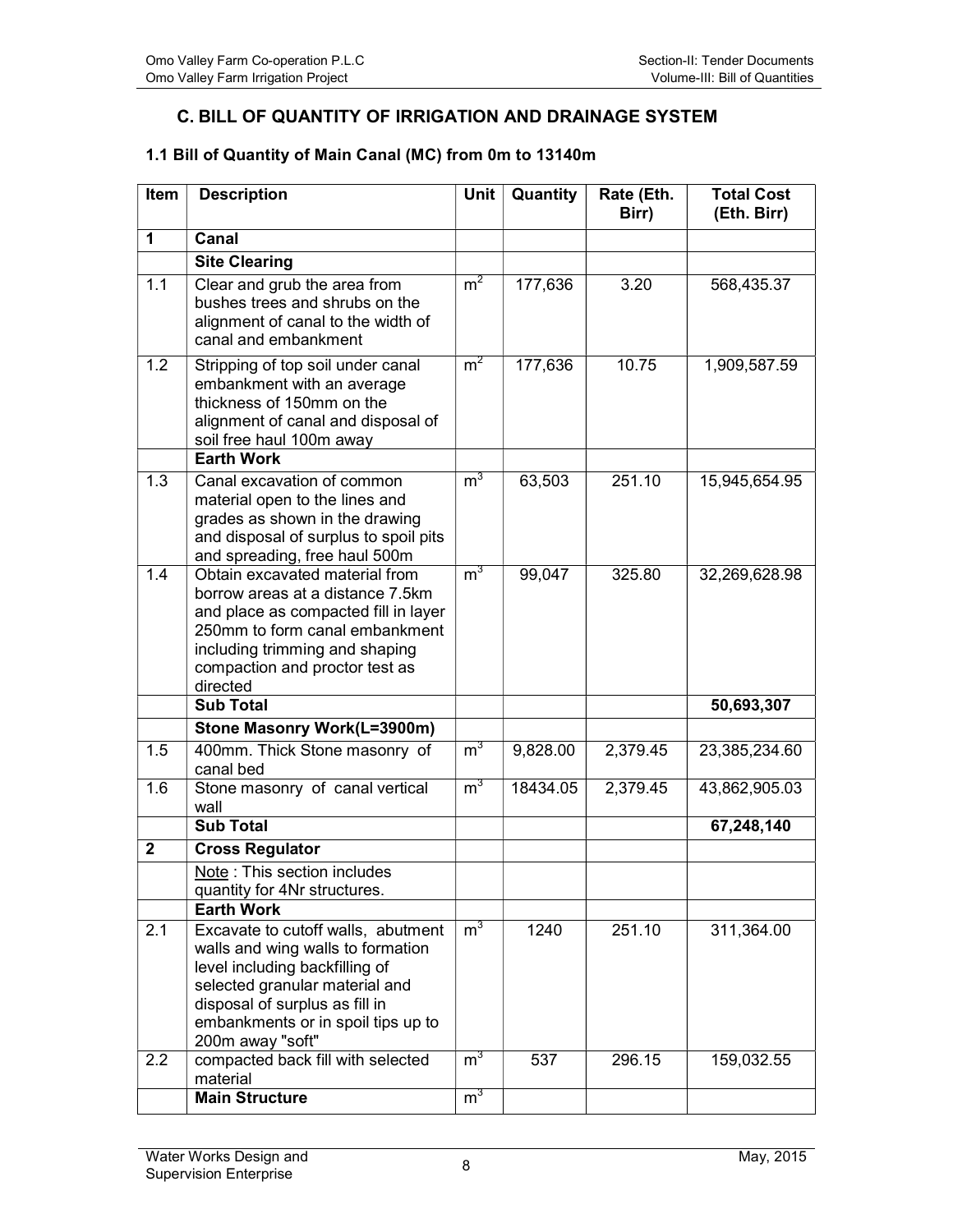| Item | <b>Description</b>                                                                                                                                                                                    | Unit           | Quantity | Rate (Eth.<br>Birr) | <b>Total Cost</b><br>(Eth. Birr) |
|------|-------------------------------------------------------------------------------------------------------------------------------------------------------------------------------------------------------|----------------|----------|---------------------|----------------------------------|
| 2.3  | Cutoff wall stone masonry of u/s<br>and d/s canal bed and sides                                                                                                                                       | m <sup>3</sup> | 71.33    | 2,379.45            | 169,734.25                       |
| 2.4  | 400mm. Thick stone pitching of<br>u/s canal bed                                                                                                                                                       | m <sup>3</sup> | 187.02   | 281.60              | 52,665.39                        |
| 2.5  | 800mm. Thick stone pitching of<br>u/s and d/s canal bed                                                                                                                                               | m <sup>3</sup> | 162.62   | 563.22              | 91,591.40                        |
| 2.6  | 600mm*600mm*400mm. with size<br>fabricated concrete block of u/s<br>and d/s canal bed                                                                                                                 | m <sup>4</sup> | 29.50    | 3,466.55            | 102,270.16                       |
| 2.7  | Cement stone masonry of u/s<br>canal vertical wall                                                                                                                                                    | m <sup>3</sup> | 59.39    | 2,379.45            | 141,326.93                       |
| 2.8  | Cement stone masonry of d/s<br>canal vertical wall                                                                                                                                                    | m <sup>3</sup> | 59.39    | 2,379.45            | 141,326.93                       |
| 2.9  | Wall mass concrete C-20                                                                                                                                                                               | m <sup>3</sup> | 140.17   | 3,466.55            | 485,914.63                       |
| 2.10 | Floor mass concrete C-20                                                                                                                                                                              | m <sup>3</sup> | 144.99   | 3,466.55            | 502,611.62                       |
| 2.11 | Reinforced concrete class C-25 to<br>gate post                                                                                                                                                        | m <sup>3</sup> | 32.81    | 3,736.30            | 122,593.23                       |
| 2.12 | Concrete class C-25 to pier                                                                                                                                                                           | m <sup>3</sup> | 20.04    | 3,736.30            | 74,873.21                        |
| 2.13 | Reinforcement concrete class C-25<br>to Bridge                                                                                                                                                        | m <sup>3</sup> | 4.08     | 3,736.30            | 15,244.10                        |
| 2.14 | Wrought formwork to item 2-2,3/2,4                                                                                                                                                                    | m <sup>2</sup> | 196.48   | 280.00              | 55,013.89                        |
| 2.15 | Mild steel reinforcement bars<br>Dia.16mm to gate post                                                                                                                                                | t              | 0.108    | 40,000.00           | 4,320.00                         |
| 2.16 | Mild steel reinforcement bars<br>Dia.12mm to gate post                                                                                                                                                | t              | 0.677    | 40,000.00           | 27,080.00                        |
| 2.17 | Mild steel reinforcement bars<br>Dia.10mm to gate post                                                                                                                                                | $\mathbf t$    | 0.454    | 40,000.00           | 18,160.00                        |
| 2.18 | Mild steel reinforcement Pipe<br>Dia.50mm of handrail                                                                                                                                                 | t              | 0.195    | 40,000.00           | 7,781.32                         |
| 2.19 | Mild steel reinforcement Pipe<br>Dia.30mm of handrail                                                                                                                                                 | $\mathsf{t}$   | 0.042    | 40,000.00           | 1,678.40                         |
| 2.20 | Mild steel reinforcement bars<br>Dia.16mm of handrail                                                                                                                                                 | $\mathsf{t}$   | 0.022    | 40,000.00           | 880.52                           |
| 2.21 | Mild steel reinforcement bars<br>Dia.12mm to bridge                                                                                                                                                   | t              | 0.028    | 40,000.00           | 1,115.20                         |
| 2.22 | Mild steel reinforcement bars<br>Dia.10mm to bridge                                                                                                                                                   | $\mathsf{t}$   | 0.025    | 40,000.00           | 1,006.80                         |
| 2.23 | Provide for the manufacturing and<br>supervision of Cross regulator<br>gates including hoisting device with<br>a capacity 9.0 Tons, 2000mm<br>width x2200mm depth with a<br>spindle diameter of 25mm. | Nr             | 3.00     | 150,000.00          | 450,000.00                       |
| 2.24 | Provide for the manufacturing and<br>supervision of Cross regulator<br>gates including hoisting device with<br>a capacity 2.5Tons, 1600mm width<br>x1900mmdepth with a spindle<br>diameter of 25mm.   | Nr             | 3.00     | 105,000.00          | 315,000.00                       |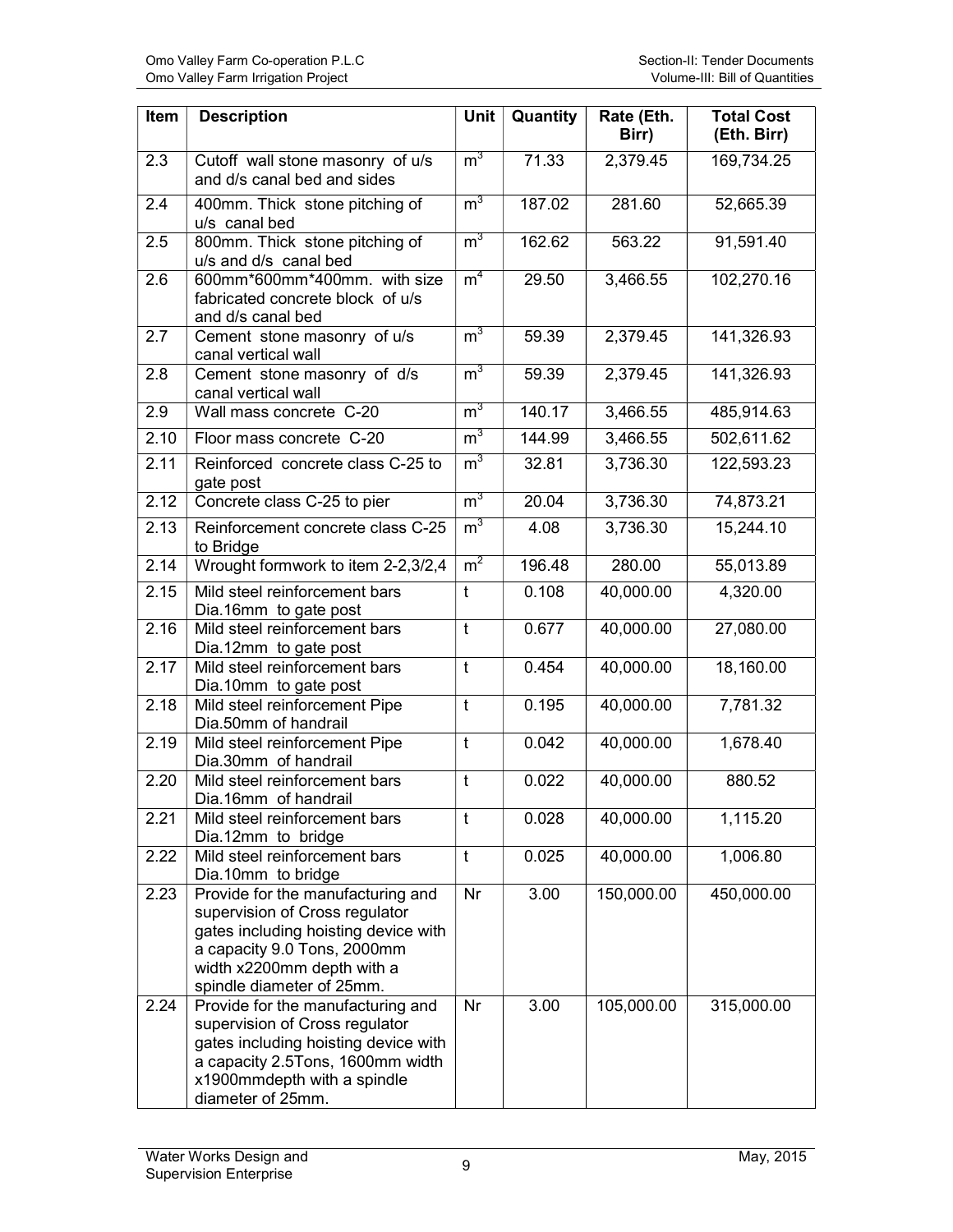| Item | <b>Description</b>                                                                                                                                                                                                                      | <b>Unit</b>    | Quantity | Rate (Eth.<br>Birr) | <b>Total Cost</b><br>(Eth. Birr) |
|------|-----------------------------------------------------------------------------------------------------------------------------------------------------------------------------------------------------------------------------------------|----------------|----------|---------------------|----------------------------------|
| 2.25 | Provide for the manufacturing and<br>supervision of Cross regulator<br>gates including hoisting device with<br>a capacity 1.3 Tons, 1200mm<br>width x1500mmdepth with a<br>spindle diameter of 25mm.                                    | <b>Nr</b>      | 1.00     | 100,000.00          | 100,000.00                       |
| 2.26 | Provide for the manufacturing and<br>supervision of Cross regulator<br>gates including hoisting device with<br>a capacity 2.5Tons, 1400mm<br>width x1800mmdepth with a<br>spindle diameter of 25mm.<br><b>Sub Total</b>                 | Nr             | 2.00     | 105,000.00          | 210,000.00<br>3,562,585          |
| 3    | Off-take                                                                                                                                                                                                                                |                |          |                     |                                  |
|      | Note: This section includes<br>quantity for 5Nr structures.                                                                                                                                                                             |                |          |                     |                                  |
|      | <b>Earth Work</b>                                                                                                                                                                                                                       |                |          |                     |                                  |
| 3.1  | Excavate to cutoff walls, abutment<br>walls and wing walls to formation<br>level including backfilling of<br>selected granular material and<br>disposal of surplus as fill in<br>embankments or in spoil tips up to<br>500m away "soft" | m <sup>3</sup> | 167.8    | 251.10              | 42,131.63                        |
| 3.2  | compacted back fill with selected<br>material                                                                                                                                                                                           | m <sup>3</sup> | 91.8     | 296.15              | 27,184.13                        |
|      | <b>Main Structure</b>                                                                                                                                                                                                                   |                |          |                     |                                  |
| 3.3  | 400mm. Thick cemented stone<br>masonry of d/s canal bed                                                                                                                                                                                 | m <sub>3</sub> | 14.23    | 2,379.45            | 33,850.06                        |
| 3.4  | 400mm. Thick cemented stone<br>masonry of d/s canal sides                                                                                                                                                                               | m <sub>3</sub> | 65.63    | 2,379.45            | 156,173.15                       |
| 3.5  | Face wall mass concrete C-20 of<br>assembling reinforcement<br>concrete pipe                                                                                                                                                            | m <sub>3</sub> | 23.59    | 3,466.55            | 81,760.84                        |
| 3.6  | Bedding concrete C-15 of<br>assembling reinforcement<br>concrete pipe                                                                                                                                                                   | m3             | 7.71     | 2,992.40            | 23,071.40                        |
| 3.7  | Reinforced concrete class C-25 to<br>gate post                                                                                                                                                                                          | m3             | 4.65     | 3,736.30            | 17,389.21                        |
| 3.8  | Wrought formwork to item 2-2,3/2,4                                                                                                                                                                                                      | m2             | 147.34   | 280.00              | 41,255.05                        |
| 3.9  | Mild steel reinforcement bars<br>Dia.14mm to gate post                                                                                                                                                                                  | t              | 0.272    | 40,000.00           | 10,880.00                        |
| 3.10 | Mild steel reinforcement bars<br>Dia.12mm to gate post                                                                                                                                                                                  | $\mathsf{t}$   | 1.854    | 40,000.00           | 74,160.00                        |
| 3.11 | Mild steel reinforcement bars<br>Dia.10mm to gate post                                                                                                                                                                                  | $\mathsf t$    | 1.226    | 40,000.00           | 49,040.00                        |
| 3.12 | Mild steel reinforcement Pipe<br>Dia.50mm of handrail                                                                                                                                                                                   | t              | 0.579    | 40,000.00           | 23,173.52                        |
| 3.13 | Mild steel reinforcement Pipe<br>Dia.30mm of handrail                                                                                                                                                                                   | t              | 0.082    | 40,000.00           | 3,264.00                         |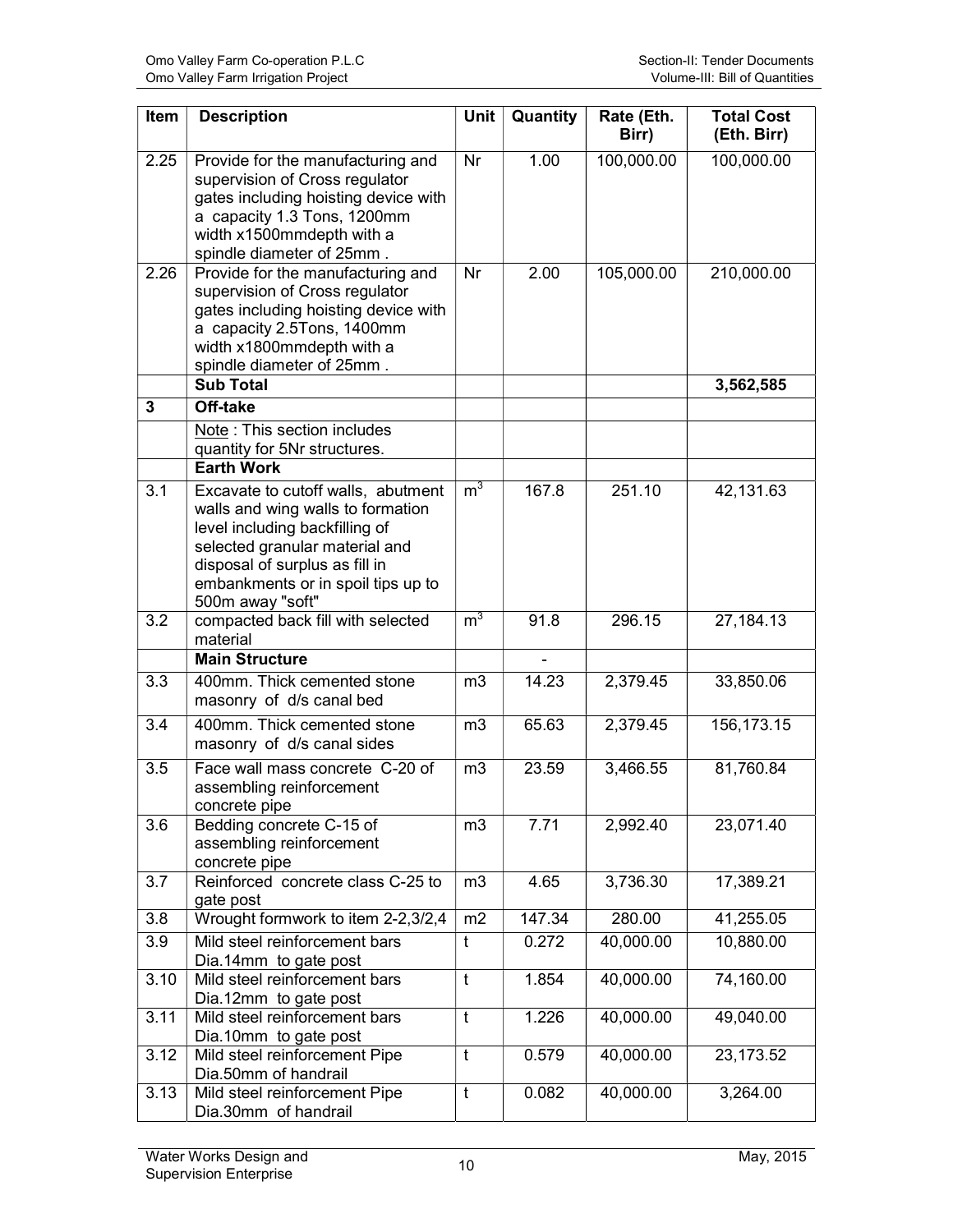| Item | <b>Description</b>                                                                                                                                                                                    | Unit           | Quantity | Rate (Eth.<br>Birr) | <b>Total Cost</b><br>(Eth. Birr) |
|------|-------------------------------------------------------------------------------------------------------------------------------------------------------------------------------------------------------|----------------|----------|---------------------|----------------------------------|
| 3.14 | Mild steel reinforcement bars<br>Dia.16mm of handrail                                                                                                                                                 | t              | 0.094    | 40,000.00           | 3,777.36                         |
| 3.15 | Wing wall mass concrete C-20 of<br>assembling reinforcement<br>concrete pipe                                                                                                                          | m <sub>3</sub> | 7.73     | 3,466.55            | 26,779.10                        |
| 3.16 | Assembling concrete C-15 to tube                                                                                                                                                                      | m <sub>3</sub> | 5.52     | 2,992.40            | 16,518.05                        |
| 3.17 | Reinforced concrete class C-25 to<br>tube                                                                                                                                                             | m <sub>3</sub> | 38.28    | 3,736.30            | 143,025.56                       |
| 3.18 | Assembling reinforcement<br>concrete pipe of size D=1050mm                                                                                                                                            | m              | 12.00    | 3,134.00            | 37,608.00                        |
| 3.19 | Assembling reinforcement<br>concrete pipe of size D=750mm                                                                                                                                             | m              | 24.00    | 2,800.00            | 67,200.00                        |
| 3.20 | Provide for the manufacturing and<br>supervision of Cross regulator<br>gates including hoisting device with<br>a capacity 0.8 Tons, 1050mm<br>width x1100mm depth with a<br>spindle diameter of 25mm. | Nr             | 1.00     | 70,000.00           | 70,000.00                        |
| 3.21 | Provide for the manufacturing and<br>supervision of Cross regulator<br>gates including hoisting device with<br>a capacity 0.1 Tons, 750mm width<br>x800mmdepth with a spindle<br>diameter of 25mm.    | Nr             | 1.00     | 30,000.00           | 30,000.00                        |
| 3.22 | Provide for the manufacturing and<br>supervision of Cross regulator<br>gates including hoisting device with<br>a capacity 1.2 Tons, 1600mm<br>width x1550mmdepth with a<br>spindle diameter of 25mm.  | Nr             | 1.00     | 100,000.00          | 100,000.00                       |
| 3.23 | Provide for the manufacturing and<br>supervision of Cross regulator<br>gates including hoisting device with<br>a capacity 0.8 Tons, 1200mm<br>width x1450mmdepth with a<br>spindle diameter of 25mm.  | Nr             | 1.00     | 90,000.00           | 90,000.00                        |
| 3.24 | Provide for the manufacturing and<br>supervision of Cross regulator<br>gates including hoisting device with<br>a capacity 0.25 Tons, 750mm<br>width x800mm depth with a spindle<br>diameter of 25mm.  | Nr             | 1.00     | 60,000.00           | 60,000.00                        |
|      |                                                                                                                                                                                                       |                |          | <b>Sub Total</b>    | 1,228,241                        |
|      |                                                                                                                                                                                                       |                |          | <b>Total</b>        | 72,038,966.00                    |
|      |                                                                                                                                                                                                       |                |          | VAT @ 15 %          | 10,805,844.90                    |
|      |                                                                                                                                                                                                       |                |          | <b>Grand Total</b>  | 82,844,810.90                    |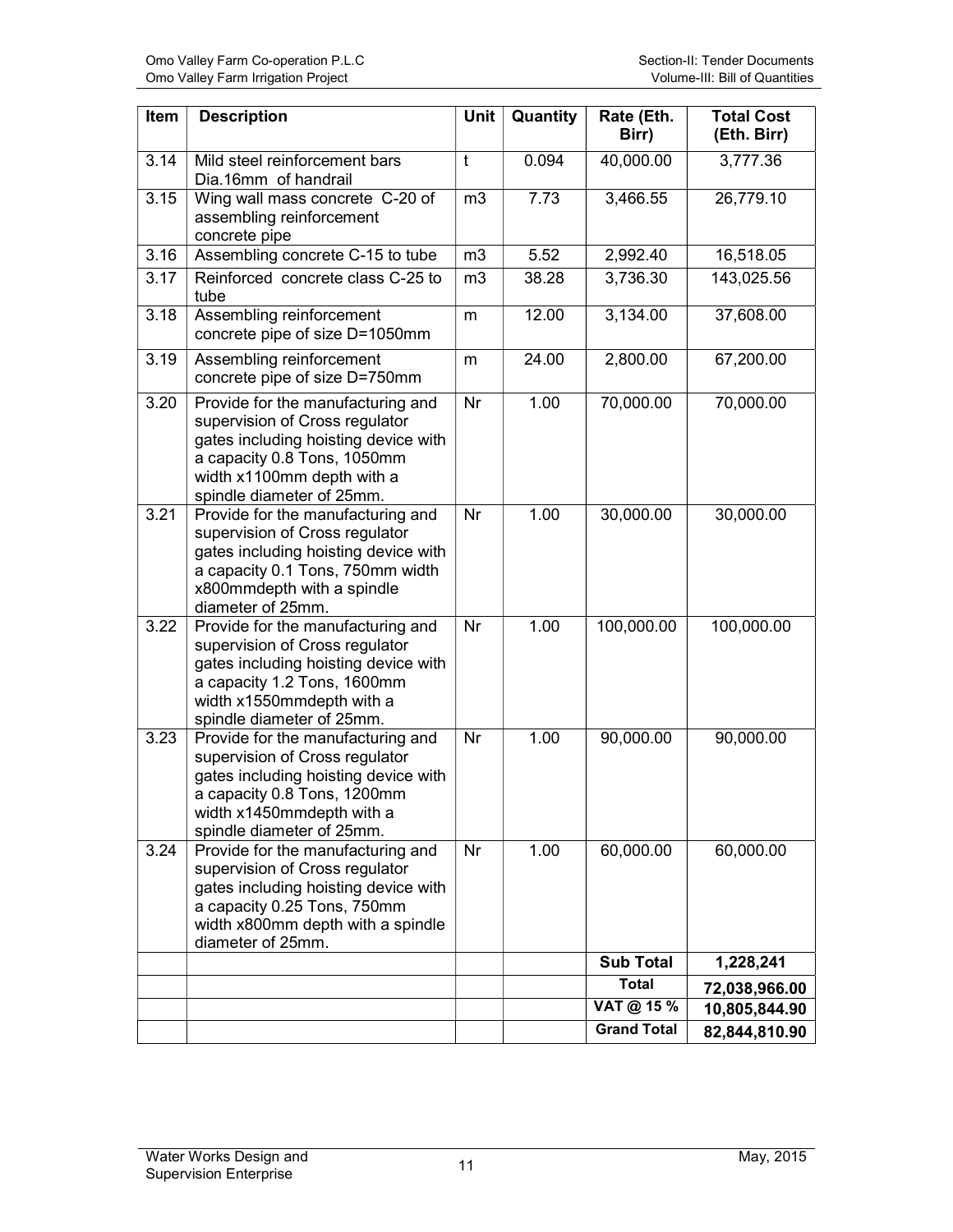| Item         | <b>Description</b>                                                                                                                                                                                                                      | <b>Unit</b>                      | Quantity       | Rate                 | <b>Amount</b><br>(Birr) |
|--------------|-----------------------------------------------------------------------------------------------------------------------------------------------------------------------------------------------------------------------------------------|----------------------------------|----------------|----------------------|-------------------------|
| $\mathbf{1}$ | Canal                                                                                                                                                                                                                                   |                                  |                |                      |                         |
|              | <b>Site Clearing</b>                                                                                                                                                                                                                    |                                  |                |                      |                         |
| 1.1          | Clear and grub the area from<br>bushes trees and shrubs on the<br>alignment of canal to the width of<br>canal and embankment                                                                                                            | m <sup>2</sup>                   | 75,532.61      | 3.20                 | 241,704.34              |
| 1.2          | Stripping of top soil under canal<br>embankment with an average<br>thickness of 150mm on the<br>alignment of canal and disposal of<br>soil free haul 100m away                                                                          | m <sup>2</sup>                   | 75533          | 10.75                | 811,975.50              |
|              | <b>Earth Work</b>                                                                                                                                                                                                                       |                                  |                |                      |                         |
| 1.3          | Canal excavation of common<br>material open to the lines and<br>grades as shown in the drawing<br>and disposal of surplus to spoil pits<br>and spreading, free haul 500m                                                                | m <sup>3</sup>                   | 16,356         | 251.10               | 4,106,942.95            |
| 1.4          | Obtain excavated material from<br>borrow areas at a distance 7.5km<br>and place as compacted fill in layer<br>250mm to form canal embankment<br>including trimming and shaping<br>compaction and proctor test as<br>directed            | m <sup>3</sup>                   | 35,864         | 325.80               | 11,684,403.79           |
|              | <b>Sub Total</b>                                                                                                                                                                                                                        |                                  |                |                      | 16,845,027              |
| $\mathbf{2}$ | <b>Cross Regulator</b>                                                                                                                                                                                                                  |                                  |                |                      |                         |
|              | Note: This section includes quantity<br>for 2Nr structures.                                                                                                                                                                             |                                  |                |                      |                         |
|              | <b>Earth Work</b>                                                                                                                                                                                                                       |                                  |                |                      |                         |
| 2.1          | Excavate to cutoff walls, abutment<br>walls and wing walls to formation<br>level including backfilling of<br>selected granular material and<br>disposal of surplus as fill in<br>embankments or in spoil tips up to<br>200m away "soft" | m <sup>3</sup>                   | 764            | 251.10               | 191,865.51              |
| 2.2          | compacted back fill with selected<br>material                                                                                                                                                                                           | m <sup>3</sup>                   | 306            | 296.15               | 90,515.29               |
|              | <b>Main Structure</b>                                                                                                                                                                                                                   | m <sup>3</sup>                   |                |                      |                         |
| 2.3          | Cutoff wall stone masonry of u/s<br>and d/s canal bed and sides                                                                                                                                                                         | m <sup>3</sup>                   | 138.60         | 2,379.45             | 329,791.77              |
| 2.4          | 400mm. Thick stone pitching of u/s<br>&d/s canal bed                                                                                                                                                                                    | m <sup>3</sup>                   | 20.48          | 281.60               | 5,767.17                |
| 2.5          | 600mm*600mm*400mm. with size<br>fabricated concrete block of u/s<br>and d/s canal bed                                                                                                                                                   | m <sup>4</sup>                   | 8.80           | 3,466.55             | 30,505.64               |
|              |                                                                                                                                                                                                                                         |                                  | 16.92          | 3,466.55             |                         |
| 2.6          | Wall mass concrete C-20                                                                                                                                                                                                                 | $m^3$                            |                |                      | 58,667.89               |
| 2.7<br>2.8   | Floor mass concrete C-20<br>Reinforced concrete class C-25 to                                                                                                                                                                           | m <sup>3</sup><br>m <sup>3</sup> | 11.30<br>17.80 | 3,466.55<br>3,736.30 | 39,185.88<br>66,502.40  |

#### 1.2 Bill of Quantity of Main Canal (MC-01) from 0m to 4807m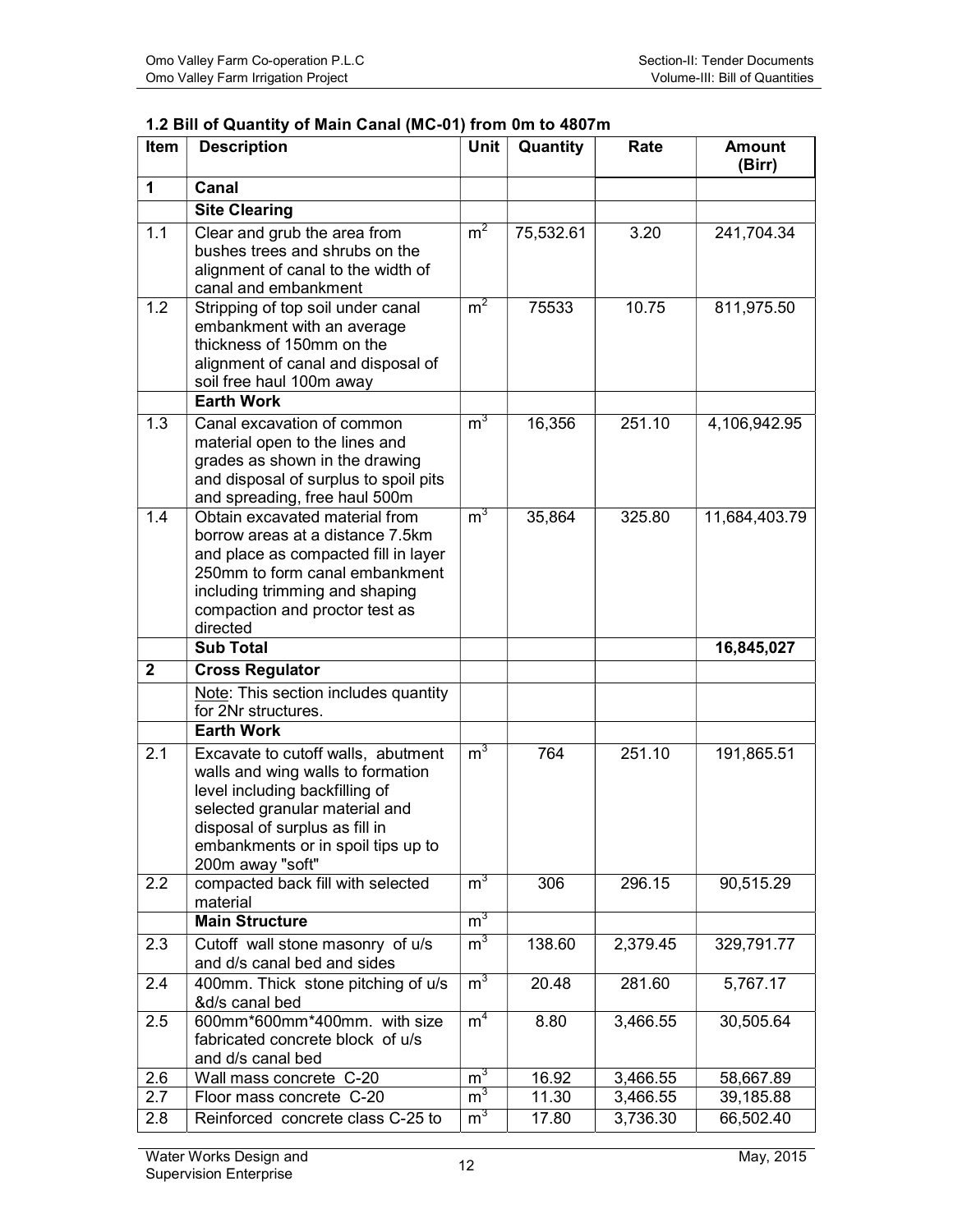| Item         | <b>Description</b>                                                                                                                                                                                                                      | Unit           | Quantity | Rate       | <b>Amount</b><br>(Birr) |
|--------------|-----------------------------------------------------------------------------------------------------------------------------------------------------------------------------------------------------------------------------------------|----------------|----------|------------|-------------------------|
|              | gate post                                                                                                                                                                                                                               |                |          |            |                         |
| 2.9          | Sand& Gravel for Floor                                                                                                                                                                                                                  | $m^3$          | 18.90    | 732.30     | 13,840.47               |
| 2.10         | Wrought formwork to item 2-2,3/2,4                                                                                                                                                                                                      | m <sup>2</sup> | 68.63    | 280.00     | 19,215.78               |
| 2.11         | Mild steel reinforcement bars<br>to gate post                                                                                                                                                                                           | t              | 0.556    | 40,000.00  | 22,240.00               |
| 2.12         | Mild steel reinforcement Pipe<br>Dia.50mm of handrail                                                                                                                                                                                   | $\mathbf t$    | 0.551    | 40,000.00  | 22,040.00               |
| 2.13         | Mild steel reinforcement Pipe<br>Dia.30mm of handrail                                                                                                                                                                                   | $\mathsf{t}$   | 0.155    | 40,000.00  | 6,200.00                |
| 2.14         | Provide for the manufacturing and<br>supervision of Cross regulator<br>gates including hoisting device with<br>a capacity 1.5 Tons, 1500mm<br>width x1700mm depth with a<br>spindle diameter of 25mm.                                   | Nr             | 2.00     | 100,000.00 | 200,000.00              |
| 2.15         | Provide for the manufacturing and<br>supervision of Cross regulator<br>gates including hoisting device with<br>a capacity 0.8Tons, 1300mm width<br>x1200mmdepth with a spindle<br>diameter of 25mm.                                     | Nr             | 1.00     | 70,000.00  | 70,000.00               |
|              | <b>Sub Total</b>                                                                                                                                                                                                                        |                |          |            | 1,166,338               |
| $\mathbf{3}$ | Off-take                                                                                                                                                                                                                                |                |          |            |                         |
|              | Note: This section includes<br>quantity for 4Nr structures.                                                                                                                                                                             |                |          |            |                         |
|              | <b>Earth Work</b>                                                                                                                                                                                                                       |                |          |            |                         |
| 3.1          | Excavate to cutoff walls, abutment<br>walls and wing walls to formation<br>level including backfilling of<br>selected granular material and<br>disposal of surplus as fill in<br>embankments or in spoil tips up to<br>500m away "soft" | m <sup>3</sup> | 139.6    | 251.10     | 35,063.60               |
| 3.2          | compacted back fill with selected<br>material                                                                                                                                                                                           | m <sup>3</sup> | 55.9     | 296.15     | 16,541.75               |
|              | <b>Main Structure</b>                                                                                                                                                                                                                   |                |          |            |                         |
| 3.3          | 400mm. Thick cemented stone<br>masonry of d/s canal bed & slope                                                                                                                                                                         | m <sub>3</sub> | 140.34   | 2,379.45   | 333,936.77              |
| 3.4          | Bottom concrete C-20                                                                                                                                                                                                                    | m3             | 20.89    | 3,466.55   | 72,423.16               |
| 3.5          | Reinforced concrete class C-25 to<br>gate post                                                                                                                                                                                          | m <sub>3</sub> | 14.72    | 3,736.30   | 54,994.60               |
| 3.6          | Wrought formwork to item 2-2,3/2,4                                                                                                                                                                                                      | m2             | 103.82   | 280.00     | 29,070.05               |
| 3.7          | Mild steel reinforcement bars<br>to gate post and Tube                                                                                                                                                                                  | t              | 4.078    | 40,000.00  | 163,104.00              |
| 3.8          | Mild steel reinforcement Pipe<br>Dia.50mm of handrail                                                                                                                                                                                   | $\mathsf{t}$   | 0.278    | 40,000.00  | 11,120.00               |
| 3.9          | Mild steel reinforcement Pipe<br>Dia.30mm of handrail                                                                                                                                                                                   | $\mathsf{t}$   | 0.173    | 40,000.00  | 6,912.00                |
| 3.10         | Mild steel reinforcement bars<br>Dia.16mm of handrail                                                                                                                                                                                   | $\mathsf{t}$   | 0.035    | 40,000.00  | 1,380.80                |
| 3.11         | Reinforced concrete class C-25 to                                                                                                                                                                                                       | m3             | 36.22    | 3,736.30   | 135,313.84              |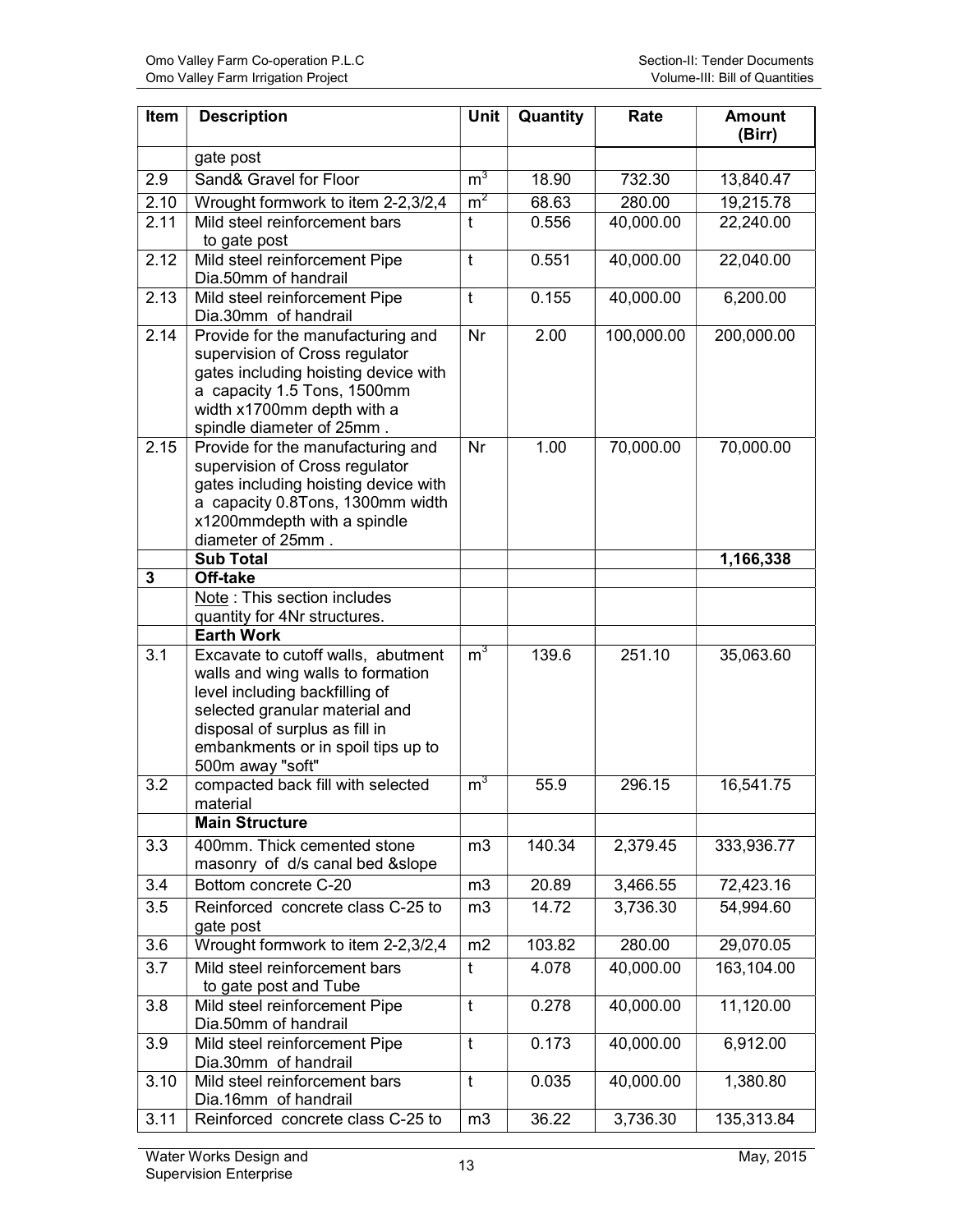| Item                    | <b>Description</b>                                                                                                                                                                                                                      | Unit           | Quantity | Rate               | <b>Amount</b><br>(Birr) |
|-------------------------|-----------------------------------------------------------------------------------------------------------------------------------------------------------------------------------------------------------------------------------------|----------------|----------|--------------------|-------------------------|
|                         | tube                                                                                                                                                                                                                                    |                |          |                    |                         |
| 3.12                    | Assembling reinforcement concrete<br>pipe of size D=900mm                                                                                                                                                                               | m              | 16.00    | 3,134.00           | 50,144.00               |
| 3.13                    | Assembling reinforcement concrete<br>pipe of size D=750mm                                                                                                                                                                               | m              | 12.00    | 2,800.00           | 33,600.00               |
| 3.14                    | Provide for the manufacturing and<br>supervision of Cross regulator<br>gates including hoisting device with<br>a capacity 1.2 Tons, 1500mm<br>width x1400mm depth with a<br>spindle diameter of 25mm.                                   | Nr             | 2.00     | 100,000.00         | 200,000.00              |
| 3.15                    | Provide for the manufacturing and<br>supervision of Cross regulator<br>gates including hoisting device with<br>a capacity 0.4 Tons, 900mm width<br>x950mmdepth with a spindle<br>diameter of 25mm.                                      | Nr             | 2.00     | 70,000.00          | 140,000.00              |
| 3.16                    | Provide for the manufacturing and<br>supervision of Cross regulator<br>gates including hoisting device with<br>a capacity 0.25 Tons, 750mm<br>width x930mmdepth with a spindle<br>diameter of 25mm.                                     | Nr             | 1.00     | 60,000.00          | 60,000.00               |
|                         | <b>Sub Total</b>                                                                                                                                                                                                                        |                |          |                    | 1,343,605               |
| $\overline{\mathbf{4}}$ | <b>Drop structure</b>                                                                                                                                                                                                                   |                |          |                    |                         |
|                         | Note: This section includes<br>quantity for 13 Nr structures.                                                                                                                                                                           |                |          |                    |                         |
|                         | <b>Earth Work</b>                                                                                                                                                                                                                       | m <sup>3</sup> |          |                    |                         |
| 4.1                     | Excavate to upstream and<br>downstream cutoff trench walls to<br>formation level including backfilling<br>of selected granular material and<br>disposal of surplus as fill in<br>embankments or in spoil tips up to<br>500m away "soft" | m <sup>3</sup> | 14826    | 251.10             | 3,722,792.88            |
|                         | compacted back fill with selected<br>material                                                                                                                                                                                           |                | 4448     | 296.15             | 1,317,210.41            |
| 4.2                     | <b>Main work</b>                                                                                                                                                                                                                        |                |          |                    |                         |
| 4.3                     | Stone masonry 400mm thick                                                                                                                                                                                                               | m <sup>3</sup> | 1575.09  | 2,379.45           | 3,747,856.87            |
|                         |                                                                                                                                                                                                                                         |                |          | <b>Sub Total</b>   | 8,787,860               |
|                         |                                                                                                                                                                                                                                         |                |          | <b>Total</b>       | 28,142,830              |
|                         |                                                                                                                                                                                                                                         |                |          | VAT @ 15 %         | 4,221,424.5             |
|                         |                                                                                                                                                                                                                                         |                |          | <b>Grand Total</b> | 32,364,255              |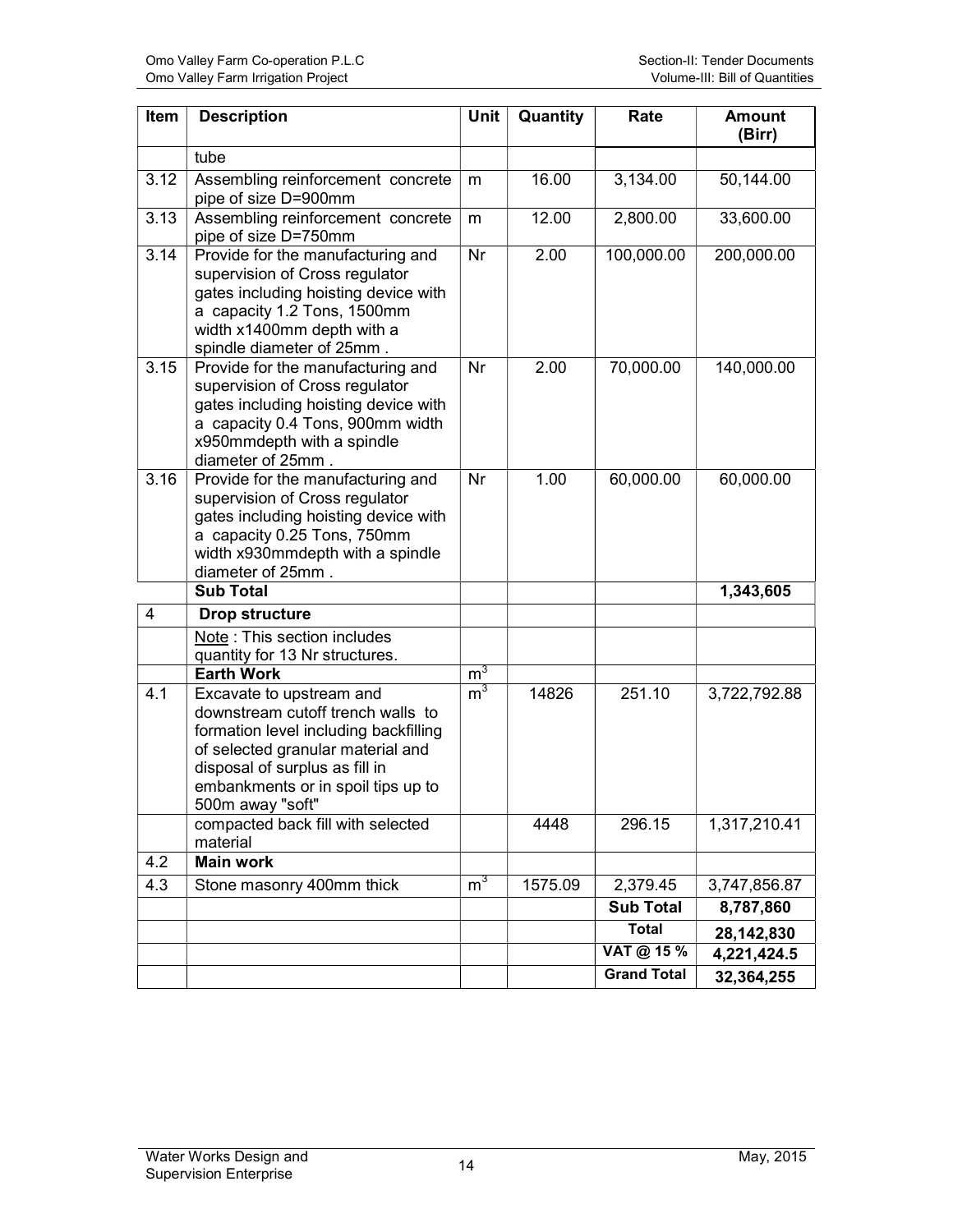| 1.3 Bill of Quantity of Cross Drain Culverts, Collector and Interceptor Drain Canals |  |
|--------------------------------------------------------------------------------------|--|
|                                                                                      |  |

| <b>Interceptor Drain Canals</b><br>$\mathbf 1$<br>(Protection Dyke 1-8)<br><b>Site clearing</b><br>m <sup>2</sup><br>1.1<br>Clear and grub the area from bushes<br>385,814<br>3.20<br>1,234,605.28<br>trees and shrubs on the alignment of<br>canal to the width of canal and<br>embankment<br>m <sup>2</sup><br>1.2<br>Stripping of top soil under canal<br>385,814<br>10.75<br>4,147,502.13<br>embankment with an average<br>thickness of 150mm on the alignment<br>of canal and disposal of soil free haul<br>100m away<br><b>Earth work</b><br>m <sup>3</sup><br>1.3<br>Canal excavation of common<br>431,957<br>251.10<br>108,464,518.54<br>material open to the lines and grades<br>as shown in the drawing and disposal<br>of surplus to spoil pits and spreading,<br>free haul 500m<br>m <sup>3</sup><br>Obtain excavated material from<br>1.4<br>21,916<br>325.80<br>7,140,323.19<br>borrow areas at a distance 7.5km<br>and place as compacted fill in layer<br>250mm to form canal embankment<br>including trimming and shaping<br>compaction and proctor test as<br>directed<br><b>Sub Total</b><br>120,986,949<br><b>Collector Drain Canals</b><br>$\boldsymbol{2}$<br><b>Site clearing</b><br>m <sup>2</sup><br>Clear and grub the area from bushes<br>2.1<br>361,596<br>3.20<br>1,157,107.25<br>trees and shrubs on the alignment of<br>drain canal to the width of canal and<br>embankment*<br>m <sup>2</sup><br>Stripping of top soil under canal<br>2.2<br>361,596<br>10.75<br>3,887,157.17<br>embankment with an average<br>thickness of 150mm on the alignment<br>of drain canal and disposal of soil<br>free haul 100m away<br><b>Earth work</b><br>m <sup>3</sup><br>375,751<br>Canal excavation of common<br>251.10<br>94,351,201.08<br>2.3<br>material open to the lines and grades<br>as shown in the drawing and disposal<br>of surplus to spoil pits and spreading,<br>free haul 500m<br>$m^3$<br>2.4<br>21,578<br>7,030,170.11<br>Obtain excavated material from<br>325.80<br>borrow areas at a distance 7.5km<br>and place as compacted fill in layer<br>250mm to form canal embankment<br>including trimming and shaping<br>compaction and proctor test as<br>directed<br><b>Sub Total</b><br>106,425,636 | Item | <b>Description</b> | <b>Unit</b> | Quantity | Rate | <b>Amount</b><br>(Birr) |
|-----------------------------------------------------------------------------------------------------------------------------------------------------------------------------------------------------------------------------------------------------------------------------------------------------------------------------------------------------------------------------------------------------------------------------------------------------------------------------------------------------------------------------------------------------------------------------------------------------------------------------------------------------------------------------------------------------------------------------------------------------------------------------------------------------------------------------------------------------------------------------------------------------------------------------------------------------------------------------------------------------------------------------------------------------------------------------------------------------------------------------------------------------------------------------------------------------------------------------------------------------------------------------------------------------------------------------------------------------------------------------------------------------------------------------------------------------------------------------------------------------------------------------------------------------------------------------------------------------------------------------------------------------------------------------------------------------------------------------------------------------------------------------------------------------------------------------------------------------------------------------------------------------------------------------------------------------------------------------------------------------------------------------------------------------------------------------------------------------------------------------------------------------------------------------------------------------------------------------------------|------|--------------------|-------------|----------|------|-------------------------|
|                                                                                                                                                                                                                                                                                                                                                                                                                                                                                                                                                                                                                                                                                                                                                                                                                                                                                                                                                                                                                                                                                                                                                                                                                                                                                                                                                                                                                                                                                                                                                                                                                                                                                                                                                                                                                                                                                                                                                                                                                                                                                                                                                                                                                                         |      |                    |             |          |      |                         |
|                                                                                                                                                                                                                                                                                                                                                                                                                                                                                                                                                                                                                                                                                                                                                                                                                                                                                                                                                                                                                                                                                                                                                                                                                                                                                                                                                                                                                                                                                                                                                                                                                                                                                                                                                                                                                                                                                                                                                                                                                                                                                                                                                                                                                                         |      |                    |             |          |      |                         |
|                                                                                                                                                                                                                                                                                                                                                                                                                                                                                                                                                                                                                                                                                                                                                                                                                                                                                                                                                                                                                                                                                                                                                                                                                                                                                                                                                                                                                                                                                                                                                                                                                                                                                                                                                                                                                                                                                                                                                                                                                                                                                                                                                                                                                                         |      |                    |             |          |      |                         |
|                                                                                                                                                                                                                                                                                                                                                                                                                                                                                                                                                                                                                                                                                                                                                                                                                                                                                                                                                                                                                                                                                                                                                                                                                                                                                                                                                                                                                                                                                                                                                                                                                                                                                                                                                                                                                                                                                                                                                                                                                                                                                                                                                                                                                                         |      |                    |             |          |      |                         |
|                                                                                                                                                                                                                                                                                                                                                                                                                                                                                                                                                                                                                                                                                                                                                                                                                                                                                                                                                                                                                                                                                                                                                                                                                                                                                                                                                                                                                                                                                                                                                                                                                                                                                                                                                                                                                                                                                                                                                                                                                                                                                                                                                                                                                                         |      |                    |             |          |      |                         |
|                                                                                                                                                                                                                                                                                                                                                                                                                                                                                                                                                                                                                                                                                                                                                                                                                                                                                                                                                                                                                                                                                                                                                                                                                                                                                                                                                                                                                                                                                                                                                                                                                                                                                                                                                                                                                                                                                                                                                                                                                                                                                                                                                                                                                                         |      |                    |             |          |      |                         |
|                                                                                                                                                                                                                                                                                                                                                                                                                                                                                                                                                                                                                                                                                                                                                                                                                                                                                                                                                                                                                                                                                                                                                                                                                                                                                                                                                                                                                                                                                                                                                                                                                                                                                                                                                                                                                                                                                                                                                                                                                                                                                                                                                                                                                                         |      |                    |             |          |      |                         |
|                                                                                                                                                                                                                                                                                                                                                                                                                                                                                                                                                                                                                                                                                                                                                                                                                                                                                                                                                                                                                                                                                                                                                                                                                                                                                                                                                                                                                                                                                                                                                                                                                                                                                                                                                                                                                                                                                                                                                                                                                                                                                                                                                                                                                                         |      |                    |             |          |      |                         |
|                                                                                                                                                                                                                                                                                                                                                                                                                                                                                                                                                                                                                                                                                                                                                                                                                                                                                                                                                                                                                                                                                                                                                                                                                                                                                                                                                                                                                                                                                                                                                                                                                                                                                                                                                                                                                                                                                                                                                                                                                                                                                                                                                                                                                                         |      |                    |             |          |      |                         |
|                                                                                                                                                                                                                                                                                                                                                                                                                                                                                                                                                                                                                                                                                                                                                                                                                                                                                                                                                                                                                                                                                                                                                                                                                                                                                                                                                                                                                                                                                                                                                                                                                                                                                                                                                                                                                                                                                                                                                                                                                                                                                                                                                                                                                                         |      |                    |             |          |      |                         |
|                                                                                                                                                                                                                                                                                                                                                                                                                                                                                                                                                                                                                                                                                                                                                                                                                                                                                                                                                                                                                                                                                                                                                                                                                                                                                                                                                                                                                                                                                                                                                                                                                                                                                                                                                                                                                                                                                                                                                                                                                                                                                                                                                                                                                                         |      |                    |             |          |      |                         |
|                                                                                                                                                                                                                                                                                                                                                                                                                                                                                                                                                                                                                                                                                                                                                                                                                                                                                                                                                                                                                                                                                                                                                                                                                                                                                                                                                                                                                                                                                                                                                                                                                                                                                                                                                                                                                                                                                                                                                                                                                                                                                                                                                                                                                                         |      |                    |             |          |      |                         |
|                                                                                                                                                                                                                                                                                                                                                                                                                                                                                                                                                                                                                                                                                                                                                                                                                                                                                                                                                                                                                                                                                                                                                                                                                                                                                                                                                                                                                                                                                                                                                                                                                                                                                                                                                                                                                                                                                                                                                                                                                                                                                                                                                                                                                                         |      |                    |             |          |      |                         |
|                                                                                                                                                                                                                                                                                                                                                                                                                                                                                                                                                                                                                                                                                                                                                                                                                                                                                                                                                                                                                                                                                                                                                                                                                                                                                                                                                                                                                                                                                                                                                                                                                                                                                                                                                                                                                                                                                                                                                                                                                                                                                                                                                                                                                                         |      |                    |             |          |      |                         |
|                                                                                                                                                                                                                                                                                                                                                                                                                                                                                                                                                                                                                                                                                                                                                                                                                                                                                                                                                                                                                                                                                                                                                                                                                                                                                                                                                                                                                                                                                                                                                                                                                                                                                                                                                                                                                                                                                                                                                                                                                                                                                                                                                                                                                                         |      |                    |             |          |      |                         |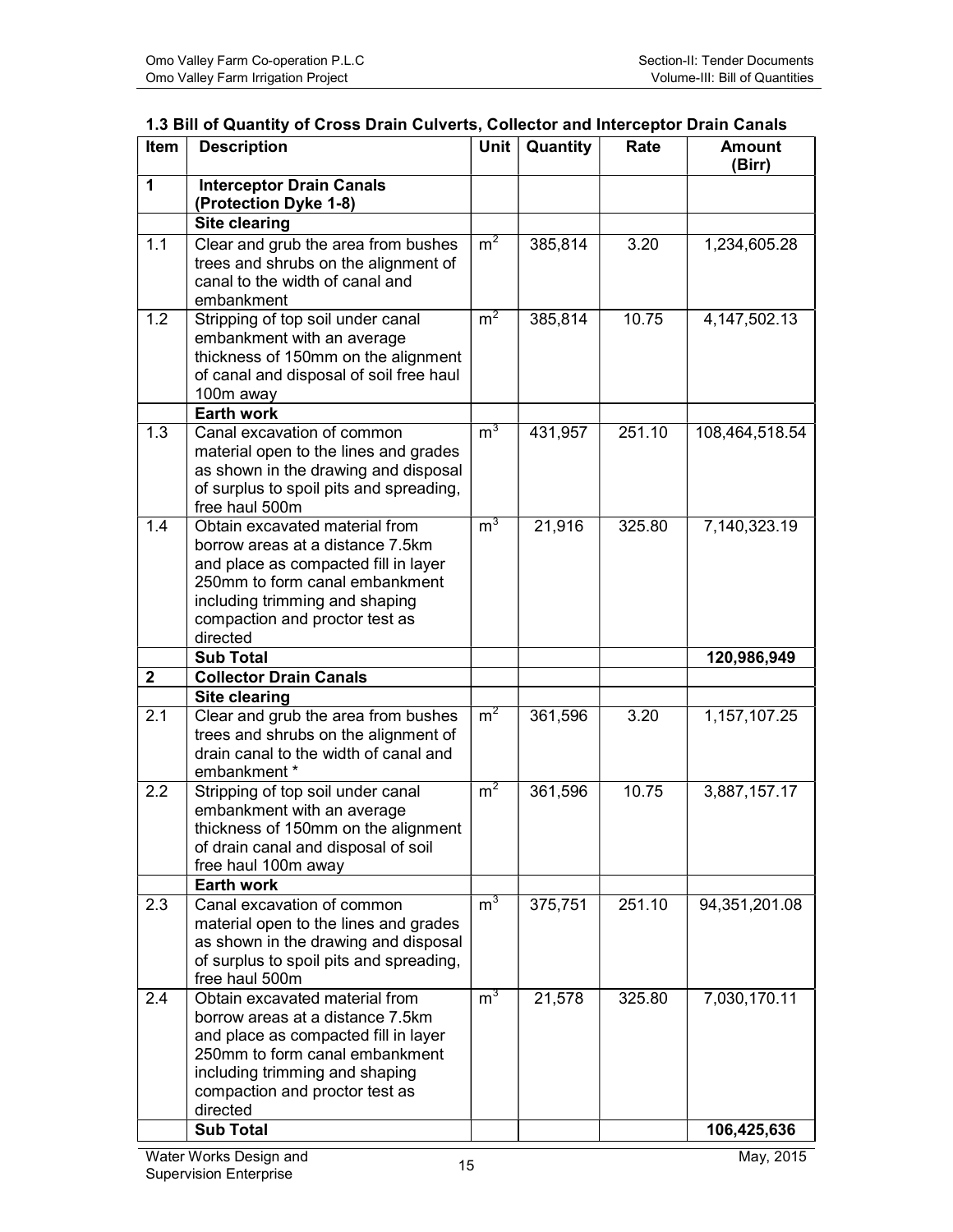| <b>Item</b> | <b>Description</b>                                                                                                                                                                                                                      | Unit           | Quantity | Rate     | <b>Amount</b><br>(Birr) |
|-------------|-----------------------------------------------------------------------------------------------------------------------------------------------------------------------------------------------------------------------------------------|----------------|----------|----------|-------------------------|
|             |                                                                                                                                                                                                                                         |                |          |          |                         |
| 3           | Drop structure in Interceptor<br><b>Drain Canals (Protection Dyke-1-8)</b>                                                                                                                                                              |                |          |          |                         |
|             | Note: This section includes quantity                                                                                                                                                                                                    |                |          |          |                         |
|             | for 70 Nr structures.                                                                                                                                                                                                                   |                |          |          |                         |
|             | <b>Earth Work</b>                                                                                                                                                                                                                       |                |          |          |                         |
| 3.1         | Excavate to upstream and<br>downstream cutoff trench walls to<br>formation level including backfilling of                                                                                                                               | $m^3$          | 273,358  | 251.10   | 68,640,251.41           |
|             | selected granular material and<br>disposal of surplus as fill in<br>embankments or in spoil tips up to                                                                                                                                  |                |          |          |                         |
|             | 500m away "soft"                                                                                                                                                                                                                        |                |          |          |                         |
| 3.2         | compacted back fill with selected<br>material                                                                                                                                                                                           | m <sup>3</sup> | 82,007   | 296.15   | 24,286,511.89           |
|             | <b>Main work</b>                                                                                                                                                                                                                        |                |          |          |                         |
| 3.3         | Stone masonry 400mm thick                                                                                                                                                                                                               | $m^3$          | 13,538   | 2,379.45 | 32,212,139.26           |
|             | <b>Sub Total</b>                                                                                                                                                                                                                        |                |          |          | 125,138,903             |
| 4           | <b>Drop structure in Catchment</b><br>Drain Canal-1~4                                                                                                                                                                                   |                |          |          |                         |
|             | Note: This section includes quantity<br>for 63 Nr structures.                                                                                                                                                                           |                |          |          |                         |
|             | <b>Earth Work</b>                                                                                                                                                                                                                       |                |          |          |                         |
| 4.1         | Excavate to upstream and<br>downstream cutoff trench walls to<br>formation level including backfilling of<br>selected granular material and<br>disposal of surplus as fill in<br>embankments or in spoil tips up to<br>500m away "soft" | m <sup>3</sup> | 38,968   | 251.10   | 9,784,850.23            |
| 4.2         | compacted back fill with selected<br>material                                                                                                                                                                                           | $m^3$          | 11,690   | 296.15   | 3,462,106.81            |
|             | <b>Main work</b>                                                                                                                                                                                                                        |                |          |          |                         |
| 4.3         | Stone masonry 400mm thick                                                                                                                                                                                                               | m <sup>3</sup> | 9,235    | 2,379.45 | 21,973,686.36           |
|             | <b>Sub Total</b>                                                                                                                                                                                                                        |                |          |          | 35,220,643              |
| 5           | Cross Drain Culvert -1~4                                                                                                                                                                                                                |                |          |          |                         |
|             | Note: This section includes quantity<br>for 4Nr structures.                                                                                                                                                                             |                |          |          |                         |
|             | <b>Earth Work</b>                                                                                                                                                                                                                       |                |          |          |                         |
| 5.1         | Excavate to cutoff walls, abutment<br>walls and wing walls to formation<br>level including backfilling of selected<br>granular material and disposal of<br>surplus as fill in embankments or in<br>spoil tips up to 200m away "soft"    | m3             | 9,297.1  | 251.10   | 2,334,508.66            |
| 5.2         | compacted back fill with selected<br>material                                                                                                                                                                                           | m <sub>3</sub> | 4,648.6  | 296.15   | 1,376,672.12            |
|             | <b>Main Structure</b>                                                                                                                                                                                                                   |                |          |          |                         |
| 5.3         | 400mm. thick stone Riprap of u/s<br>and d/s canal bed                                                                                                                                                                                   | m3             | 283.07   | 281.60   | 79,711.77               |
| 5.4         | 400mm. thick stone Riprap of u/s and                                                                                                                                                                                                    | m <sub>3</sub> | 333.02   | 281.60   | 93,777.31               |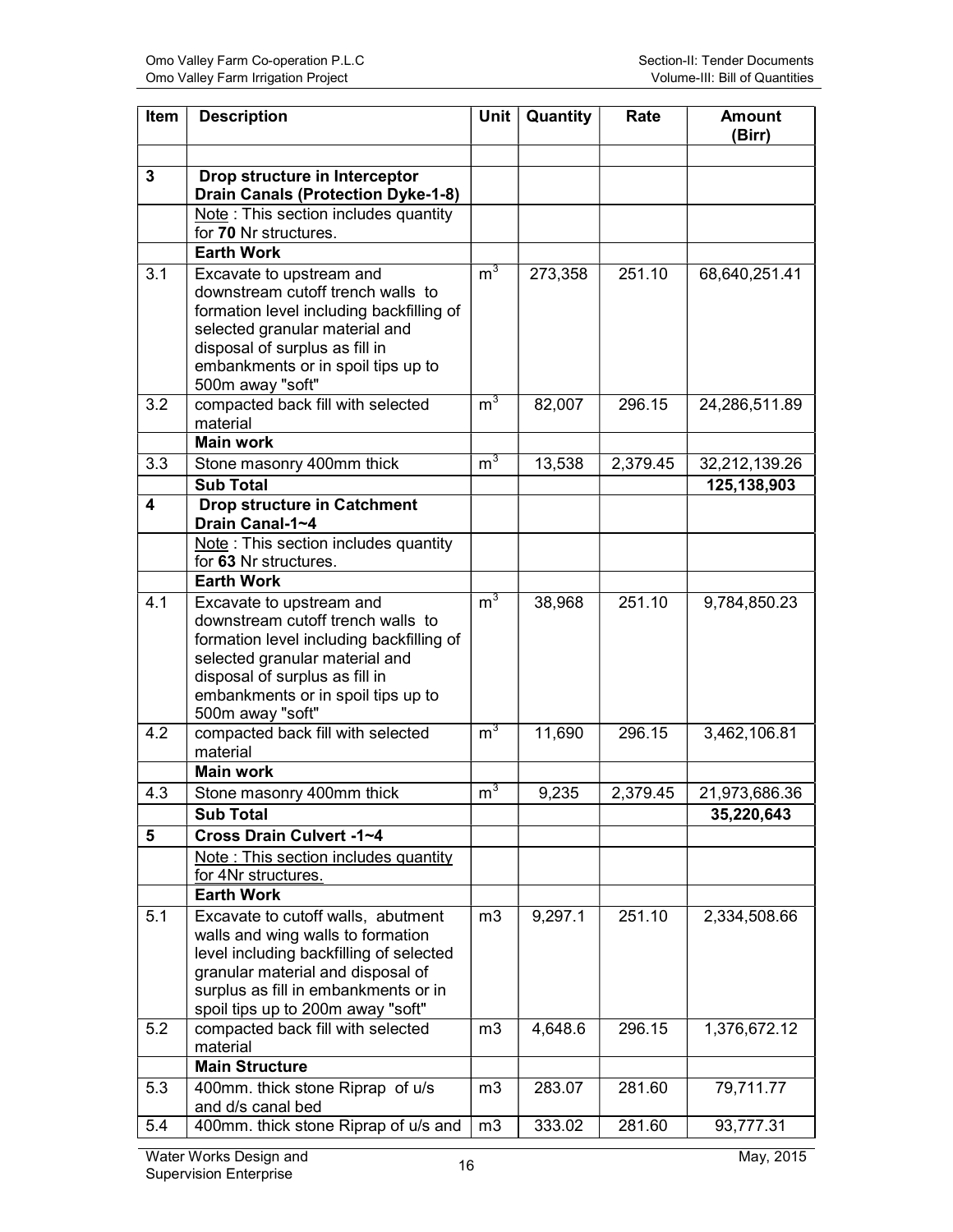| Item | <b>Description</b>                                          | <b>Unit</b>    | Quantity | Rate                  | <b>Amount</b><br>(Birr) |
|------|-------------------------------------------------------------|----------------|----------|-----------------------|-------------------------|
|      | d/s canal slope                                             |                |          |                       |                         |
| 5.5  | 400mm. thick stone Riprap of u/s &<br>d/s canal bed & slope | m <sub>3</sub> | 156.68   | 281.60                | 44,122.45               |
| 5.6  | C-20 Face concrete of u/s & d/s                             | m <sub>3</sub> | 41.66    | 3,466.55              | 144,419.11              |
| 5.7  | 400mm. thick stone Riprap of tube<br>floor                  | m <sub>3</sub> | 132.75   | 281.60                | 37,381.13               |
| 5.8  | C-15 flooring concrete of tube<br>bedding                   | m <sub>3</sub> | 53.09    | 2,992.40              | 158,868.01              |
| 5.9  | C-25 reinforcement concrete of tube                         | m <sub>3</sub> | 456.01   | 3,736.30              | 1,703,778.95            |
| 5.10 | C-25 reinforcement concrete of<br>support                   | m <sub>3</sub> | 37.44    | 3,737.30              | 139,913.30              |
| 5.11 | C-25 reinforcement concrete of joint                        | m <sub>3</sub> | 31.11    | 3,738.30              | 116,283.56              |
| 5.12 | Wrought formwork                                            | m <sub>2</sub> | 526.41   | 280.00                | 147393.6999             |
| 5.13 | Mild steel reinforcement bars<br>between 14mm diameter.     | t              | 2.27     | 40,000.00             | 90,933.20               |
| 5.14 | Mild steel reinforcement bars<br>between 12mm diameter.     | $\mathsf{t}$   | 16.10    | 40,000.00             | 644,014.00              |
| 5.15 | Mild steel reinforcement bars<br>between 10mm diameter.     | t              | 9.09     | 40,000.00             | 363,504.00              |
|      | <b>Sub Total</b>                                            |                |          |                       | 7,475,281               |
|      | <b>Total</b>                                                |                |          | <b>Total</b>          | 395,247,412             |
|      |                                                             |                |          | VAT @ 15<br>%         | 59,287,112              |
|      |                                                             |                |          | Grand<br><b>Total</b> | 454,534,524             |

#### 1.4 Bill of Quantity of Irrigation and Drainage System in SC-1 to SC-5 Blocks (2695ha)

| Item | <b>Description</b>                                                                                                                                                       | Unit           | Quantity | Rate   | Amount<br>(Birr) |
|------|--------------------------------------------------------------------------------------------------------------------------------------------------------------------------|----------------|----------|--------|------------------|
| 1    | Canal                                                                                                                                                                    |                |          |        |                  |
|      | <b>Site clearing</b>                                                                                                                                                     |                |          |        |                  |
| 1.1  | Clear and grub the area from<br>bushes trees and shrubs on the<br>alignment of canal to the width of<br>canal and embankment                                             | m <sup>2</sup> | 442,020  | 3.20   | 1,414,464.00     |
| 1.2  | Stripping of top soil under canal<br>embankment with an average<br>thickness of 150mm on the<br>alignment of canal and disposal of<br>soil free haul 100m away           | m <sup>2</sup> | 442,020  | 10.75  | 4,751,715.00     |
|      | <b>Earth work</b>                                                                                                                                                        |                |          |        |                  |
| 1.3  | Canal excavation of common<br>material open to the lines and<br>grades as shown in the drawing<br>and disposal of surplus to spoil pits<br>and spreading, free haul 500m | $m^3$          | 24,668   | 251.10 | 6,194,134.80     |
| 1.4  | Obtain excavated material from<br>borrow areas at a distance 7.5km                                                                                                       | m <sup>3</sup> | 243,842  | 325.80 | 79,443,723.6     |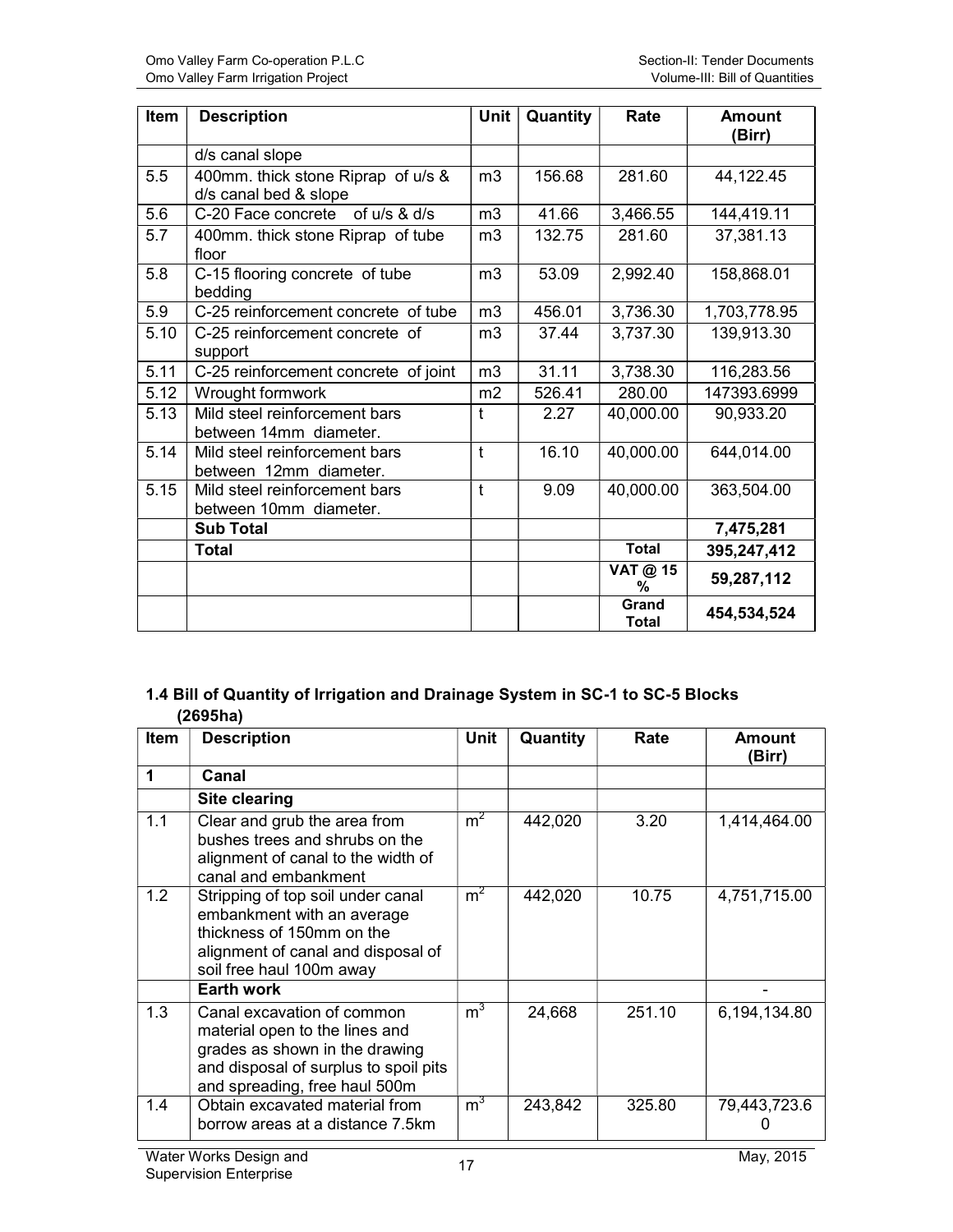| Item         | <b>Description</b>                                                                                                                                                                                                           | <b>Unit</b>    | Quantity | Rate     | <b>Amount</b><br>(Birr) |
|--------------|------------------------------------------------------------------------------------------------------------------------------------------------------------------------------------------------------------------------------|----------------|----------|----------|-------------------------|
|              | and place as compacted fill in layer<br>250mm to form canal embankment<br>including trimming and shaping<br>compaction and proctor test as<br>directed                                                                       |                |          |          |                         |
|              | <b>Sub Total</b>                                                                                                                                                                                                             |                |          |          | 91,804,037              |
| $\mathbf{2}$ | <b>Drain Canal</b>                                                                                                                                                                                                           |                |          |          |                         |
|              | <b>Site clearing</b>                                                                                                                                                                                                         |                |          |          |                         |
| 2.1          | Clear and grub the area from<br>bushes trees and shrubs on the<br>alignment of drain canal to the<br>width of canal and embankment *                                                                                         | m <sup>2</sup> | 449,428  | 3.20     | 1,438,169.60            |
| 2.2          | Stripping of top soil under canal<br>embankment with an average<br>thickness of 150mm on the<br>alignment of drain canal and<br>disposal of soil free haul 100m<br>away                                                      | m <sup>2</sup> | 449,428  | 10.75    | 4,831,351.00            |
|              | <b>Earth work</b>                                                                                                                                                                                                            |                |          |          |                         |
| 2.3          | Canal excavation of common<br>material open to the lines and<br>grades as shown in the drawing<br>and disposal of surplus to spoil pits<br>and spreading, free haul 500m                                                     | m <sup>3</sup> | 204,688  | 251.10   | 51,397,156.8            |
| 2.4          | Obtain excavated material from<br>borrow areas at a distance 7.5km<br>and place as compacted fill in layer<br>250mm to form canal embankment<br>including trimming and shaping<br>compaction and proctor test as<br>directed | m <sup>3</sup> | 2,348    | 325.80   | 764,978.40              |
|              | <b>Sub Total</b>                                                                                                                                                                                                             |                |          |          | 58,431,656              |
| 3            | <b>Division Box for TC</b>                                                                                                                                                                                                   |                |          |          |                         |
|              | Note: This section includes<br>quantity for 89 Nr structures                                                                                                                                                                 |                |          |          |                         |
|              | <b>Earth work</b>                                                                                                                                                                                                            |                |          |          |                         |
| 3.1          | Excavation for structure to<br>formation level including backfilling<br>on completion and disposal of<br>surplus as fill in embankments or in<br>spoil pits including placing and<br>spreading up to 100m away               | m3             | 1,594    | 251.10   | 400,283.16              |
| 3.2          | compacted back fill with selected<br>material                                                                                                                                                                                | m <sub>3</sub> | 654      | 296.15   | 193,750.16              |
|              | <b>Main Structure</b>                                                                                                                                                                                                        |                |          |          |                         |
| 3.3          | Masonry in wall and floor                                                                                                                                                                                                    | m3             | 980.71   | 2,379.45 | 2,333,558.00            |
| 3.4          | Divison Box Wall Concrete<br>(C25)                                                                                                                                                                                           | m3             | 727.26   | 3,736.30 | 2,717,262.05            |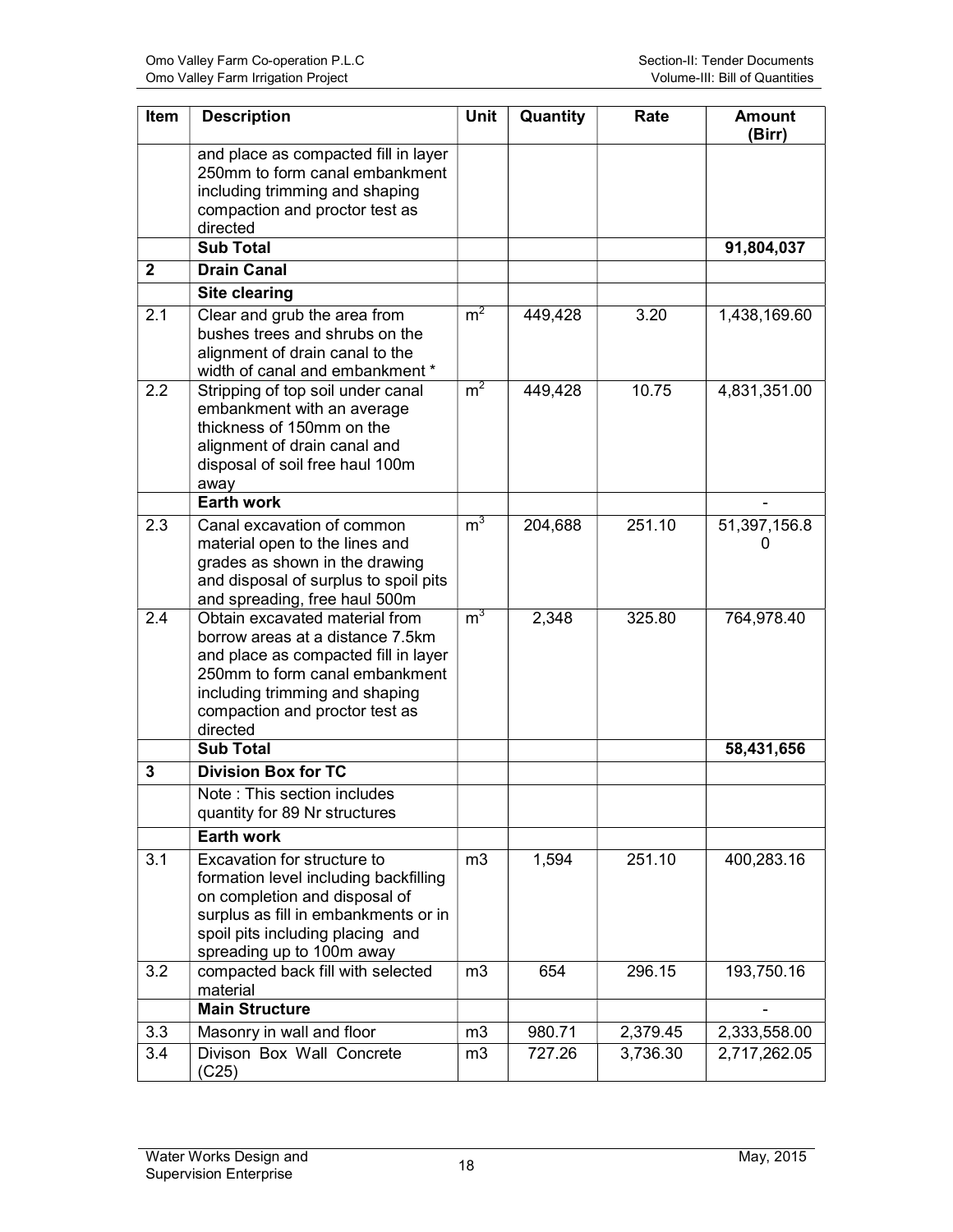| Item | <b>Description</b>                                                                                         | <b>Unit</b>    | Quantity | Rate      | <b>Amount</b><br>(Birr) |
|------|------------------------------------------------------------------------------------------------------------|----------------|----------|-----------|-------------------------|
| 3.5  | Reinforced Precast concrete pipe<br>diameters1050mm and thickness<br>as mentioned in the drawing (5<br>Nr) | m              | 52.00    | 3,134.00  | 162,968.00              |
| 3.6  | Reinforced Precast concrete pipe<br>diameters900mm and thickness as<br>mentioned in the drawing (1Nr)      | m              | 8.00     | 3,134.00  | 25,072.00               |
| 3.7  | Reinforced Precast concrete pipe<br>diameters750mm and thickness as<br>mentioned in the drawing (3Nr)      | m              | 30.00    | 2,800.00  | 84,000.00               |
| 3.8  | Reinforced Precast concrete pipe<br>diameters600mm and thickness as<br>mentioned in the drawing (15Nr)     | m              | 150.00   | 2,400.00  | 360,000.00              |
| 3.9  | Reinforced Precast concrete pipe<br>diameters450mm and thickness as<br>mentioned in the drawing (2Nr)      | m              | 20.00    | 2,000.00  | 40,000.00               |
| 3.10 | Reinforced Precast concrete pipe<br>diameters375mm and thickness as<br>mentioned in the drawing (5Nr)      | m              | 50.00    | 1,750.00  | 87,500.00               |
| 3.11 | Tube Concrete (C25)<br>(1.25x1.25x0.3m)-2Nr                                                                | m <sub>3</sub> | 15.00    | 3,736.30  | 56,044.50               |
| 3.12 | Tube Concrete (C25)<br>(1.5x1.25x0.3m)-1Nr                                                                 | m3             | 8.00     | 3,736.30  | 29,890.40               |
| 3.13 | Concrete class c-15 to base of<br>ditto                                                                    | m <sub>3</sub> | 104.17   | 2,992.40  | 311,718.31              |
| 3.14 | Wrought formwork to item 5-5,4 /<br>5,8                                                                    | m2             | 746.08   | 280.00    | 208,903.46              |
| 3.15 | Mild steel reinforcement bars<br>Dia. mm to ditto $(10, 12, 8mm)$                                          | kg             | 6,062.87 | 40.00     | 242,514.88              |
| 3.16 | Gate                                                                                                       |                |          |           |                         |
| 3.17 | Single leaf metal sheet Vertical<br>hand lifted sliding gate.0.35m<br>X0.77m,<br>0.36x0.56m,0.37x0.52m     | Nr             | 10.00    | 20,000.00 | 200,000.00              |
| 3.18 | Single leaf metal sheet Vertical<br>hand lifted sliding gate 0.4m X<br>$0.5m, 0.4x0.6 - 0.8$               | Nr             | 19.00    | 30,000.00 | 570,000.00              |
| 3.19 | Single leaf metal sheet Vertical<br>hand lifted sliding gate 0.45m X<br>0.60m~0.4x0.9m                     | Nr             | 15.00    | 40,000.00 | 600,000.00              |
| 3.20 | Single leaf metal sheet Vertical<br>hand lifted sliding gate 0.50m X<br>0.60m~0.5mx1.0m                    | Nr             | 24.00    | 50,000.00 | 1,200,000.00            |
| 3.21 | Single leaf metal sheet Vertical<br>hand lifted sliding gate 0.55m X<br>0.70m~0.55mx1.0m                   | Nr             | 11.00    | 60,000.00 | 660,000.00              |
| 3.22 | Single leaf metal sheet Vertical<br>hand lifted sliding gate. 0.6m<br>X0.7m~0.6mx1.0m                      | Nr             | 18.00    | 70,000.00 | 1,260,000.00            |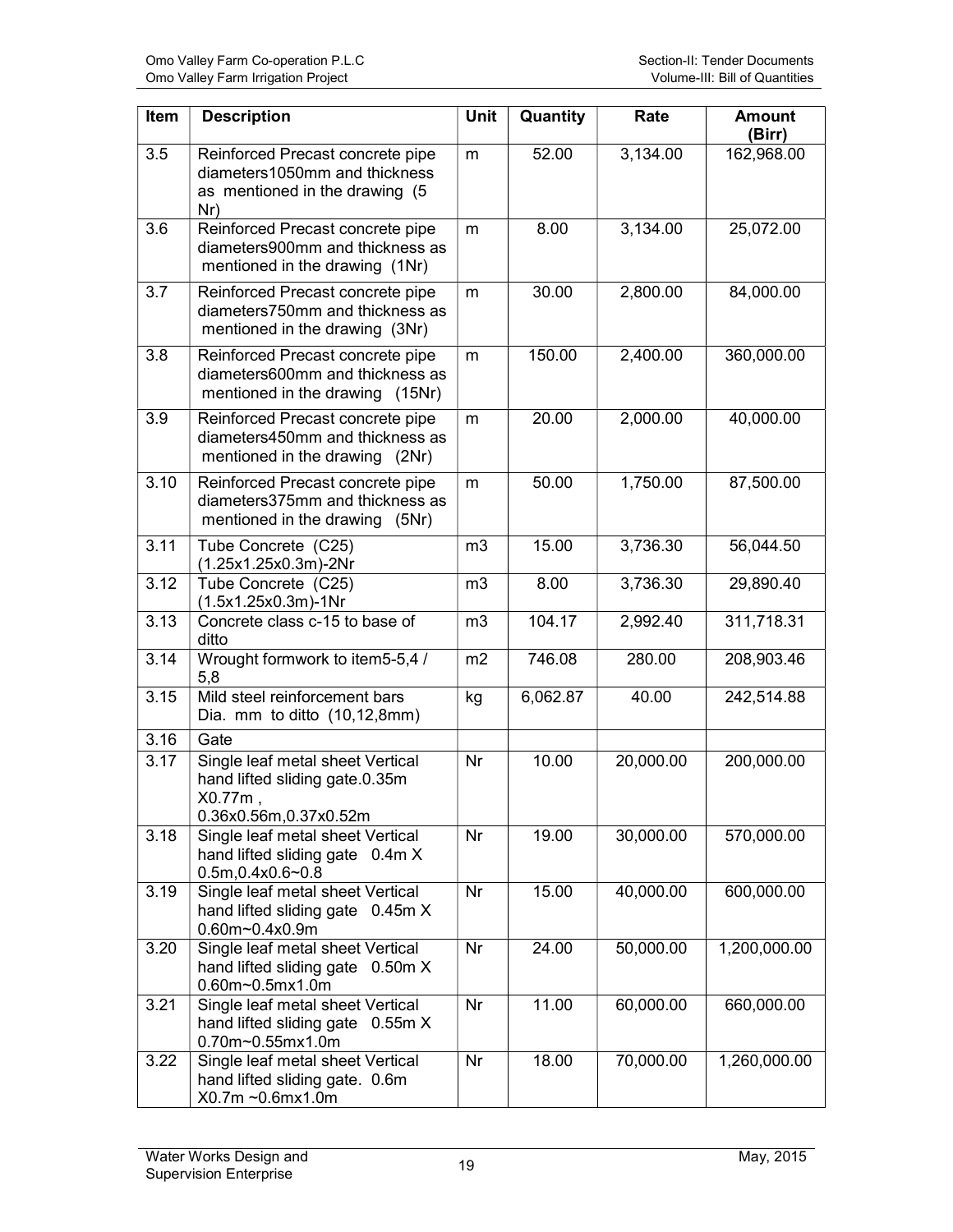| Item | <b>Description</b>                                                                                                                                                                                                       | <b>Unit</b>    | Quantity | Rate       | <b>Amount</b><br>(Birr) |
|------|--------------------------------------------------------------------------------------------------------------------------------------------------------------------------------------------------------------------------|----------------|----------|------------|-------------------------|
| 3.23 | Single leaf metal sheet Vertical<br>hand lifted sliding gate. 0.65m<br>X0.7m~0.65mx1.0m                                                                                                                                  | Nr             | 6.00     | 80,000.00  | 480,000.00              |
| 3.24 | Single leaf metal sheet Vertical<br>hand lifted sliding gate. 0.7m<br>X0.7m~0.7mx1.0m                                                                                                                                    | Nr             | 11.00    | 90,000.00  | 990,000.00              |
| 3.25 | Single leaf metal sheet Vertical<br>hand lifted sliding gate. 0.8m<br>X0.7m~0.8mx1.1m                                                                                                                                    | Nr             | 1.00     | 100,000.00 | 100,000.00              |
| 3.26 | Single leaf metal sheet Vertical<br>hand lifted sliding gate. 0.9m<br>X0.7m~0.9mx1.1m                                                                                                                                    | Nr             | 2.00     | 110,000.00 | 220,000.00              |
| 3.27 | Single leaf metal sheet Vertical<br>hand lifted sliding gate. 1.1m<br>X0.9m~1.1mx1.2m                                                                                                                                    | Nr             | 3.00     | 110,000.00 | 330,000.00              |
| 3.28 | Single leaf metal sheet Vertical<br>hand lifted sliding gate. 0.42m<br>X0.5m~0.43mx0.9m                                                                                                                                  | Nr             | 6.00     | 80,000.00  | 480,000.00              |
| 3.29 | Single leaf metal sheet Vertical<br>hand lifted sliding gate. 0.39m<br>X0.5m~0.0.38mx0.6m                                                                                                                                | Nr             | 6.00     | 20,000.00  | 120,000.00              |
| 3.30 | Single leaf metal sheet Vertical<br>hand lifted sliding gate. 0.37m<br>X0.5m~.0.37mx0.6m                                                                                                                                 | Nr             | 3.00     | 20,000.00  | 60,000.00               |
| 3.31 | Single leaf metal sheet Vertical<br>hand lifted sliding gate. 0.48m<br>X0.5m~.0.48mx0.9m0.~47mx0.8m                                                                                                                      | Nr             | 13.00    | 30,000.00  | 390,000.00              |
|      | <b>Sub Total</b>                                                                                                                                                                                                         |                |          |            | 14,913,465              |
| 4    | <b>Culvert Structure</b>                                                                                                                                                                                                 |                |          |            |                         |
|      | Note: This section includes<br>quantity for 39Nr structures.                                                                                                                                                             |                |          |            |                         |
|      | <b>Earth work</b>                                                                                                                                                                                                        |                |          |            |                         |
| 4.1  | Excavation for structure to<br>formation level and disposal of<br>surplus as fill in embankments or in<br>spoil pits including placing and<br>spreading up to 100m away                                                  | m <sup>3</sup> | 3,197    | 251.10     | 802,830.23              |
| 4.2  | Obtain excavated material from<br>channel and drains and place as<br>compacted fill in canal<br>embankment including trimming<br>and shaping, free haul 500m<br>including compaction on 250mm<br>layers and proctor test | m <sup>3</sup> | 1,918    | 325.80     | 624,999.02              |
|      | <b>Main Structure</b>                                                                                                                                                                                                    |                |          |            |                         |
| 4.3  | C-15 grade concrete work in pipe<br>bedding                                                                                                                                                                              | m <sup>3</sup> | 24.79    | 2,992.40   | 74,169.63               |
| 4.4  | C-20 mass concrete work                                                                                                                                                                                                  | m <sup>3</sup> | 71.87    | 3,466.55   | 249,154.81              |
| 4.5  | C-25 mass concrete work                                                                                                                                                                                                  | m <sup>3</sup> | 9.83     | 3,736.30   | 36,735.30               |
| 4.6  | Wrought formwork to item 24-24,4                                                                                                                                                                                         | m <sup>2</sup> | 181.04   | 280.00     | 50,690.19               |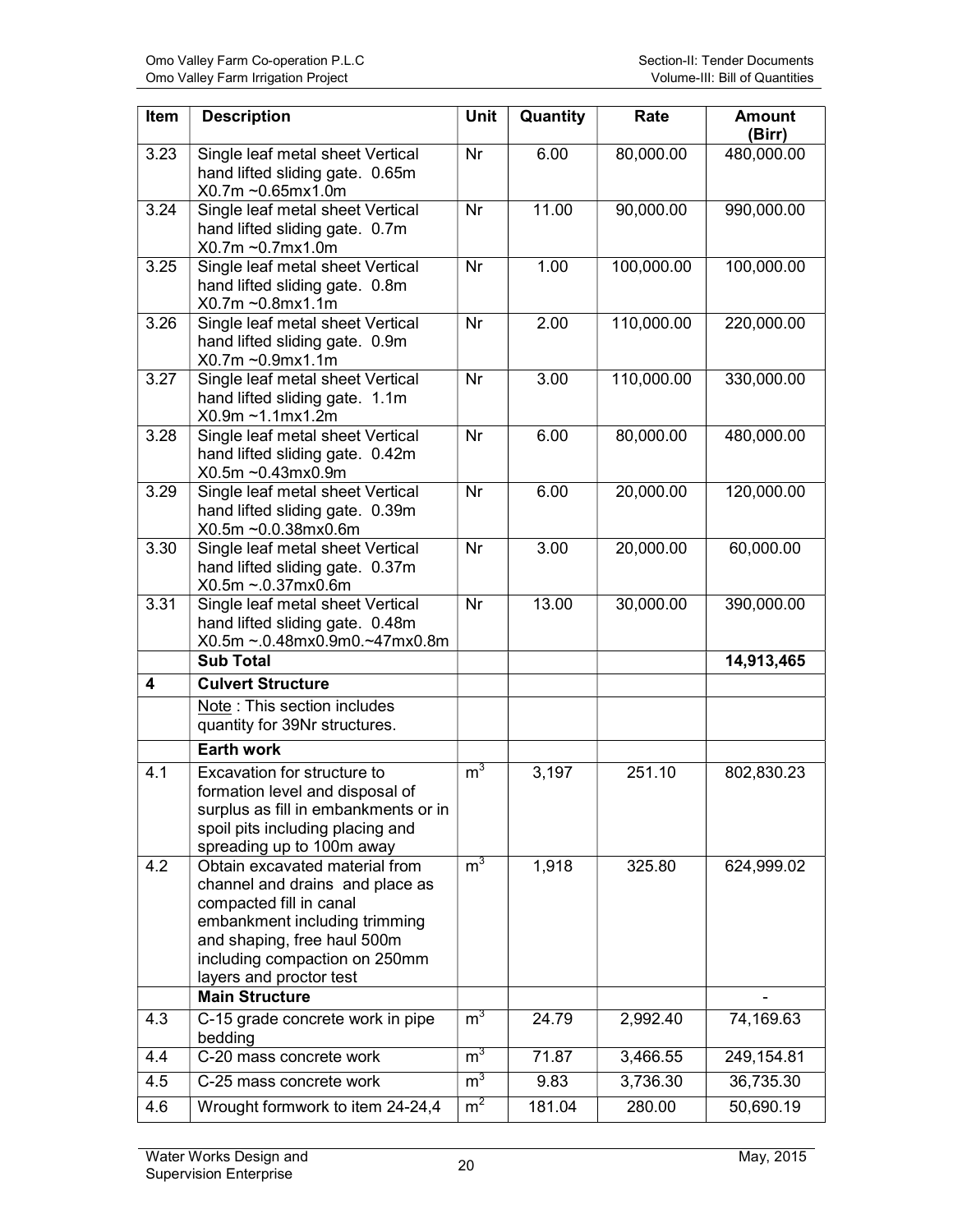| Item | <b>Description</b>                                                                                                                                                                                                       | Unit           | Quantity | Rate     | <b>Amount</b><br>(Birr) |
|------|--------------------------------------------------------------------------------------------------------------------------------------------------------------------------------------------------------------------------|----------------|----------|----------|-------------------------|
| 4.7  | Stone rip-rap 200mm thick over<br>100mm thick sand and gravel                                                                                                                                                            | m <sup>3</sup> | 261.65   | 732.30   | 191,607.00              |
| 4.8  | Reinforced Precast concrete pipe<br>diameters 750mm and thickness<br>as mentioned in the drawing                                                                                                                         | m              | 117.00   | 2,800.00 | 327,600.00              |
| 4.9  | Reinforced Precast concrete pipe<br>diameters 600mm and thickness<br>as mentioned in the drawing                                                                                                                         | m              | 207.00   | 2,400.00 | 496,800.00              |
| 4.10 | Reinforced Precast concrete pipe<br>diameters 450mm and thickness<br>as mentioned in the drawing                                                                                                                         | m              | 27.00    | 2,000.00 | 54,000.00               |
| 4.11 | 400mm. Thick cemented stone<br>pitching in u/s and d/s canal bed<br>and side                                                                                                                                             | m <sup>3</sup> | 261.65   | 1,740.25 | 455,336.41              |
|      | <b>Sub Total</b>                                                                                                                                                                                                         |                |          |          | 3,363,923               |
| 5    | <b>Drain Culvert Structure</b>                                                                                                                                                                                           |                |          |          |                         |
|      | Note: This section includes<br>quantity for 62 Nr structures.                                                                                                                                                            |                |          |          |                         |
|      | Earth work                                                                                                                                                                                                               |                |          |          |                         |
| 5.1  | Excavation for structure to<br>formation level and disposal of<br>surplus as fill in embankments or in<br>spoil pits including placing and<br>spreading up to 100m away                                                  | m <sup>3</sup> | 2,633    | 251.10   | 661,194.21              |
| 5.2  | Obtain excavated material from<br>channel and drains and place as<br>compacted fill in canal<br>embankment including trimming<br>and shaping, free haul 500m<br>including compaction on 250mm<br>layers and proctor test | m <sup>3</sup> | 1,580    | 325.80   | 514,736.14              |
|      | <b>Main Structure</b>                                                                                                                                                                                                    |                |          |          |                         |
| 5.3  | C-15 grade concrete work in pipe<br>bedding                                                                                                                                                                              | m <sup>3</sup> | 35.85    | 2,992.40 | 107,288.76              |
| 5.4  | C-20 mass concrete work                                                                                                                                                                                                  | m <sup>3</sup> | 95.61    | 3,466.55 | 331,436.85              |
| 5.5  | C-25 mass concrete work                                                                                                                                                                                                  | m <sup>3</sup> | 12.29    | 3,736.30 | 45,935.57               |
| 5.6  | Wrought formwork to item 24-24,4                                                                                                                                                                                         | m <sup>2</sup> | 244.39   | 280.00   | 68,428.88               |
| 5.7  | Stone rip-rap 200mm thick over<br>100mm thick sand and gravel                                                                                                                                                            | m <sup>3</sup> | 238.69   | 732.30   | 174,793.64              |
| 5.8  | Reinforced Precast concrete pipe<br>diameters 600mm and thickness<br>as mentioned in the drawing                                                                                                                         | m              | 83.00    | 2,400.00 | 199,200.00              |
| 5.9  | Reinforced Precast concrete pipe<br>diameters 450mm and thickness<br>as mentioned in the drawing                                                                                                                         | m              | 334.00   | 1,750.00 | 584,500.00              |
| 5.10 | Reinforced Precast concrete pipe<br>diameters 300mm and thickness<br>as mentioned in the drawing                                                                                                                         | m              | 253.00   | 800.00   | 202,400.00              |
| 5.11 | 400mm. Thick cemented stone<br>pitching in u/s and d/s canal bed                                                                                                                                                         | m <sup>3</sup> | 238.69   | 2,740.85 | 654,217.06              |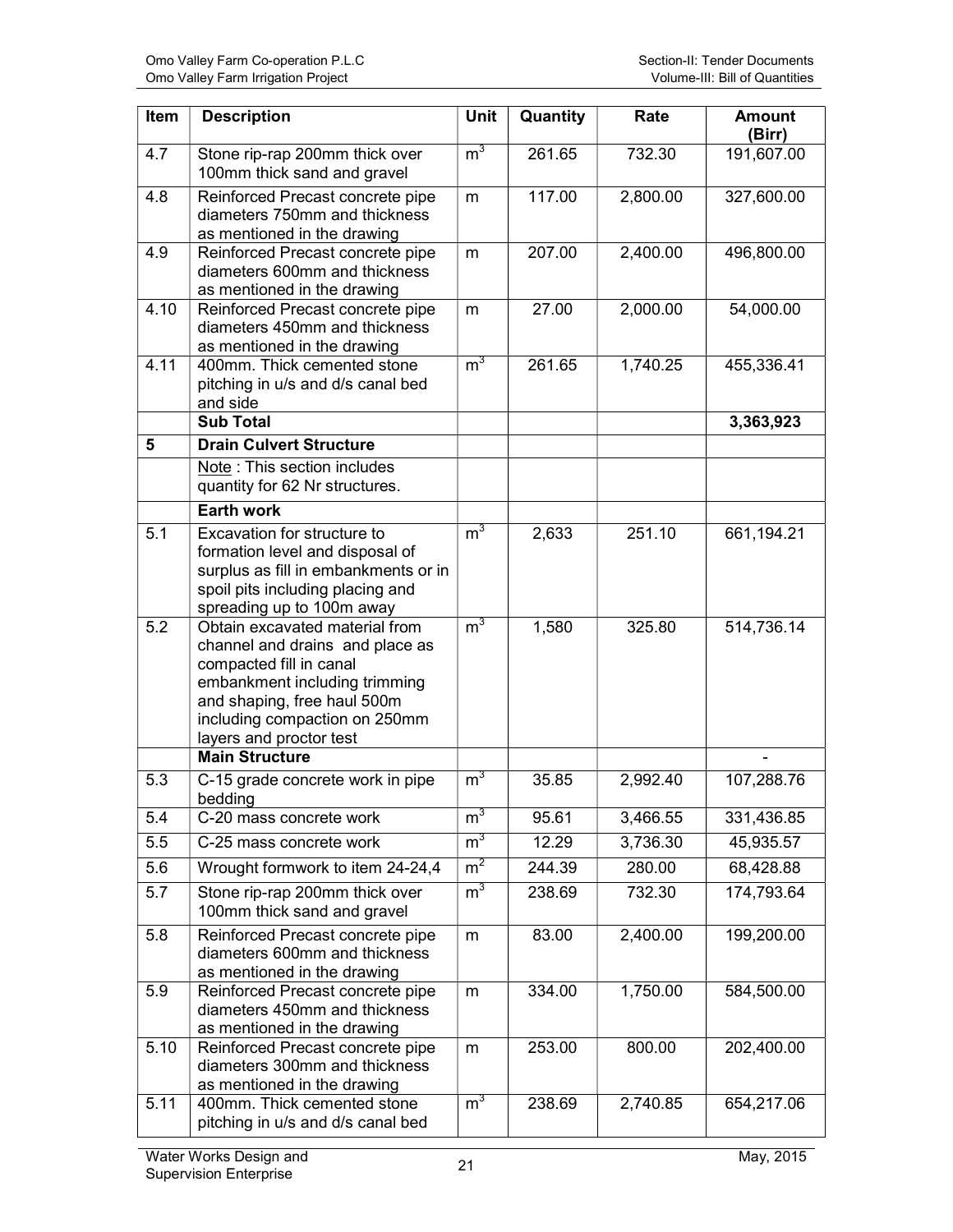| Item           | <b>Description</b>                                                                                                                                                                                                                      | <b>Unit</b>    | Quantity  | Rate     | <b>Amount</b><br>(Birr) |
|----------------|-----------------------------------------------------------------------------------------------------------------------------------------------------------------------------------------------------------------------------------------|----------------|-----------|----------|-------------------------|
|                | and side                                                                                                                                                                                                                                |                |           |          |                         |
|                | <b>Sub Total</b>                                                                                                                                                                                                                        |                |           |          | 3,544,131               |
| 6              | <b>Canal Drop structure</b>                                                                                                                                                                                                             |                |           |          |                         |
|                | Note: This section includes quantity<br>for 309 Nr structures.                                                                                                                                                                          |                |           |          |                         |
|                | <b>Earth Work</b>                                                                                                                                                                                                                       |                |           |          |                         |
| 6.1            | Excavate to upstream and<br>downstream cutoff trench walls to<br>formation level including backfilling of<br>selected granular material and<br>disposal of surplus as fill in<br>embankments or in spoil tips up to<br>500m away "soft" | m <sup>3</sup> | 99,105    | 251.10   | 24,885,378.98           |
| 6.2            | compacted back fill with selected<br>material<br><b>Main work</b>                                                                                                                                                                       | m <sup>3</sup> | 29,732    | 296.15   | 8,805,023.88            |
| 6.3            | Stone masonry 400mm thick                                                                                                                                                                                                               | m <sup>3</sup> | 11,441.57 | 2,379.45 | 27,224,640.81           |
|                | <b>Sub Total</b>                                                                                                                                                                                                                        |                |           |          | 60,915,044              |
| $\overline{7}$ | <b>Drain Canal Drop structure</b>                                                                                                                                                                                                       |                |           |          |                         |
|                | Note: This section includes quantity<br>for 352 Nr structures.                                                                                                                                                                          |                |           |          |                         |
|                | <b>Earth Work</b>                                                                                                                                                                                                                       |                |           |          |                         |
| 7.1            | Excavate to upstream and<br>downstream cutoff trench walls to<br>formation level including backfilling of<br>selected granular material and<br>disposal of surplus as fill in<br>embankments or in spoil tips up to<br>500m away "soft" | m <sup>3</sup> | 38,968    | 251.10   | 9,784,850.23            |
| 7.2            | compacted back fill with selected<br>material                                                                                                                                                                                           | m <sup>3</sup> | 11,690    | 296.15   | 3,462,106.81            |
|                | <b>Main work</b>                                                                                                                                                                                                                        |                |           |          |                         |
| 7.3            | Stone masonry 400mm thick                                                                                                                                                                                                               | m <sup>3</sup> | 4,746.12  | 2,379.45 | 11,293,145.77           |
|                | <b>Sub Total</b>                                                                                                                                                                                                                        |                |           |          | 24,540,103              |
| 8              | <b>Outfall structure</b>                                                                                                                                                                                                                |                |           |          |                         |
|                | Note: This section includes quantity<br>for 132 Nr structures.                                                                                                                                                                          |                |           |          |                         |
|                | <b>Earth Work</b>                                                                                                                                                                                                                       |                |           |          |                         |
| 8.1            | Excavate to upstream and<br>downstream cutoff trench walls to<br>formation level including backfilling of<br>selected granular material and<br>disposal of surplus as fill in<br>embankments or in spoil tips up to<br>500m away "soft" | m <sup>3</sup> | 3,027     | 251.10   | 759,987.72              |
| 8.2            | compacted back fill with selected<br>material                                                                                                                                                                                           | m <sup>3</sup> | 777       | 296.15   | 230,007.62              |
|                | <b>Main work</b>                                                                                                                                                                                                                        |                |           |          |                         |
| 8.3            | Stone Rip-Rap 400mm thick                                                                                                                                                                                                               | m <sup>3</sup> | 2,249.97  | 281.60   | 633,592.82              |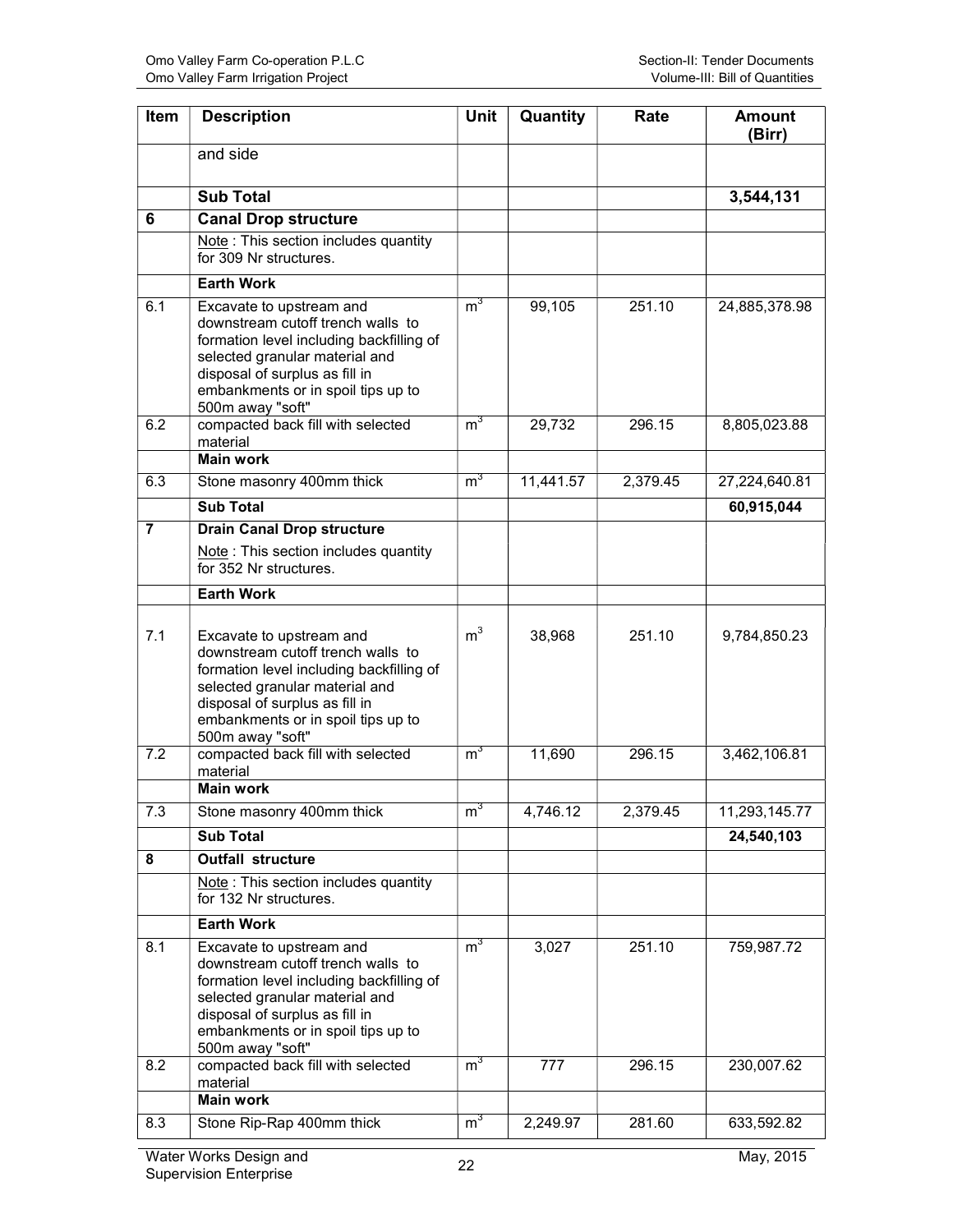| <b>Item</b> | <b>Description</b> | Unit | Quantity | Rate               | <b>Amount</b><br>(Birr) |
|-------------|--------------------|------|----------|--------------------|-------------------------|
|             |                    |      |          | <b>Sub Total</b>   | 1,623,588               |
|             |                    |      |          | Total              | 259,135,947             |
|             |                    |      |          | VAT @ 15 $%$       | 38,870,392              |
|             |                    |      |          | <b>Grand Total</b> | 298,006,339             |

#### 1.5 Bill of Quantity of Irrigation and Drainage System in SC-01-1 to SC-01-3 Blocks (1946ha)

| Item             | <b>Description</b>                                                                                                                                                                                                           | <b>Unit</b>    | Quantity | Rate   | <b>Amount</b><br>(Birr) |
|------------------|------------------------------------------------------------------------------------------------------------------------------------------------------------------------------------------------------------------------------|----------------|----------|--------|-------------------------|
| 1.               | Canal                                                                                                                                                                                                                        |                |          |        |                         |
|                  | Site clearing                                                                                                                                                                                                                |                |          |        |                         |
| 1.1              | Clear and grub the area from<br>bushes trees and shrubs on the<br>alignment of canal to the width<br>of canal and embankment                                                                                                 | m <sub>2</sub> | 380789   | 3.20   | 1,218,526.15            |
| $\overline{1.2}$ | Stripping of top soil under canal<br>embankment with an average<br>thickness of 150mm on the<br>alignment of canal and disposal<br>of soil free haul 100m away<br>Earth work                                                 | m2             | 380789   | 10.75  | 4,093,486.28            |
| 1.3              | Canal excavation of common<br>material open to the lines and<br>grades as shown in the drawing<br>and disposal of surplus to spoil<br>pits and spreading, free haul<br>500m                                                  | m <sub>3</sub> | 34606    | 251.10 | 8,689,443.71            |
| 1.4              | Obtain excavated material from<br>borrow areas at a distance<br>7.5km and place as compacted<br>fill in layer 250mm to form canal<br>embankment including trimming<br>and shaping compaction and<br>proctor test as directed | m <sub>3</sub> | 225744   | 325.80 | 73,547,297.74           |
|                  | Sub Total                                                                                                                                                                                                                    |                |          |        | 87,548,754              |
| $\overline{2}$   | <b>Drain Canal</b>                                                                                                                                                                                                           |                |          |        |                         |
|                  | Site clearing                                                                                                                                                                                                                |                |          |        |                         |
| 2.1              | Clear and grub the area from<br>bushes trees and shrubs on the<br>alignment of drain canal to the<br>width of canal and embankment                                                                                           | m <sub>2</sub> | 463184   | 3.20   | 1,482,187.22            |
| 2.2              | Stripping of top soil under canal<br>embankment with an average<br>thickness of 150mm on the<br>alignment of drain canal and<br>disposal of soil free haul 100m<br>$a$ way                                                   | m2             | 463184   | 10.75  | 4,979,222.70            |
|                  | Earth work                                                                                                                                                                                                                   |                |          |        |                         |
| 2.3              | Canal excavation of common                                                                                                                                                                                                   | m3             | 268345   | 251.10 | 67,381,350.97           |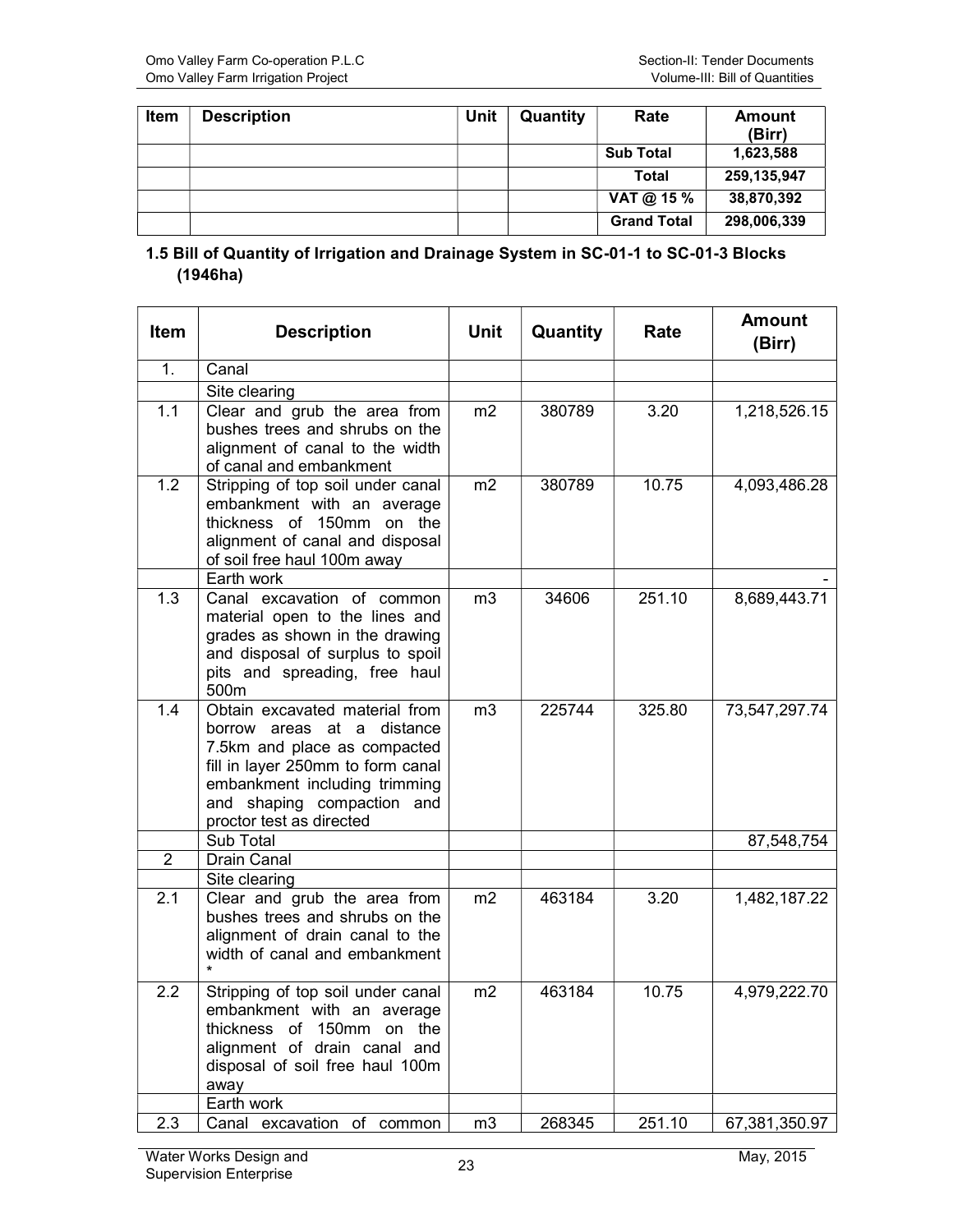| Item        | <b>Description</b>                                                                                                                                                                                                           | <b>Unit</b>    | Quantity       | Rate                 | <b>Amount</b><br>(Birr) |
|-------------|------------------------------------------------------------------------------------------------------------------------------------------------------------------------------------------------------------------------------|----------------|----------------|----------------------|-------------------------|
|             | material open to the lines and<br>grades as shown in the drawing<br>and disposal of surplus to spoil<br>pits and spreading, free haul<br>500m                                                                                |                |                |                      |                         |
| 2.4         | Obtain excavated material from<br>borrow areas at a distance<br>7.5km and place as compacted<br>fill in layer 250mm to form canal<br>embankment including trimming<br>and shaping compaction and<br>proctor test as directed | m <sub>3</sub> | 3601           | 325.80               | 1,173,269.69            |
|             | Sub Total                                                                                                                                                                                                                    |                |                |                      | 75,016,031              |
| 3           | <b>Division Box</b>                                                                                                                                                                                                          |                |                |                      |                         |
|             | Note : This section includes<br>quantity for 70 Nr structures                                                                                                                                                                |                |                |                      |                         |
| 3.1         | Earth work<br>Excavation<br>for<br>structure<br>to                                                                                                                                                                           | m <sub>3</sub> | 146            | 251.10               | 36,768.57               |
|             | level<br>formation<br>including<br>backfilling on completion and<br>disposal of surplus as fill in<br>embankments or in spoil pits<br>including placing and spreading<br>up to 100m away                                     |                |                |                      |                         |
| 3.2         | compacted back fill with selected<br>material<br><b>Main Structure</b>                                                                                                                                                       | m <sub>3</sub> | 728            | 296.15               | 215,597.20              |
| 3.3         | 400mm. Thick stone masonry of<br>u/s & d/s canal bed                                                                                                                                                                         | m <sub>3</sub> | 125.45         | 2,379.45             | 298,502.00              |
| 3.4         | 400mm. Thick stone masonry of<br>u/s & d/s canal slope                                                                                                                                                                       | m <sub>3</sub> | 460.62         | 2,379.45             | 1,096,022.26            |
| 3.5         | Mass concrete C-20 of Cistern<br>wall                                                                                                                                                                                        | m3             | 424.49         | 3,466.55             | 1,471,515.81            |
| 3.6         | 400mm. Thick stone masonry of<br>cistern bed                                                                                                                                                                                 | m3             | 223.76         | 2,379.45             | 532,425.73              |
| 3.7         | Mass concrete C-20 of d/s<br>protection                                                                                                                                                                                      | m3             | 56.15          | 3,466.55             | 194,646.78              |
| 3.8         | Mass concrete C-25 of Bridge                                                                                                                                                                                                 | m3             | 1.03           | 3,736.30             | 3,848.39                |
| 3.9<br>3.10 | Mass concrete C-20 of Face wall<br>Mass concrete C-20 of Wing<br>wall                                                                                                                                                        | m3<br>m3       | 18.49<br>35.20 | 3,466.55<br>3,466.55 | 64,096.51<br>122,022.56 |
| 3.11        | Concrete C-15 of Flooring                                                                                                                                                                                                    | m3             | 26.24          | 2,992.40             | 78,520.58               |
| 3.12        | Reinforcement Concrete C-25 of<br>Tube                                                                                                                                                                                       | m <sub>3</sub> |                |                      |                         |
| 3.13        | Assembling<br>reinforcement<br>concrete<br>of<br>size<br>pipe<br>D=1050mm                                                                                                                                                    | m              | 24.00          | 3,134.00             | 75,216.00               |
| 3.14        | reinforcement<br>Assembling<br>concrete pipe of size D=900mm                                                                                                                                                                 | m              | 56.00          | 3,134.00             | 175,504.00              |
| 3.15        | Assembling<br>reinforcement<br>concrete pipe of size D=750mm                                                                                                                                                                 | m              | 24.00          | 2,800.00             | 67,200.00               |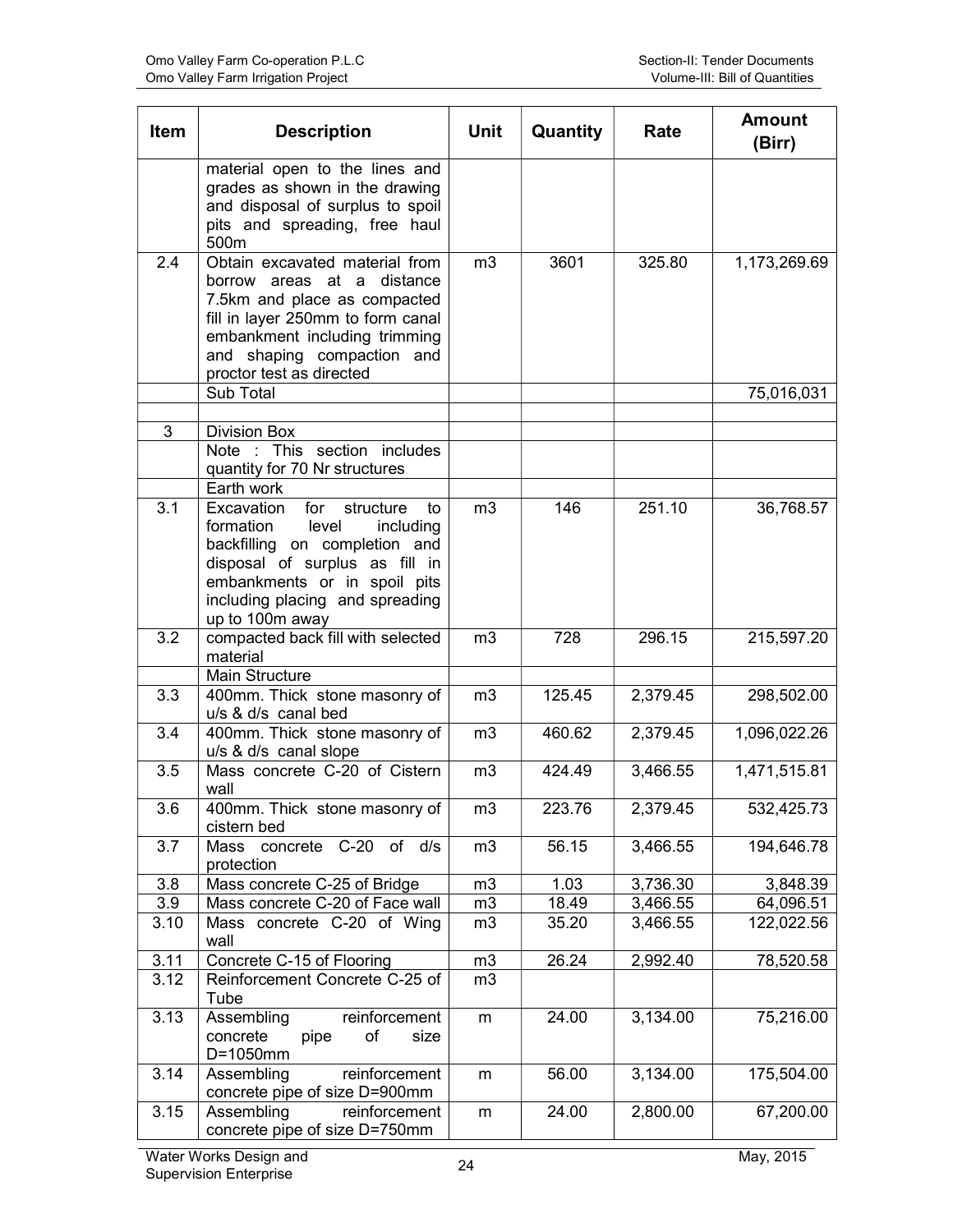| <b>Item</b>       | <b>Description</b>                                                                                                                                                                                                                               | <b>Unit</b>              | Quantity | Rate      | <b>Amount</b><br>(Birr) |
|-------------------|--------------------------------------------------------------------------------------------------------------------------------------------------------------------------------------------------------------------------------------------------|--------------------------|----------|-----------|-------------------------|
| $\overline{3.16}$ | Assembling<br>reinforcement<br>concrete pipe of size D=600mm                                                                                                                                                                                     | m                        | 24.00    | 2,400.00  | 57,600.00               |
| 3.17              | Provide for the manufacturing<br>supervision<br>of<br>Cross<br>and<br>including<br>regulator<br>gates<br>hoisting device with a capacity<br>0.01~0.4 Tons, 200~900mm<br>width x300~900mm depth with a<br>spindle diameter of 25mm.               | $\overline{\mathsf{Nr}}$ | 119      | 60,000.00 | 7,140,000.00            |
|                   | Sub Total                                                                                                                                                                                                                                        |                          |          |           | 11,629,486              |
| 4                 | <b>Canal Culvert Structure</b><br>Note : This section includes<br>quantity for 32Nr structures.<br>Earth work                                                                                                                                    |                          |          |           |                         |
| 4.1               | for<br>Excavation<br>structure<br>to<br>formation level and disposal of<br>surplus as fill in embankments or<br>in spoil pits including placing<br>and spreading up to 100m away                                                                 | m <sub>3</sub>           | 3,027    | 251.10    | 760,026.04              |
| 4.2               | Obtain excavated material from<br>channel and drains and place<br>compacted fill in<br>canal<br>as<br>embankment including trimming<br>and shaping, free haul 500m<br>including compaction on 250mm<br>layers and proctor test<br>Main Structure | m <sub>3</sub>           | 1,816    | 325.80    | 591,676.18              |
| 4.3               | C-15 grade concrete work in<br>pipe bedding                                                                                                                                                                                                      | m <sub>3</sub>           | 22.96    | 2,992.40  | 68,695.78               |
| 4.4               | C-20 mass concrete work                                                                                                                                                                                                                          | m3                       | 82.11    | 3,466.55  | 284,629.75              |
| 4.5               | C-25 mass concrete work                                                                                                                                                                                                                          | m3                       | 8.51     | 3,736.30  | 31,800.40               |
| 4.6               | 400mm. Thick cemented stone<br>pitching in u/s and d/s canal bed<br>and side                                                                                                                                                                     | m3                       | 234.67   | 1,740.25  | 408,385.81              |
| 4.7               | Wrought formwork to item 24-<br>24,4                                                                                                                                                                                                             | m2                       | 193.08   | 280.00    | 54,061.91               |
| 4.8               | Reinforced<br>Precast<br>concrete<br>pipe diameters 900mm<br>and<br>thickness as mentioned in the<br>drawing                                                                                                                                     | m                        | 46.00    | 3,134.00  | 144,164.00              |
| 4.9               | Reinforced<br>Precast<br>concrete<br>pipe diameters 750mm<br>and<br>thickness as mentioned in the<br>drawing                                                                                                                                     | m                        | 159.00   | 2,800.00  | 445,200.00              |
| 4.10              | Reinforced<br>Precast<br>concrete<br>pipe diameters 600mm<br>and<br>thickness as mentioned in the<br>drawing                                                                                                                                     | m                        | 73.00    | 2,400.00  | 175,200.00              |
| 4.11              | Reinforced<br>Precast<br>concrete<br>pipe diameters 450mm<br>and<br>thickness as mentioned in the<br>drawing                                                                                                                                     | m                        | 18.00    | 2,000.00  | 36,000.00               |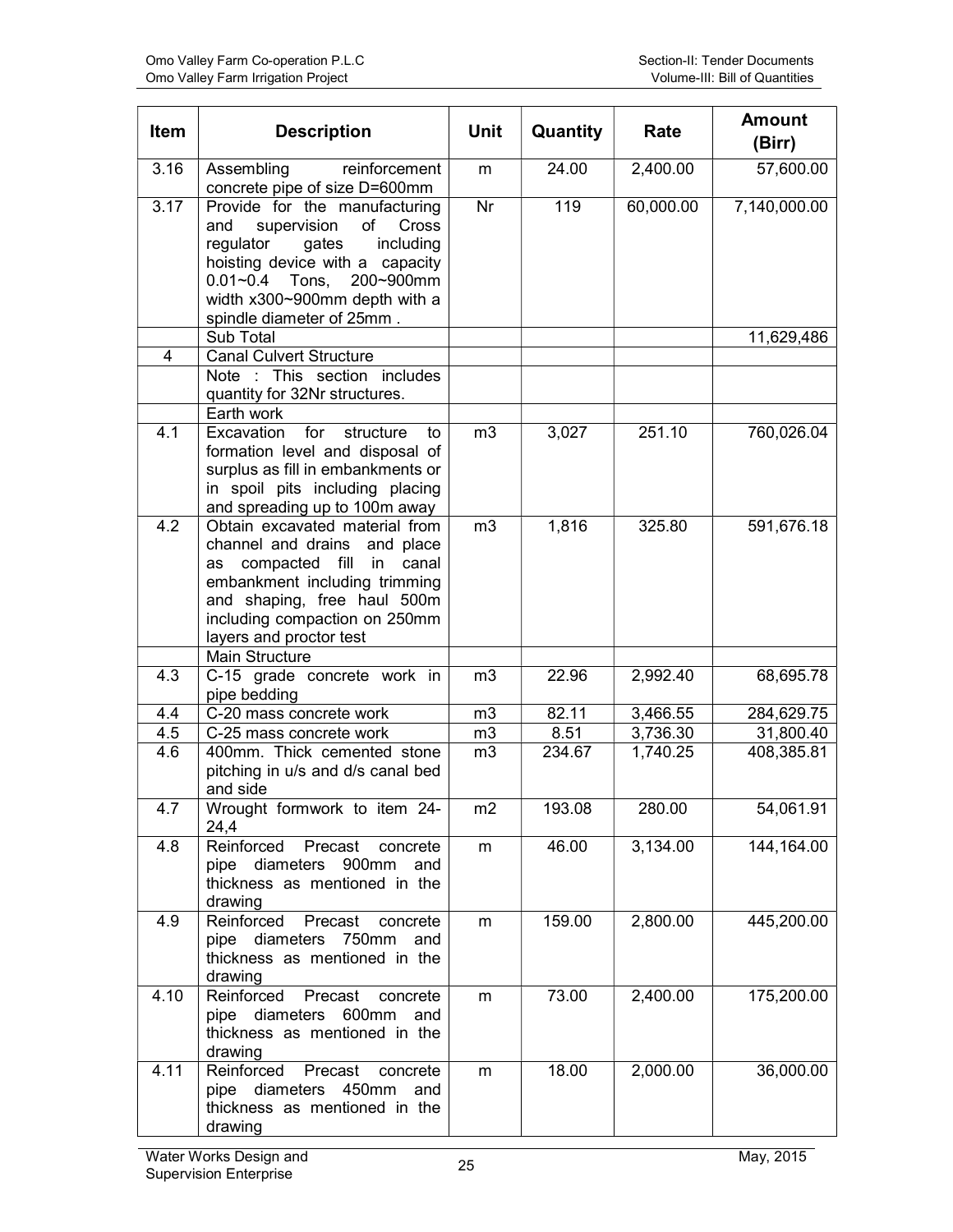| Item | <b>Description</b>                                                   | <b>Unit</b>    | Quantity | Rate     | <b>Amount</b><br>(Birr) |
|------|----------------------------------------------------------------------|----------------|----------|----------|-------------------------|
|      | Sub Total                                                            |                |          |          | 2,999,840               |
| 5    | <b>Drain Culvert Structure</b>                                       |                |          |          |                         |
|      | Note : This section includes                                         |                |          |          |                         |
|      | quantity for 54 Nr structures.                                       |                |          |          |                         |
|      | Earth work                                                           |                |          |          |                         |
| 5.1  | for<br>Excavation<br>structure<br>to                                 | m <sub>3</sub> | 3,846    | 251.10   | 965,730.60              |
|      | formation level and disposal of                                      |                |          |          |                         |
|      | surplus as fill in embankments or<br>in spoil pits including placing |                |          |          |                         |
|      | and spreading up to 100m away                                        |                |          |          |                         |
| 5.2  | Obtain excavated material from                                       | m <sub>3</sub> | 2,308    | 325.80   | 751,946.40              |
|      | channel and drains and place                                         |                |          |          |                         |
|      | compacted fill in<br>canal<br>as                                     |                |          |          |                         |
|      | embankment including trimming                                        |                |          |          |                         |
|      | and shaping, free haul 500m                                          |                |          |          |                         |
|      | including compaction on 250mm                                        |                |          |          |                         |
|      | layers and proctor test<br><b>Main Structure</b>                     |                |          |          |                         |
| 5.3  | C-15 grade concrete work in                                          | m <sub>3</sub> | 38.70    | 2,992.40 | 115,805.88              |
|      | pipe bedding                                                         |                |          |          |                         |
| 5.4  | C-20 mass concrete work                                              | m <sub>3</sub> | 121.40   | 3,466.55 | 420,839.17              |
| 5.5  | C-25 mass concrete work                                              | m <sub>3</sub> | 12.70    | 3,736.30 | 47,451.01               |
| 5.6  | 400mm. Thick cemented stone                                          | m <sub>3</sub> | 330.50   | 1,740.25 | 575,152.63              |
|      | pitching in u/s and d/s canal bed                                    |                |          |          |                         |
|      | and side                                                             |                |          |          |                         |
| 5.7  | Wrought formwork to item 24-<br>24,4                                 | m2             | 293.70   | 280.00   | 82,236.00               |
| 5.8  | Reinforced<br>Precast<br>concrete                                    | m              | 28.00    | 3,134.00 | 87,752.00               |
|      | pipe diameters 900mm<br>and                                          |                |          |          |                         |
|      | thickness as mentioned in the                                        |                |          |          |                         |
|      | drawing                                                              |                |          |          |                         |
| 5.9  | Reinforced<br>Precast<br>concrete                                    | m              | 170.00   | 2,800.00 | 476,000.00              |
|      | pipe diameters 750mm<br>and                                          |                |          |          |                         |
|      | thickness as mentioned in the                                        |                |          |          |                         |
|      | drawing                                                              |                |          |          |                         |
| 5.10 | Reinforced<br>Precast<br>concrete<br>pipe diameters 600mm<br>and     | m              | 64.00    | 2,400.00 | 153,600.00              |
|      | thickness as mentioned in the                                        |                |          |          |                         |
|      | drawing                                                              |                |          |          |                         |
| 5.11 | Reinforced<br>Precast<br>concrete                                    | m              | 282.00   | 2,000.00 | 564,000.00              |
|      | pipe diameters 450mm<br>and                                          |                |          |          |                         |
|      | thickness as mentioned in the                                        |                |          |          |                         |
|      | drawing                                                              |                |          |          |                         |
| 5.12 | Reinforced<br>Precast<br>concrete                                    | m              | 48.00    | 1,740.25 | 83,532.00               |
|      | pipe diameters 300mm<br>and                                          |                |          |          |                         |
|      | thickness as mentioned in the<br>drawing                             |                |          |          |                         |
|      | Sub Total                                                            |                |          |          | 4,324,046               |
| 6    | Canal Drop structure                                                 |                |          |          |                         |
|      | Note : This section includes                                         |                |          |          |                         |
|      | quantity for 309 Nr structures.                                      |                |          |          |                         |
|      | Earth Work                                                           |                |          |          |                         |